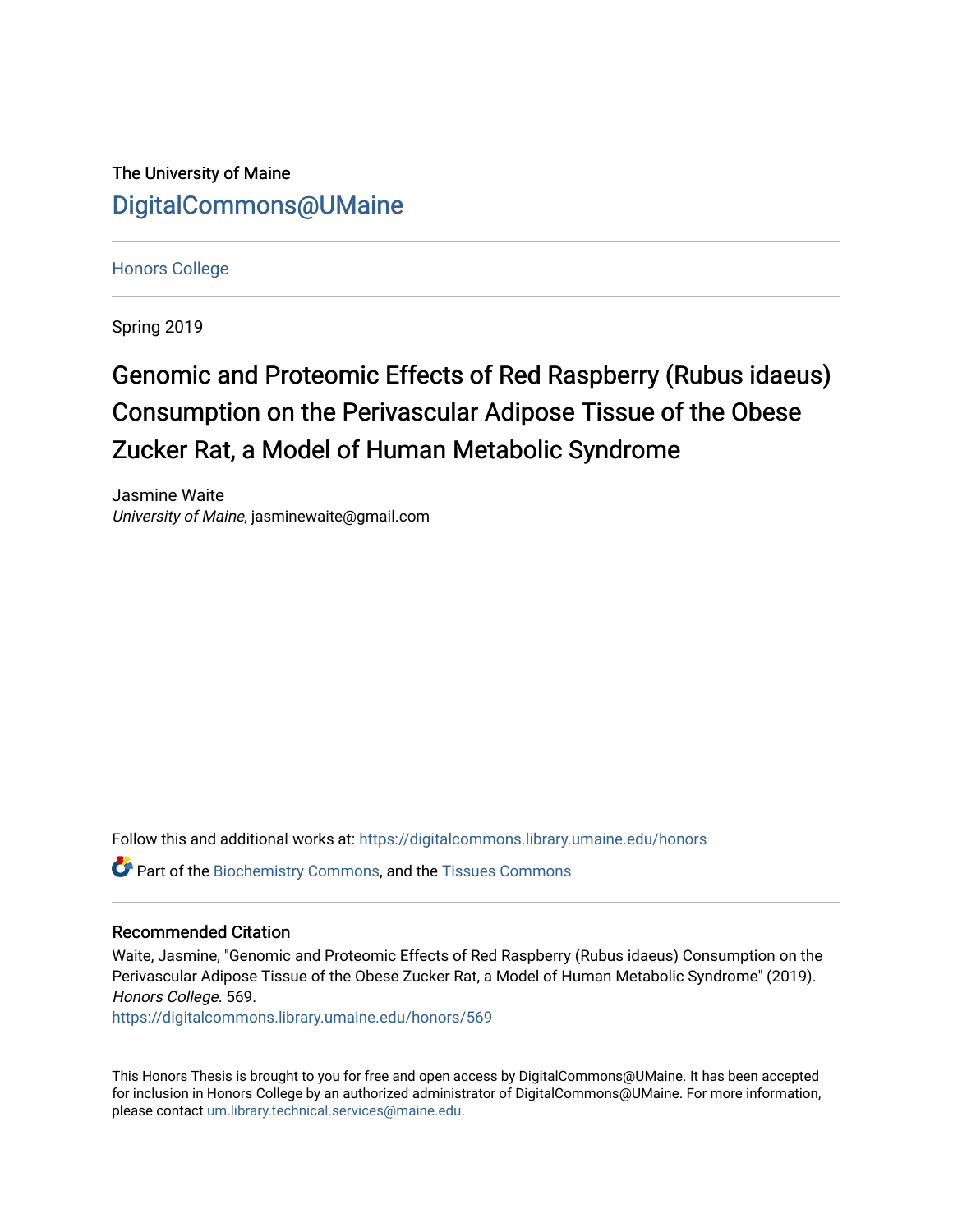# GENOMIC AND PROTEOMIC EFFECTS OF RED RASPBERRY (*RUBUS IDAEUS)*  CONSUMPTION ON INFLAMMATION IN PERIVASCULAR ADIPOSE TISSUE OF THE OBESE ZUCKER RAT, A MODEL OF HUMAN METABOLIC SYNDROME

by

Jasmine C. Waite

A Thesis Submitted in Partial Fulfillment of the Requirements for a Degree with Honors (Biochemistry)

The Honors College

University of Maine

May 2020

Advisory Committee:

Dorothy Klimis-Zacas, Professor of Clinical Nutrition, Advisor Robert Gundersen, Associate Professor of Molecular and Biomedical Sciences Melissa Ladenheim, Associate Dean of the Honors College Sara Lello, Lecturer in English and Student Success Advisor Sally Molloy, Assistant Professor of Genomics and Preceptor in the Honors College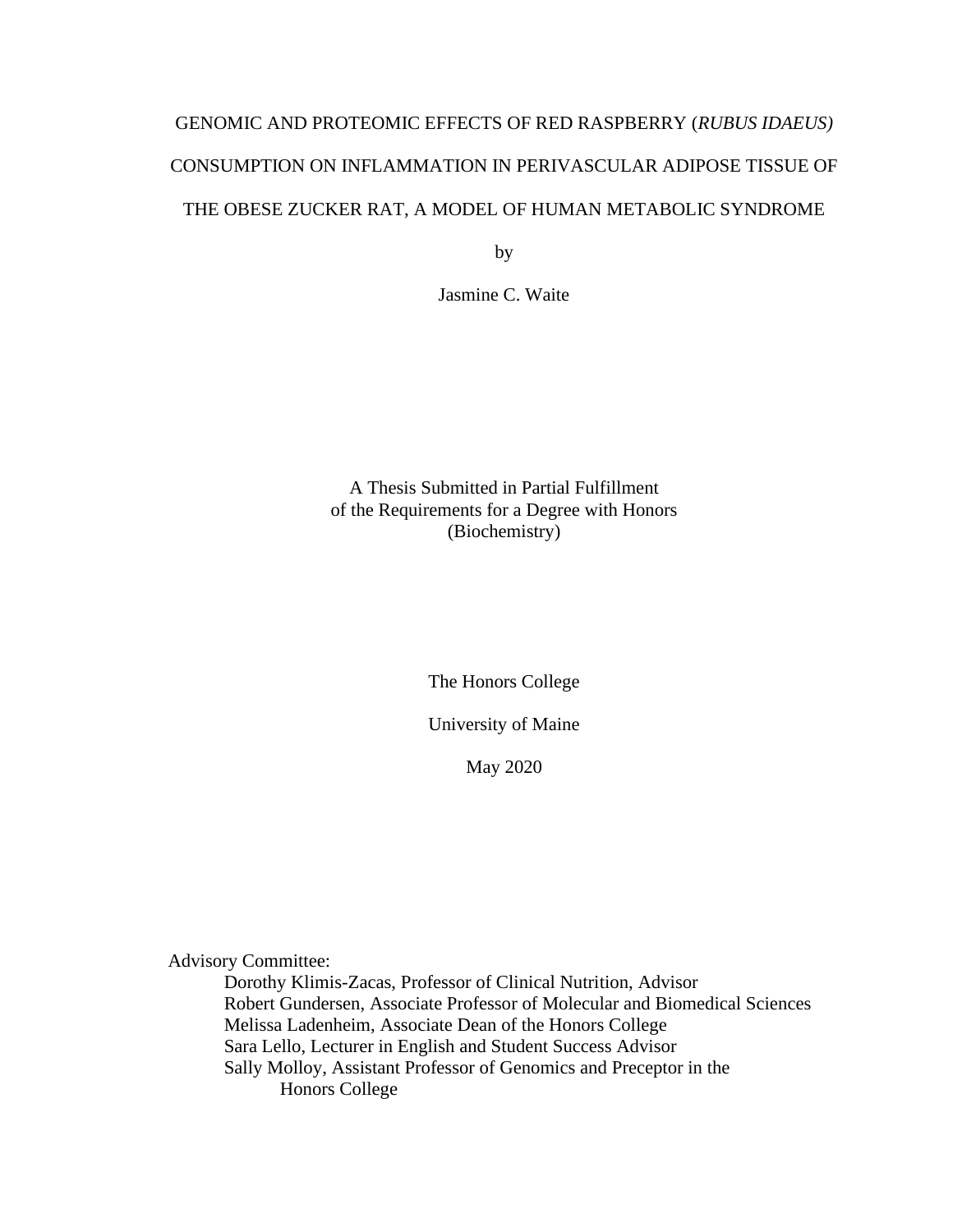#### ABSTRACT

The Metabolic Syndrome (MetS) affects 35% of U.S. adults and is an indicator of early death. While pharmacological treatments have been developed for the majority of MetS risk factors, obesity-induced inflammation remains to be addressed. Dysfunctional adipose tissue is a source of inflammation, and perivascular adipose tissue (PVAT) is critical in its pathogenesis. This study investigates the effects of red raspberry (*rubus idaeus*) diet-enrichment on inflammation of PVAT. The obese Zucker rat (OZR) model of MetS and the lean Zucker rat (LZR) control (C) model were used. Rats received an eight-week control or whole red raspberry-enriched (WRR) diet (8% w/w red raspberry powder). RT-PCR was performed on LZR and OZR PVAT homogenates to determine gene expression of pro-inflammatory markers (IL-1β, IL-6, MCP- 1, NF-  $\kappa$ B, TNF-  $\alpha$ ) and anti-inflammatory markers (adiponectin and IL-10), and ELISAs were performed to determine concentrations of a subset of these markers (adiponectin, IL-1β, IL-10, MCP-1). RT-PCR analyses of PVAT indicated a significant down-regulation of proinflammatory marker NF-κB in OZR-C versus LZR-C models. ELISA analyses indicated a significant increase in anti-inflammatory marker adiponectin concentration in OZR-WRR versus OZR-C models, a significant decrease in anti-inflammatory marker IL-10 concentration in OZR-C versus LZR-C models, and a significant decrease in proinflammatory marker IL-1β concentration in OZR-C versus LZR-C models. Findings suggest that WRR enrichment does not have a consistent genomic or proteomic effect on PVAT inflammation status. Further investigations are needed to elucidate the molecular mechanisms dictating the pro-inflammatory and anti-inflammatory effects observed.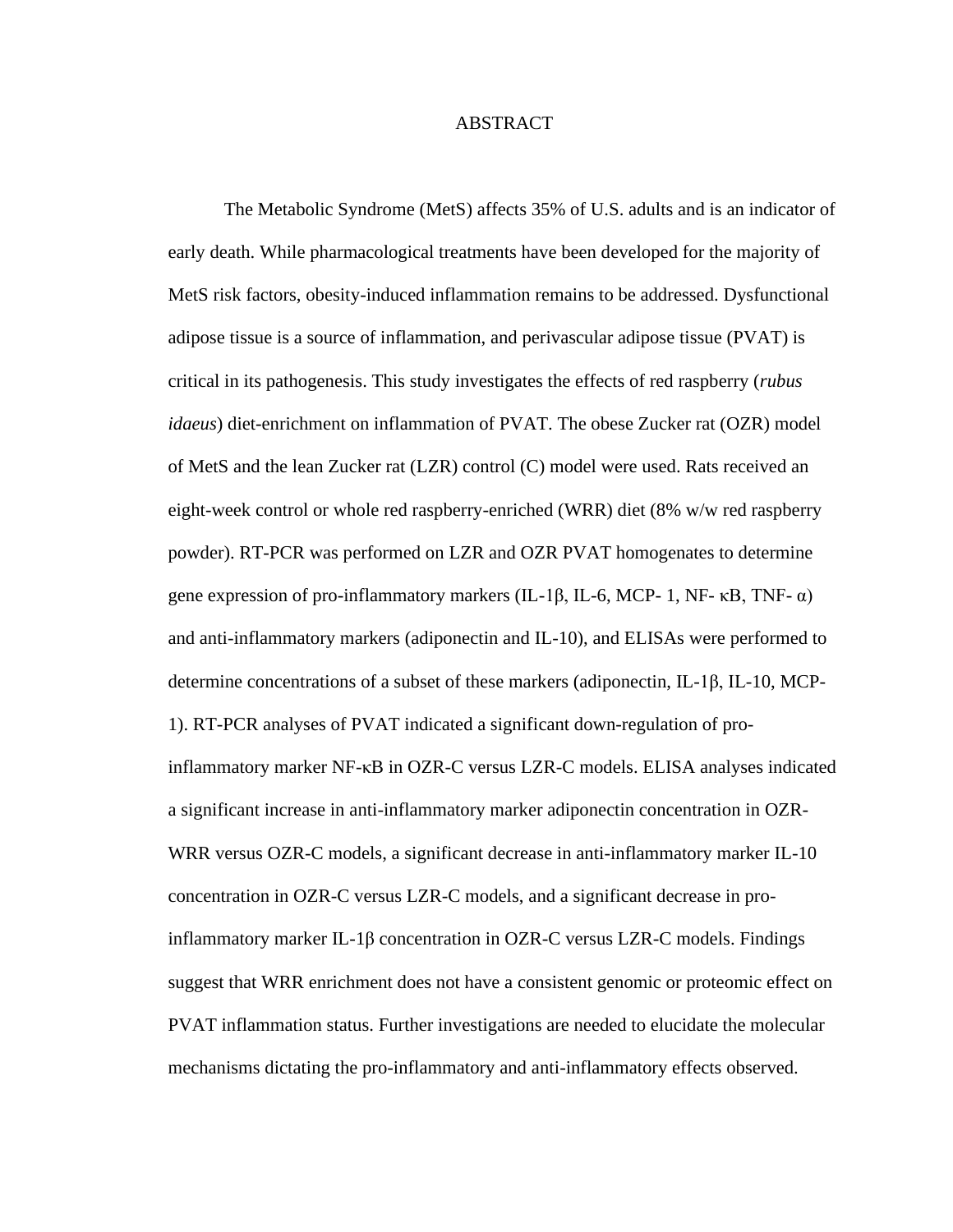#### ACKNOWLEDGEMENTS

Thank you, first and foremost, to my advisor Dr. Klimis-Zacas: your genuine dedication to teaching, mentoring, guiding and encouraging me throughout the past two years has been greatly valued! Thank you for providing the opportunity to engage in research that lies at the intersection of my passions for nutrition and biochemistry, and for allowing me to take on this project that has greatly expanded my knowledge, skills, and confidence.

Thank you to Natalie VandenAkker, Dr. Panagiotis Tsakiroglou, and Dr. Stefano Vendrame for sharing your knowledge and expertise. Special thanks to Natalie for teaching me all of the relevant techniques, answering all of my questions, sharing the lab with me every day, and for your patience and kindness!

Thank you to each member of my committee for providing guidance, encouragement, commitment, and education in a diversity of ways throughout my undergraduate years.

Thank you to each of my family and friends for the abundance of support, guidance and encouragement that you have provided. And a very special thanks to my Mom and Dad, for modeling the value of hard work, perseverance and kindness since I was young.

I would like to thank the Department of Food Science & Human Nutrition Dr. Alfred Bushway Fellowship, Honors College Dr. Carolyn E. Reed Fellowship, Honors College Charles Slavin Fellowship, Honors College INBRE Thesis Fellowship (Institutional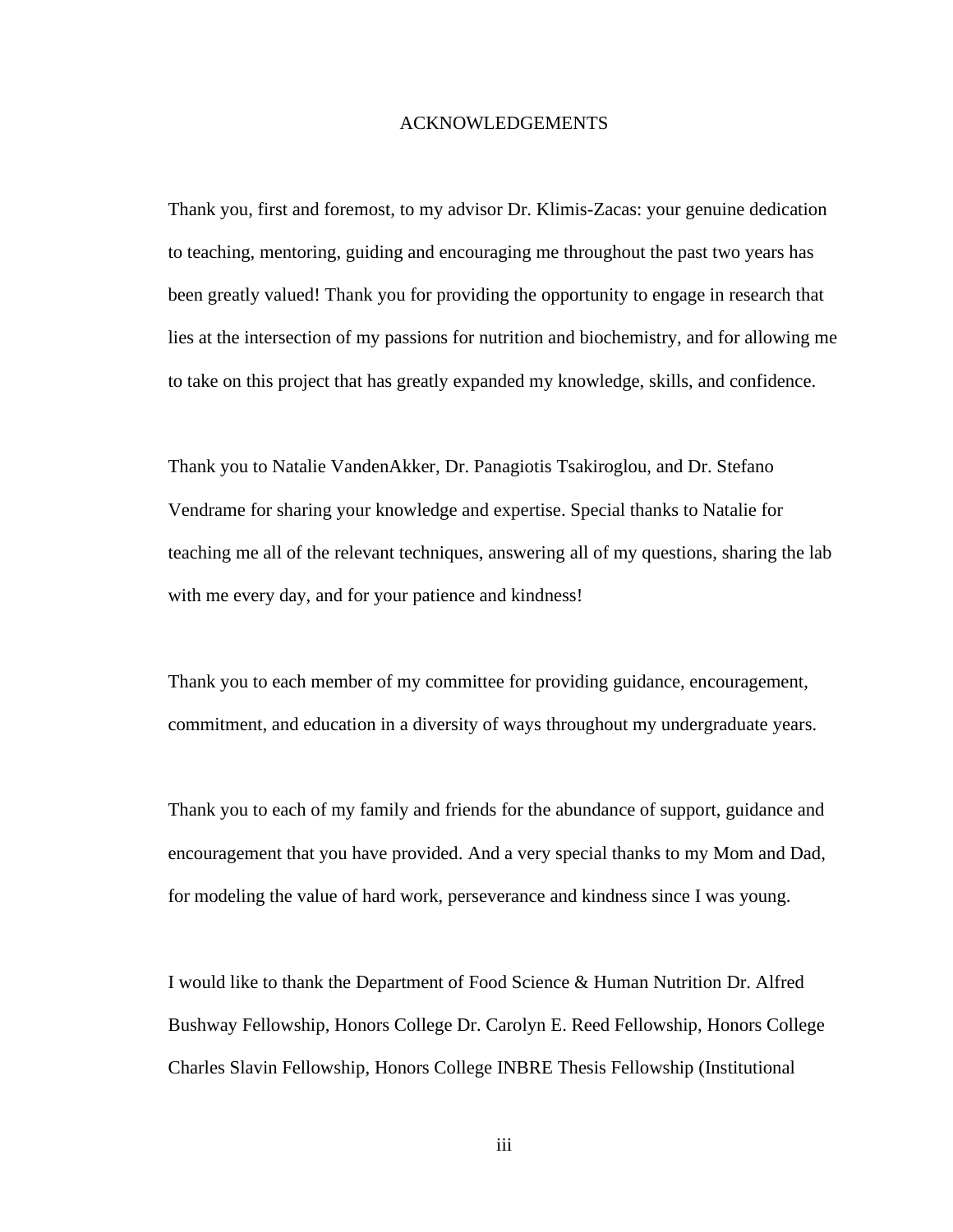Development Award (IDeA) from the National Institute of General Medical Sciences of the National Institutes of Health under grant number P20GM103423), the National Processed Raspberry Council, and the Southport Island Association for funding my research. Thank you to FutureCeutricals for providing red raspberry powder.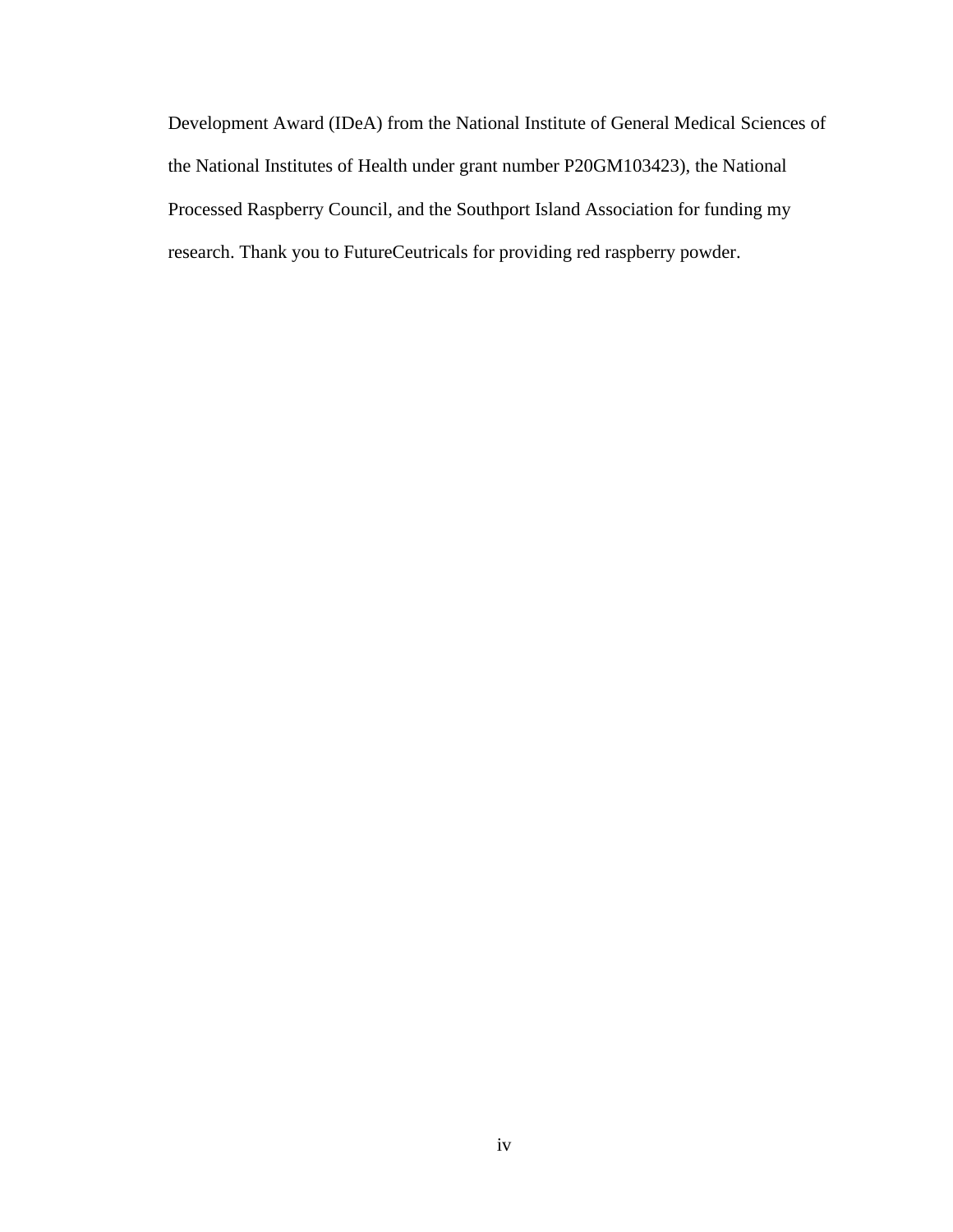# TABLE OF CONTENTS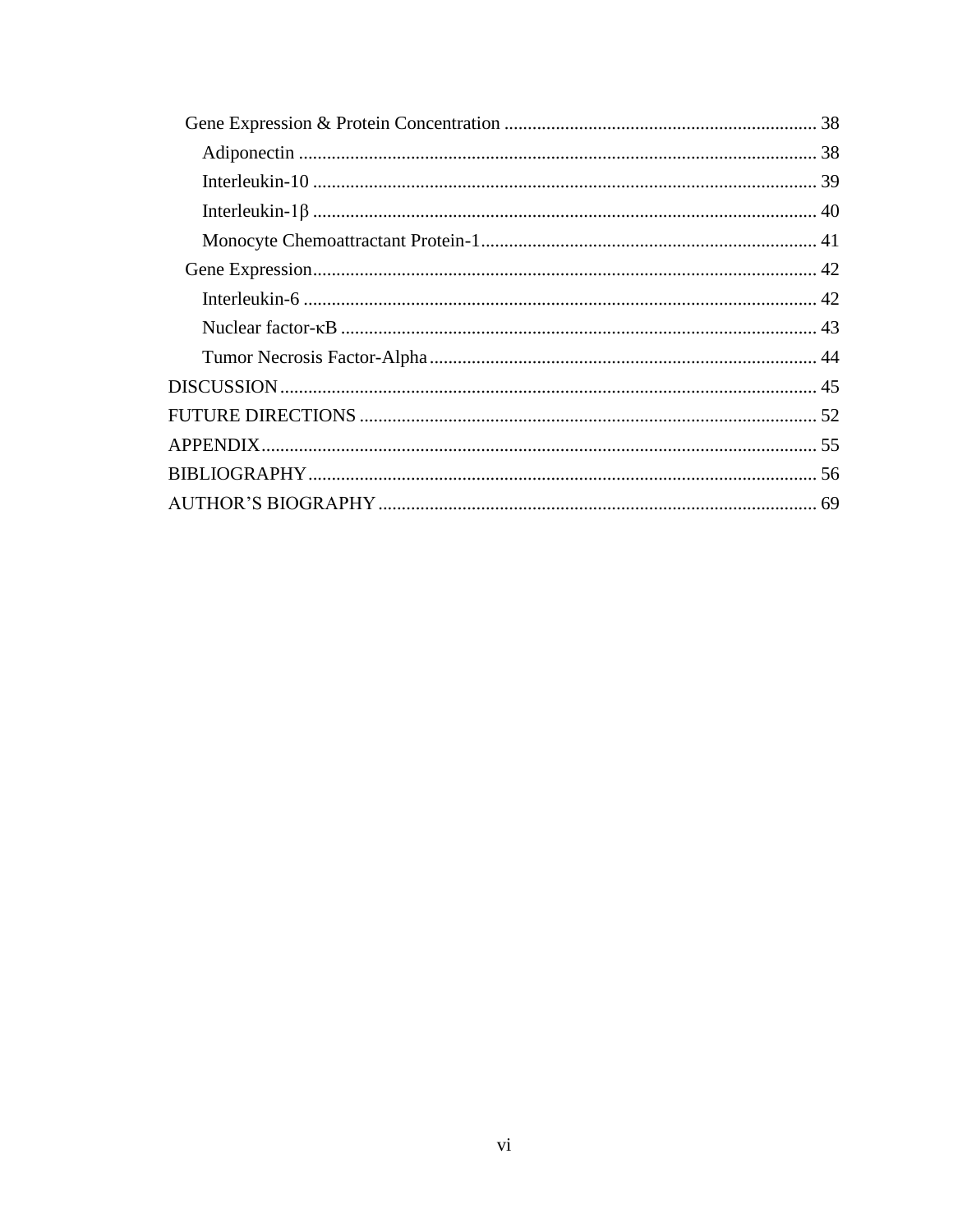# **LIST OF FIGURES**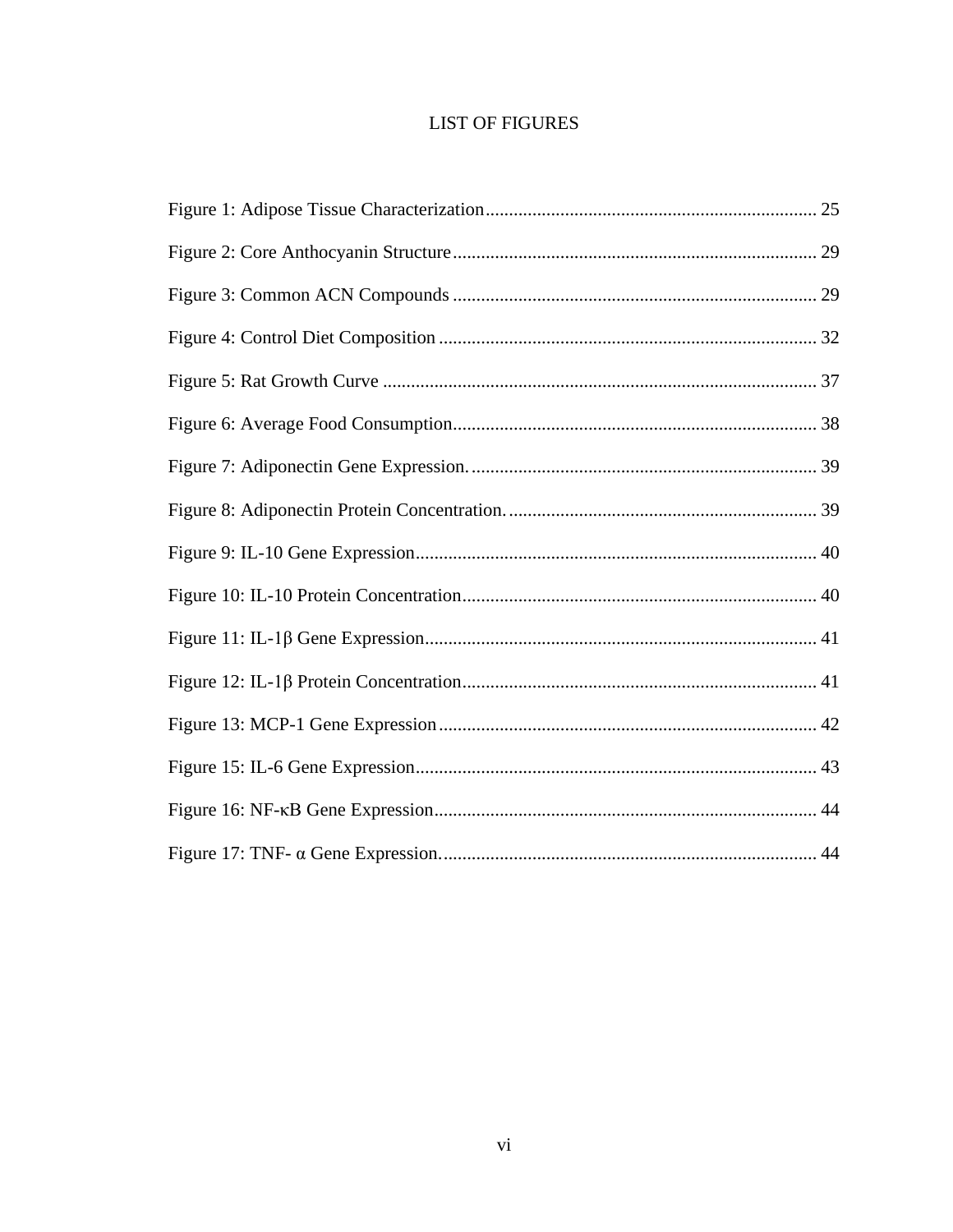#### INTRODUCTION

<span id="page-8-0"></span>The Metabolic Syndrome (MetS) is a collection of risk factors that affects greater than 30% of U.S. adults and is a significant indicator of early death (1–4). A major contributing factor to the dangers associated with MetS is obesity-induced inflammation (5). While pharmacological treatments have been developed for the majority of MetS risk factors, obesity-induced inflammation remains to be addressed. Considering that obesity rates are persistently increasing in the United States, with over two-thirds of US adults either overweight or obese, effective prevention and treatment are essential to improve and protect the well-being of citizens (4). This is particularly important in the State of Maine, with the highest obesity rate in New England at 29.1% (6).

An established source of inflammation in conditions of obesity is dysfunctional adipose tissue (7). The role of visceral adiposity in MetS has been explored at length, however recent research suggests that perivascular adipose tissue (PVAT) is critical in the pathogenesis of dysfunctional adipose tissue. PVAT surrounds blood vessels and is a highly-active endocrine organ, directly influencing vascular tone and inflammation (7). PVAT releases several anti-inflammatory markers and has been observed to benefit vascular function in healthy individuals (7). However, in imbalanced states such as chronic obesity, PVAT can become dysfunctional and releases pro-inflammatory markers, yielding a loss of the benefits conferred by PVAT (7). Much remains to be understood about the changes that convert PVAT from a functional to a dysfunctional state, as well as modalities for improvement. There is a paucity of studies on whether, or how, diet modulates PVAT biochemistry and physiology for application to this gap in knowledge.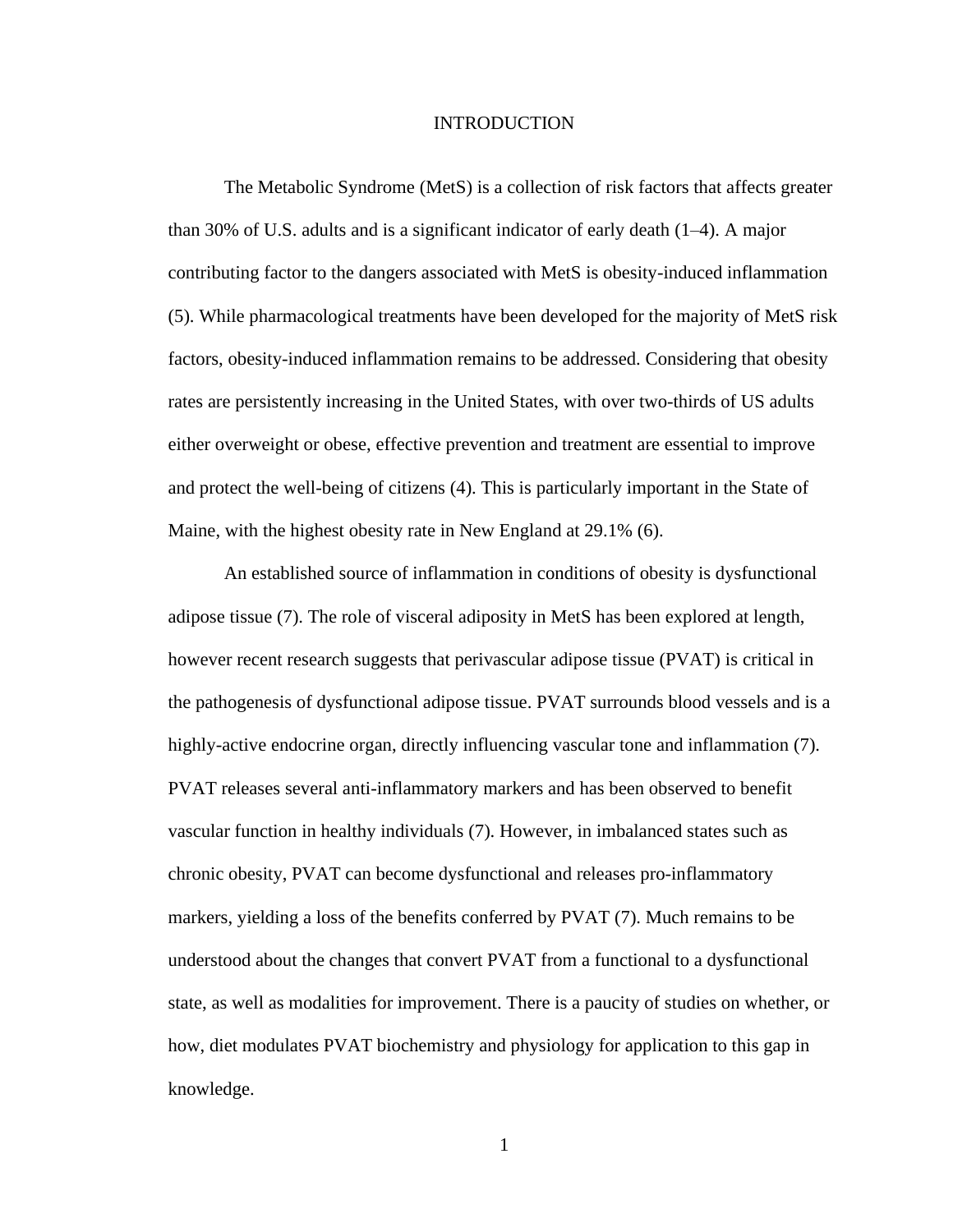The few studies that have investigated the effect of diet on PVAT biochemistry and physiology used rodent models and high-fat diet (HFD) feeding, with some experiments also employing calorie restriction diets (8, 9). Resultant data have demonstrated effects on adipocyte (adipose cell) size and number, gene expression, and inflammatory marker production upon dietary changes (8, 9). There is a lack of studies on the effect of different diets on PVAT and inflammation status. Studies investigating the effects of functional foods (those which confer physiological benefits) on PVAT are also limited, and only a small number of these have employed berries.

Berries are known for their robust antioxidant content (2). Red raspberries are gaining nutritional interest due to their unique bioactive profiles, with a particularly high level of the polyphenol ellagitannin which has been documented to physiologically benefit cardiovascular health (10). Previous studies in the Klimis-Zacas laboratory have demonstrated the efficacy of a wild blueberry-enriched diet in the attenuation of obesityinduced inflammation, through successfully decreasing PVAT expression and concentration of inflammatory markers in the obese Zucker rat (OZR), a model of MetS  $(11-14)$ .

<span id="page-9-0"></span>This study aims to address the gap in knowledge regarding the effect of a red raspberry-enriched diet on PVAT and inflammation status. The specific goal of this study is to determine gene expression of the pro-inflammatory markers IL-1β, IL-6, MCP- 1, NF- κB, and TNF-  $\alpha$  and the anti-inflammatory markers adiponectin and IL-10, and to determine concentrations of a subset of these markers (adiponectin, IL-1β, IL-10, and MCP-1) in the PVAT of two obese Zucker rat (OZR) and two lean Zucker rat (LZR) groups: those receiving a control diet and those receiving a red raspberry-enriched diet.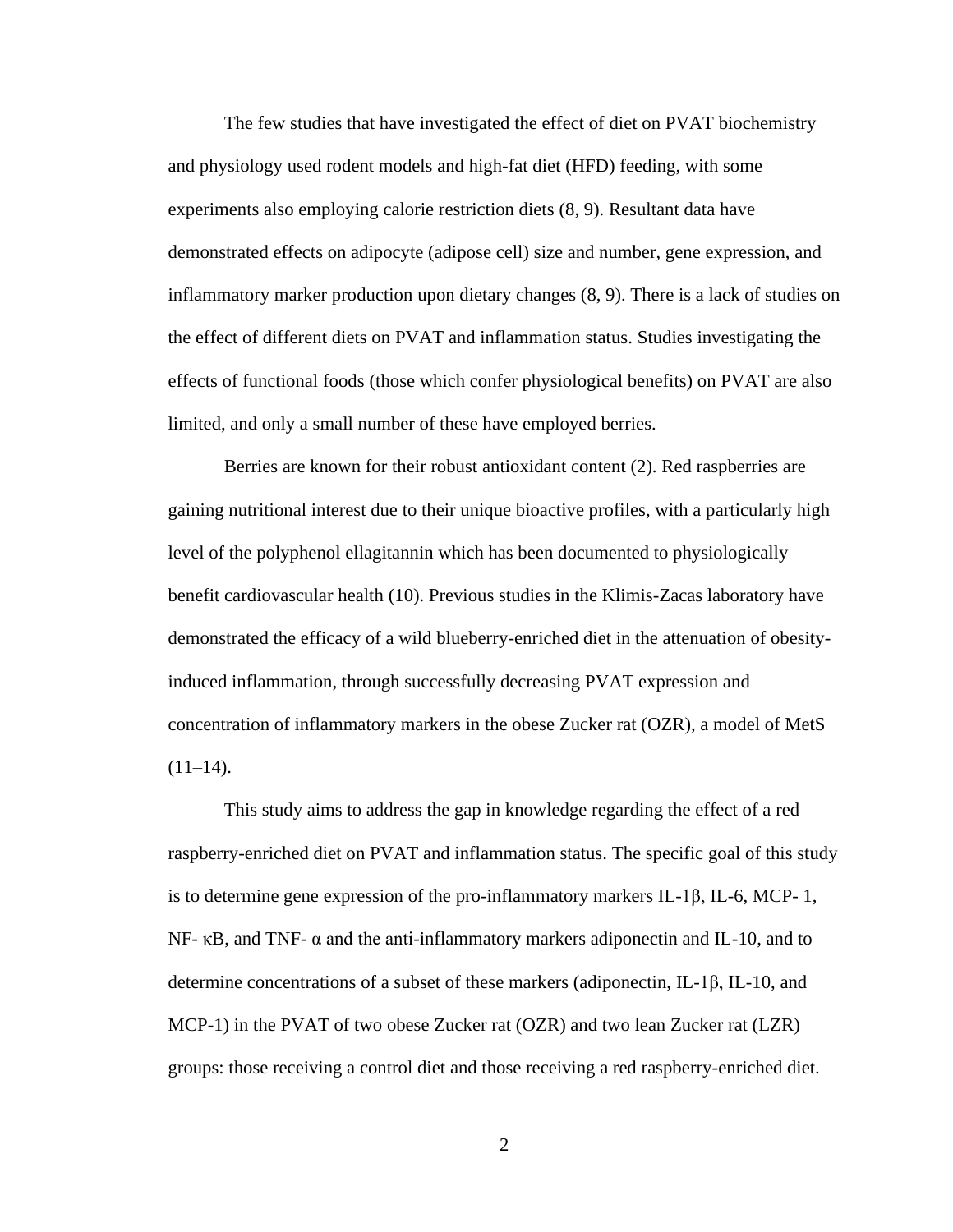#### LITERATURE REVIEW

#### I. Metabolic Syndrome

<span id="page-10-0"></span>The Metabolic Syndrome (MetS) is a collection of risk factors, including abdominal obesity, insulin resistance, dyslipidemia, elevated blood pressure, and decreased HDL cholesterol (1, 2). It is important to note that slightly varying definitions for MetS do exist among different health organizations, including the use of weight circumference versus body mass index, and varying triglyceride and blood pressure definitions (1). The definition used in this study is established by the US National Cholesterol Education Program- Adult Panel III (NCEP ATPIII) (2, 15).

MetS is generally diagnosed when at least three of these five risk factors are present (16). MetS affects greater than 30% of U.S. adults and is a significant indicator of early death (3, 4). There are established connections between MetS and elevated risk for several diseases, including Cardiovascular Disease, Diabetes Mellitus, esophageal and liver cancer, and schizophrenia (17–19). Other conditions which are often observed as comorbidities with MetS are a pro-thrombotic and/or pro-inflammatory state, nonalcoholic fatty liver disease, and reproductive disorders (1). Therefore, MetS is relevant to a variety of fields of study and medical practice.

Current MetS treatment options primarily involve lifestyle interventions, such as physical fitness, dietary changes, smoking cessation, and stress reduction (20). Medications can also be employed to target certain MetS conditions, including ACE inhibitors for high blood pressure, statins to regulate cholesterol, and low-dose aspirin for heart attack and stroke risk reduction (20). A study conducted by The Diabetes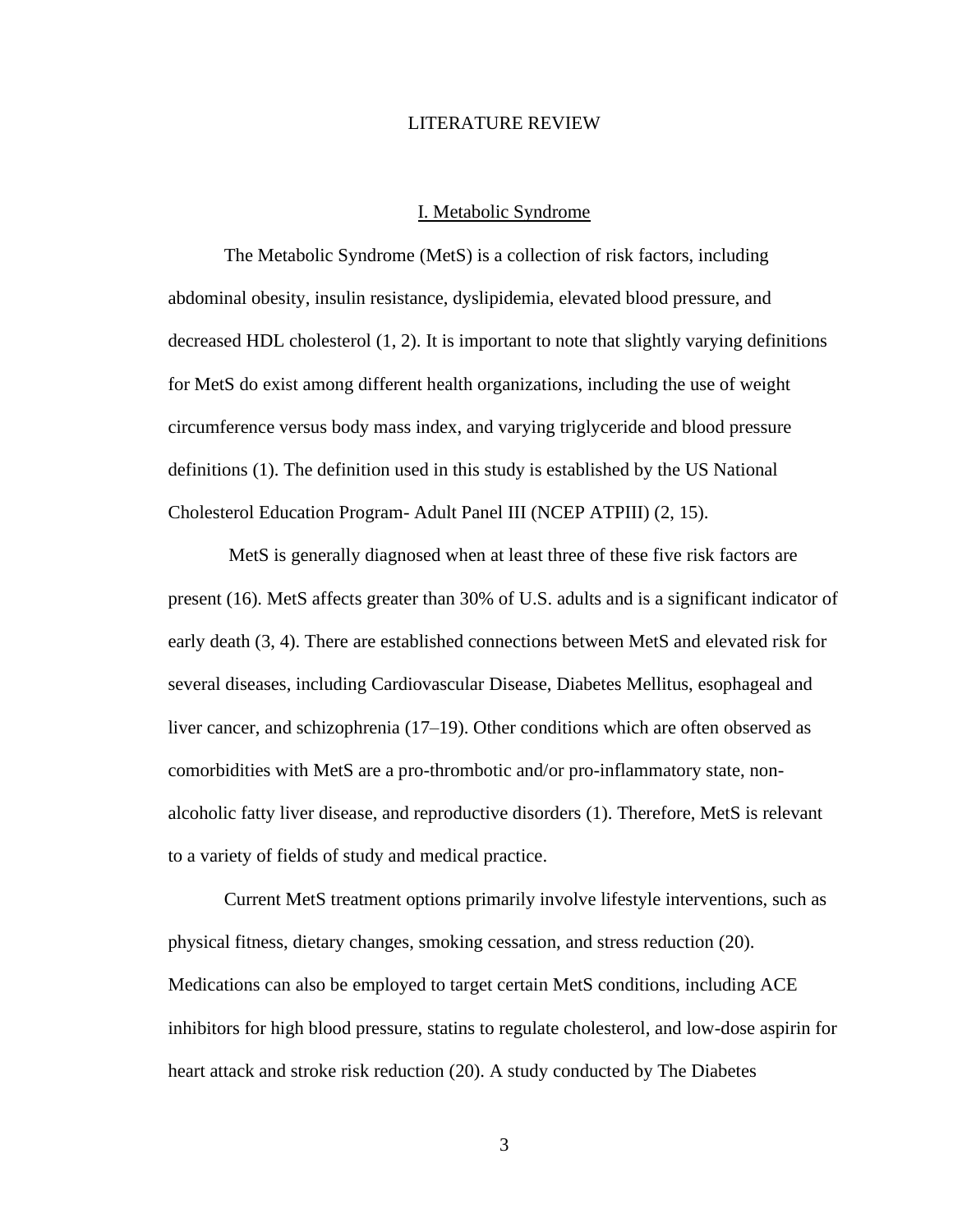Prevention Program compared outcomes for patients following lifestyle interventions (weight loss using diet and exercise) versus metformin, a medication for high blood sugar, and versus a placebo treatment (21). The initial screening step of the study was the presence of impaired glucose tolerance in subjects, followed by measurements of blood pressure, waist circumference, and fasting HDL and triglyceride levels (21). The study documented that when compared with placebo results, MetS incidence was reduced by 41% for patients employing lifestyle changes, while it was reduced by only 17% for the metformin-receiving patients (21). Following a three-year period, MetS was "resolved" in 38% of the lifestyle-changes group, 23% of the metformin group, and 18% of the placebo group (21). Certain diets have been documented to be particularly effective in the improvement of various MetS risk-factors and comorbidities, including calorie-restricted diets for obesity, diabetes, inflammation, and cardiovascular disease (CVD), increased meal frequency for obesity, and the Mediterranean Diet for diabetes, CVD and obesity (22).

#### II. Obesity-Induced Inflammation

<span id="page-11-0"></span>As mentioned previously, a pro-inflammatory state is recognized as a comorbidity of MetS (1). Inflammation is a tissue response to stimuli such as injury, pathogens, stress, and the presence of other irritants (23). The acute inflammatory response includes dead or infected cell removal, tissue repair, and wound healing (23). Specifically, the acute inflammatory response is initiated by resident macrophages and mast cells, which produce inflammatory mediators including chemokines and cytokines (24). This triggers leukocyte delivery to the site of injury, among other "plasma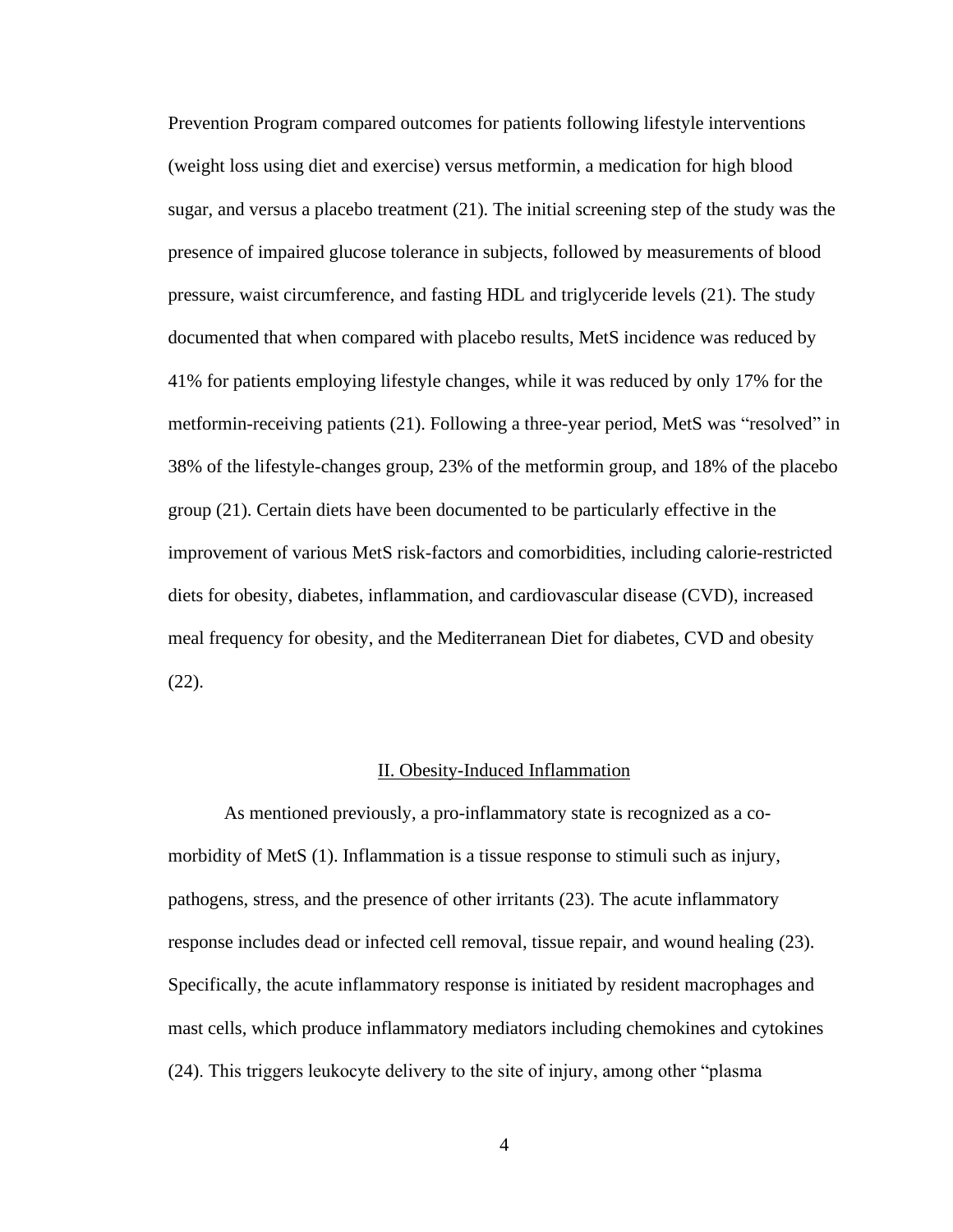components," which then leads to production of inflammatory mediators such as chemokines and cytokines (24).

This cascade of events enables the "injurious agent" to be removed, followed by the presence of anti-inflammatory and pro-resolution cytokines, and the activity of macrophages (24). These macrophages include both those which are residents to the tissue of interest and those which have been newly-recruited (24). Resolution of inflammation then involves apoptosis and phagocytosis of leukocytes by macrophages, and subsequent departure from the site of inflammation via lymphatic drainage (24). These events all support the transition back to a healthy state of homeostasis in the tissue (24).

Acute inflammation is an essential component in the successful resolution of injuries (24). However, it is when the inflammatory state is either not resolved or is dysregulated, and becomes chronic, that it can become harmful to the body (24). Failure to resolve the inflammatory state can occur when the original stimuli are not neutralized and removed, or if they are removed but inflammatory cells and molecules remain in and near to the site of injury (24). In cases of obesity, excessive adipose tissue expansion leads to some adipocytes becoming apoptotic, which prompts subsequent recruitment of pro-inflammatory macrophages (25, 26). Macrophages are a diverse and adaptable family of large cells with roles in detection and phagocytosis of foreign material, antigen presentation, and the release of cytokines for inflammation initiation (27, 28). Due to their adaptability among phenotypes, macrophages are both very important for healthy repair and maintenance of homeostasis, and capable of contributing to the development of chronic inflammatory diseases (28).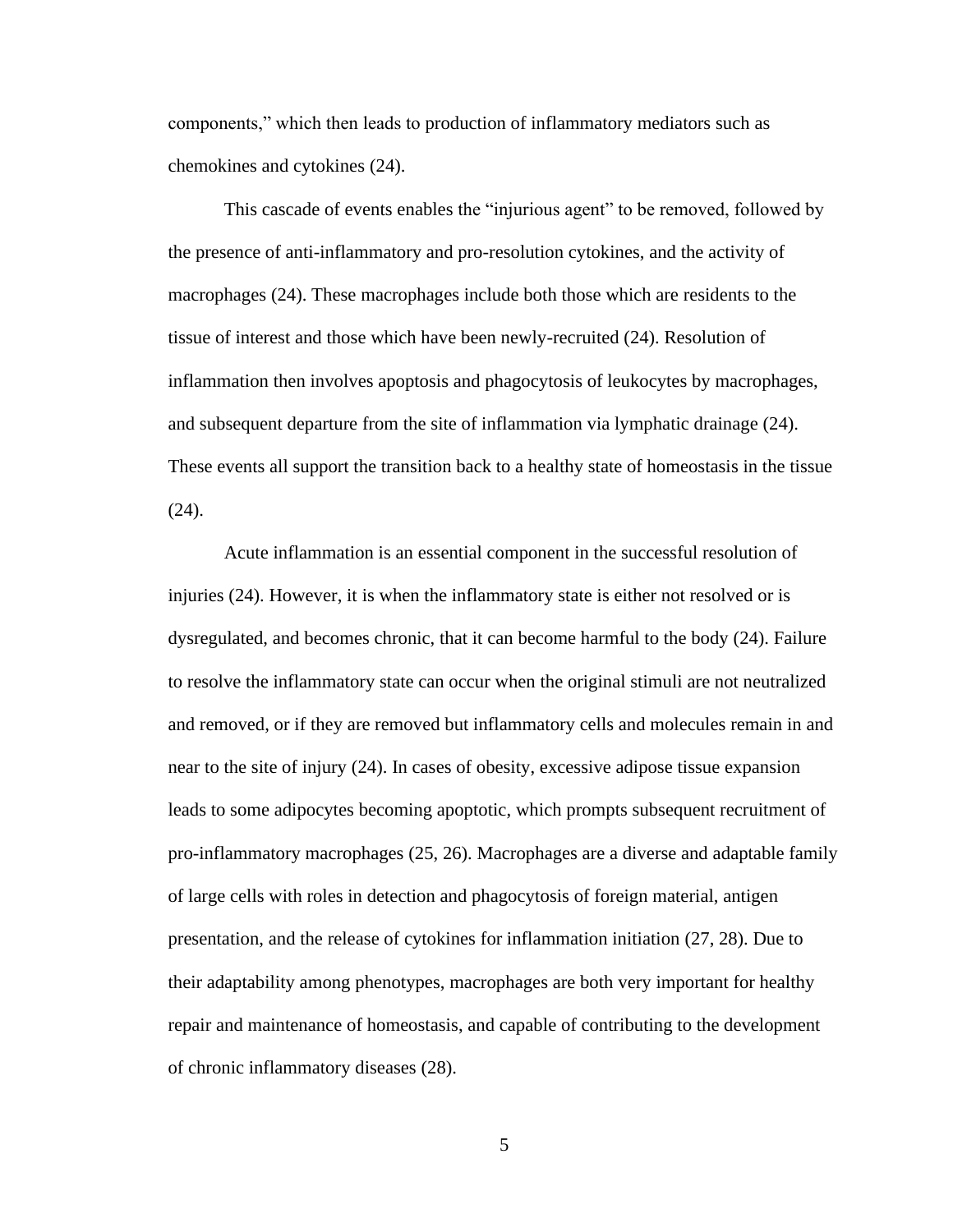In the case of adipose tissue inflammation, macrophage infiltration leads to an elevated production of pro-inflammatory cytokines (29). Research has demonstrated that inflammatory cytokine expression in adipose tissue is primarily sourced from macrophages, not from adipocytes, which suggests that inflammation is initiated at least in part by macrophage infiltration (29). One theory states that initiation of macrophage infiltration is caused by adipose tissue expansion occurring in concert with weight gain, and the subsequent cascade of events that this causes (29). These events include death of adipocytes, elevated leptin secretion, and recruitment of neutrophils and T cells (29). Upon adipose tissue macrophage infiltration, these macrophages then recruit more macrophages through the release of chemokines such as MCP-1 (29). The subsequent abundance of macrophages can contribute to adipose tissue remodeling, in which the shape and number of adipocytes change (29).

A possible result of this cascade of events is the polarization of macrophages to either an M1 or an M2 macrophage phenotype (29). The M1 macrophage phenotype is referred to as "classically-activated," with inflammation prompting its formation, while the M2 macrophage phenotype is prompted by IL-4 and IL-13 exposure (29). Macrophages with an M1 phenotype secrete pro-inflammatory cytokines, while macrophages with an M2 phenotype secrete anti-inflammatory cytokines and potentially assist in tissue repair (29). Research has indicated that lean mice possess adipose tissue with higher levels of M2 macrophages, and mice receiving a high-fat diet possess higher levels of M1 macrophages (29, 30). Human studies have confirmed the presence of both M1 and M2 populations in adipose tissue, and that these populations secrete pro- and anti-inflammatory cytokines in the same pattern that mice do (29, 31). Further, it has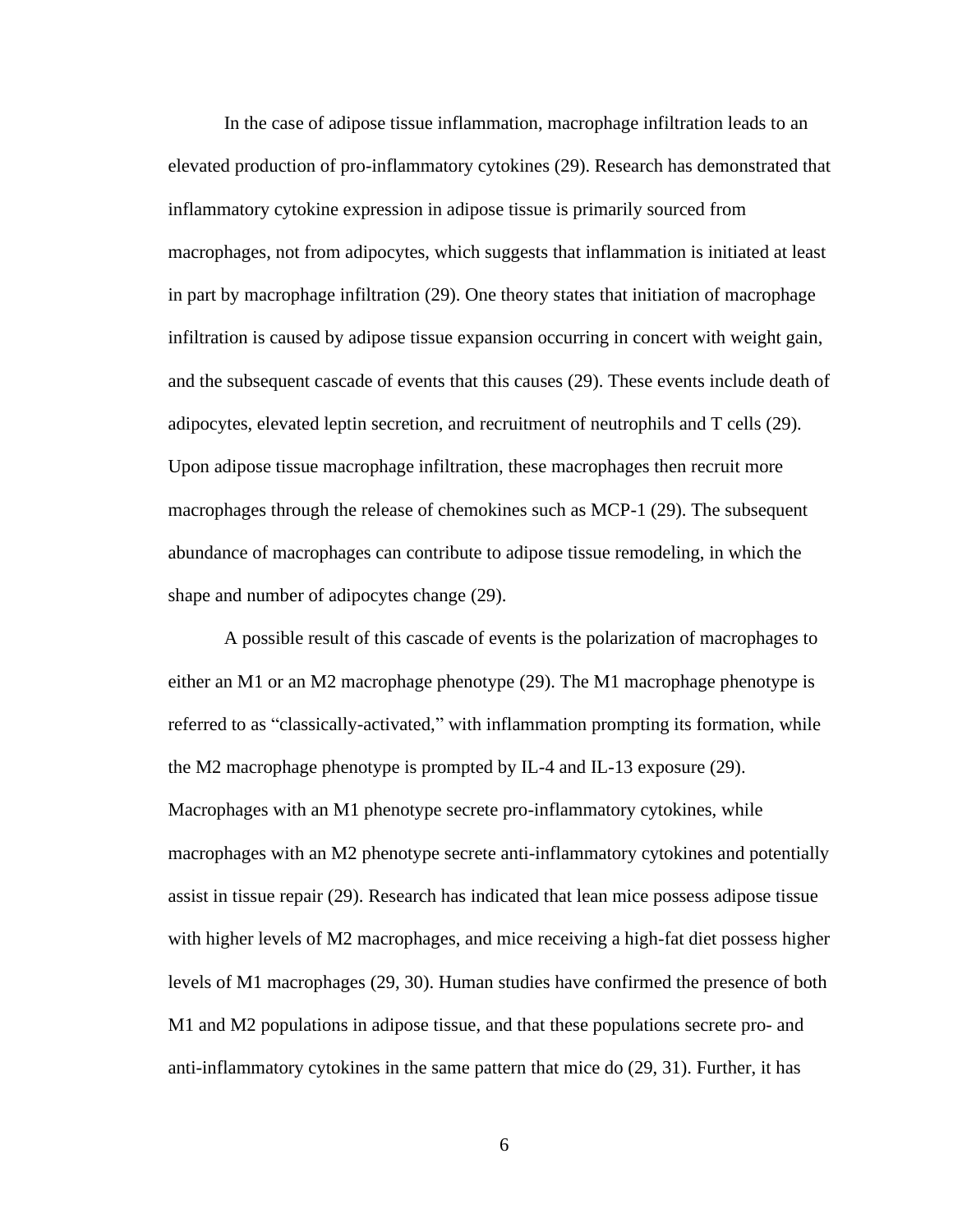been reported that M1 adipose tissue macrophages are major causes of both adipose tissue inflammation and insulin resistance in obesity (32).

#### III. Model for Obesity-Induced Inflammation

<span id="page-14-0"></span>The obese Zucker rat (OZR) is a model of Human MetS, while the lean Zucker rat (LZR) is a control model (33, 34). OZRs are an effective model for human MetS because they exhibit all of the risk factors associated with MetS (33, 34). Compared with LZRs, OZRs exhibit hyperphagia, elevated circulating insulin levels, hyperlipidemia and elevated inflammation (33). The OZR genotype, fa/fa, causes a leptin receptor defect, and subsequent development of hypertriglyceridemia, hypercholesterolemia, hyperinsulinemia, and insulin resistance, and "moderate" hypertension which develops between eight and twenty weeks of age (13). OZRs become obese within three-to-five weeks of age (33). Only male rats were used in the present study; previous experiments in different studies have indicated that female rats can influence results due to hormonal conditions (35).

The leptin receptor mutation characteristic of the fa/fa genotype causes leptin signaling to be impaired, which is a contributing factor to the higher body weight of OZR (33, 36). This is because leptin plays a significant role in the regulation of energy balance (33, 36). Leptin is a protein produced and released by adipose tissue, with release occurring at a rate that is proportional to the quantity of lipids stored (33). Leptin targets leptin receptors in the brain, with elevated targeting associated with decreased food intake and elevated energy expenditure (33). The levels of circulating leptin are significantly elevated in OZR compared with LZR (33).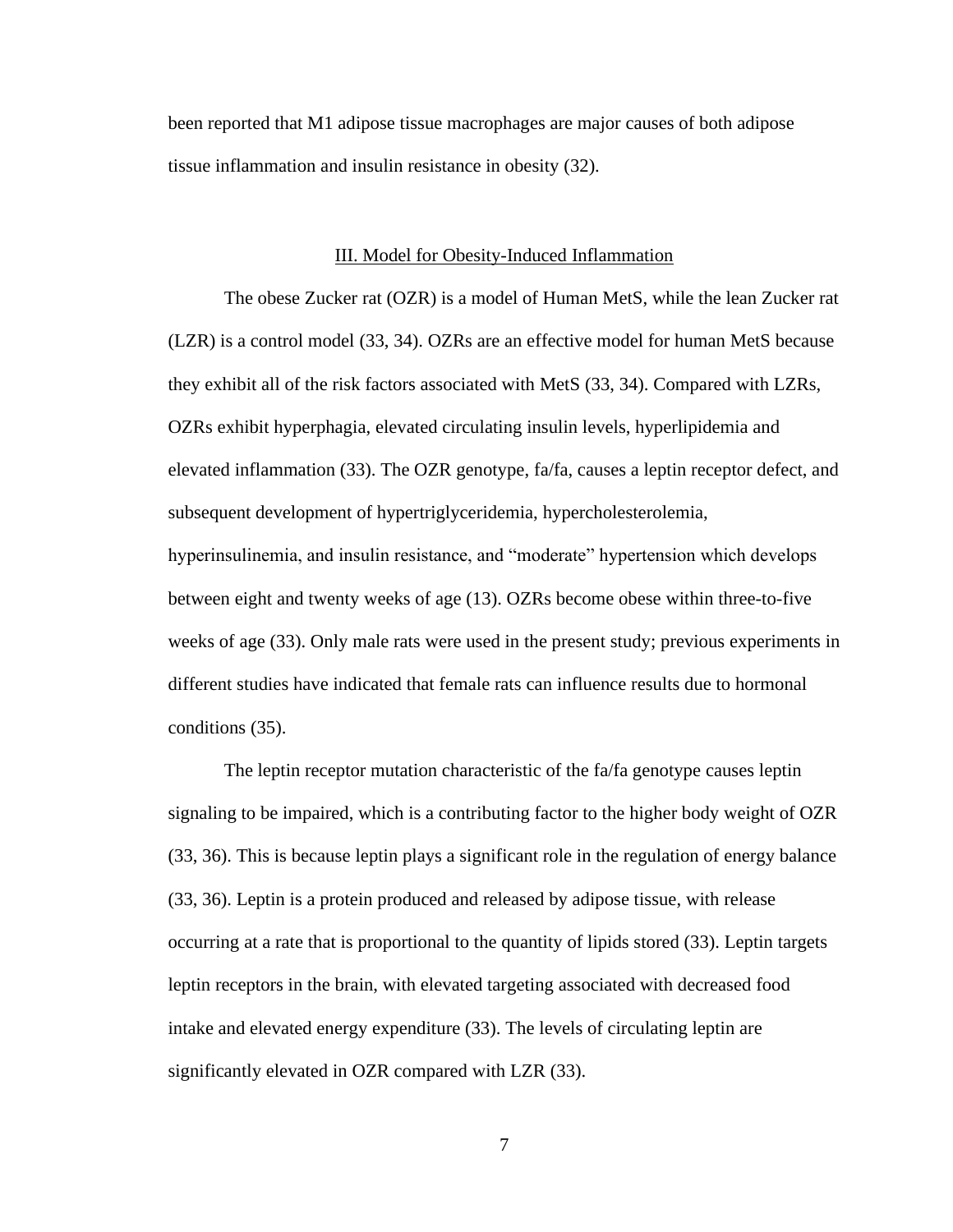#### IV. Inflammatory Markers

#### <span id="page-15-1"></span><span id="page-15-0"></span>Adiponectin

Adiponectin (also known as Acrp30, adipo-Q, and apM1) is a cytokine produced by adipose tissue, also known as an adipokine (37). Adiponectin was first discovered in 1995, and has since emerged as a molecule with prominent roles in the initiation and alteration of metabolic responses and inflammation, as well as cardio-protection (37, 38). Adiponectin is primarily known as an anti-inflammatory cytokine; circulating plasma levels of adiponectin are typically elevated in healthy individuals compared with in cases of obesity, in which circulating levels decrease (39). Adiponectin can be secreted by PVAT, and has been observed to normalize endothelial function through a subsequent elevation in eNOS phosphorylation, and suppression of ROS generation as a negative modulator of innate immune response (39, 40). The protective effects of adiponectin may also be due to its regulation of energy substrate and calcium ion metabolism (38).

In studies using lean mice, the adiponectin produced by PVAT has been established to exert anti-inflammatory effects that attenuate neointimal formation (41, 42). The neointima is the arterial intima layer that thickens in cases of atherosclerosis, through cell migration and proliferation (43). In addition, adiponectin has been shown to modulate macrophage function towards an anti-inflammatory phenotype, through polarization towards the M2 phenotype, supporting the classification of adiponectin as an anti-inflammatory cytokine (39) (44).

Adiponectin is unique in its proposed role in a compensatory mechanism of action in cases of inflammation (45–47). This compensatory mechanism has been suspected due to evidence of elevated adiponectin expression and concentration in certain cases of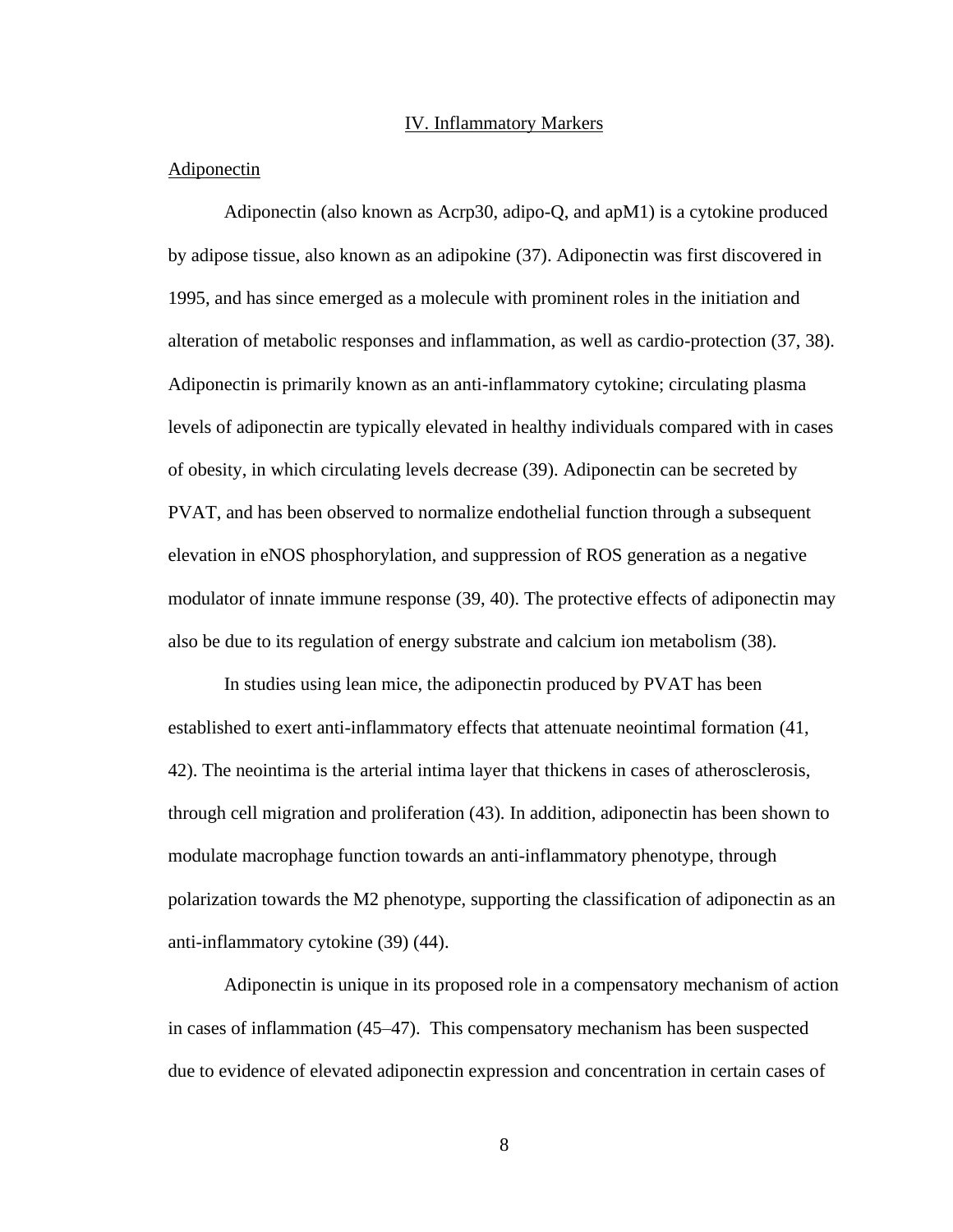inflammation (45–47). In a study of humans with a BMI less than 25, between 25 and 30, or greater than 30, the left internal thoracic artery PVAT of patients in the highest BMI category had significantly elevated adiponectin compared with those in the other two categories (47). In that study the patients with a BMI greater than 30 also exhibited a slightly improved endothelium-dependent vascular function compared with patients with a BMI between 25 and 30 (47). These findings support the proposed compensatory mechanism, with the potential for the elevated adiponectin expression to have improved the vascular function of those in the highest BMI category. However, it is unclear what exact conditions prompt such a response, as well as the duration of time that this response persists.

## <span id="page-16-0"></span>IL-10

IL-10 (also known as CSIF or TGIF) is an anti-inflammatory cytokine produced primarily by macrophages with M2 polarization (39, 48). The roles of IL-10 include inhibition of macrophage, Th1, and NK cell activity at times of infection, as well as inhibition of pro-inflammatory cytokine synthesis (48, 49). IL-10 also inhibits NADPHdependent oxidative stress and elevates NO production, which improves endothelial function (39). While this cytokine is important for a healthy inflammatory response and clearance of pathogens, it can also cause tissue damage when present in excess; therefore, the action of IL-10 must be tightly-regulated to maintain a healthy infection response (48).

With regards to MetS, low circulating IL-10 levels have been associated with MetS, as well as with high body mass index and high percent fat mass (50). IL-10 has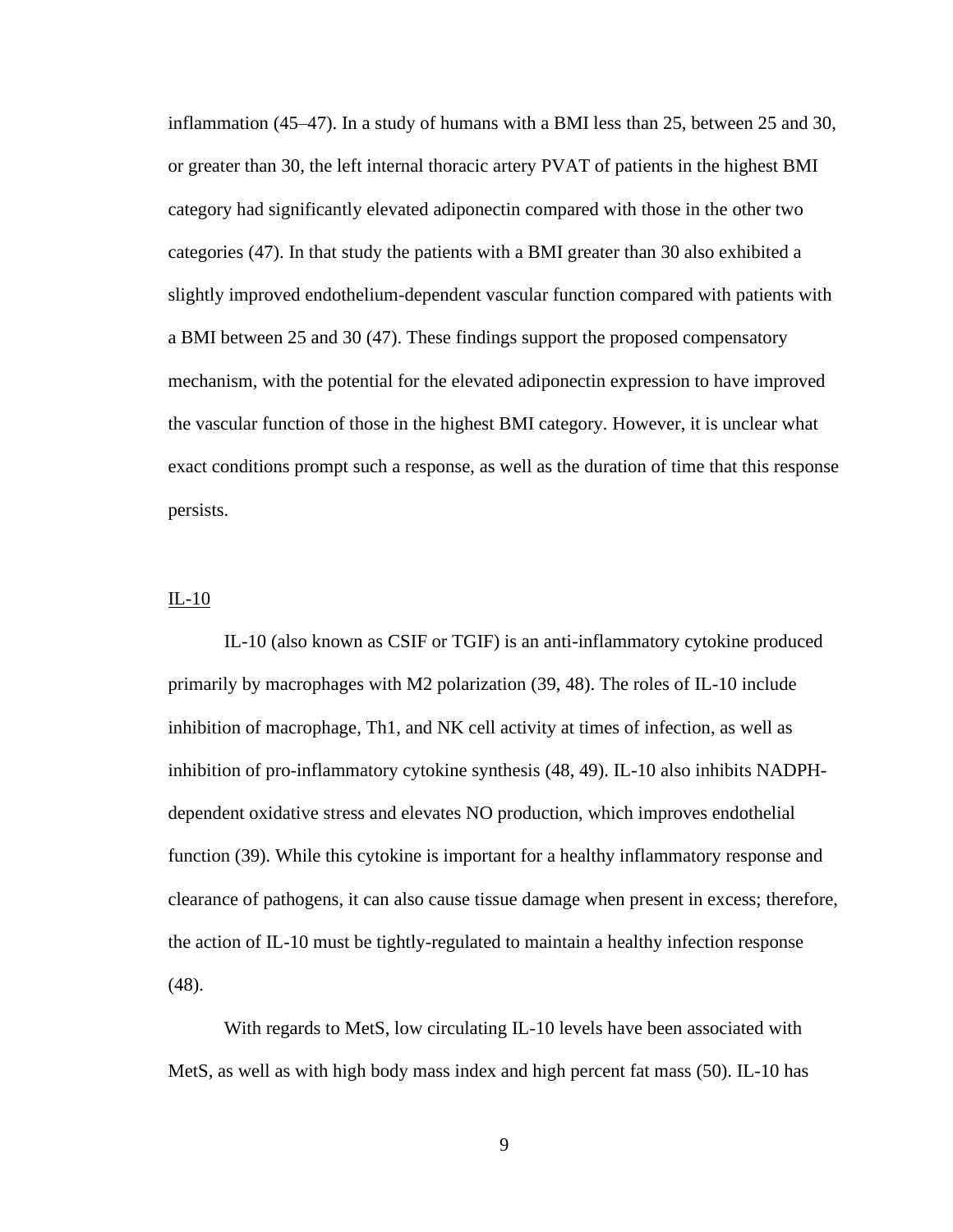also been shown to exert protection against the formation and stability of atherosclerotic lesions (49). In a study that investigated IL-10 levels in obese and non-obese women with MetS, both populations were determined to have elevated circulating IL-10 levels (49). This finding suggests that in cases of MetS the body responds by elevating IL-10 levels, in an attempt to inhibit the elevated pro-inflammatory cytokine production that has developed (49). In the same study, following a 12-month lifestyle program that included elevated physical activity, obese women without MetS exhibited a decrease in circulating IL-10 levels; however, this decrease was not observed among obese women with MetS (49).

Of note, the STAT3 gene is a downstream target of IL-10 (51). The Janus kinase/signal transducers and activators of transcription (JAK-STAT) pathway is associated with preventing the development of obesity-associated disorders such as leptin resistance and insulin resistance, and the STAT3 gene is a downstream target of IL-10 (51). The JAK-STAT pathway is key in the development of many inflammation-related diseases such as obesity and cancer, and specifically can contribute to pathogenesis in cases of chronic activation (52). JAK-STAT is also involved in the regulation of many "developmental and homeostatic processes" by molecules such as cytokines and hormones  $(52)$ .

While no studies have been identified that investigate the gene expression or protein concentration of IL-10 in PVAT, some studies have elucidated connections between brown adipose tissue (BAT) thermogenesis and IL-10 (53). An unexpected finding determined that removal of IL-10 signaling in mice actually caused WAT browning, as well as conferred protection against diet-induced obesity, with elevated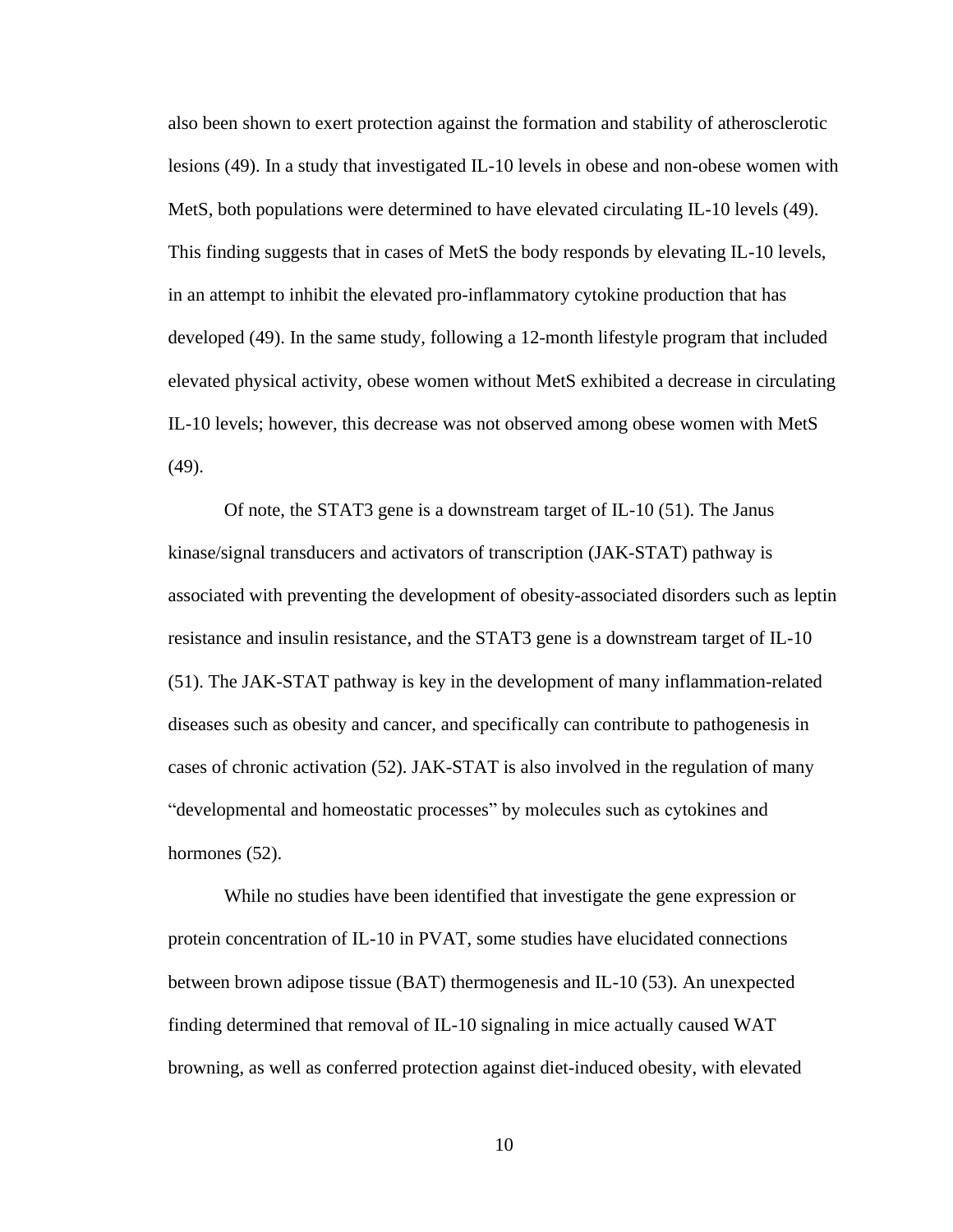mitochondrial respiration observed (53). The study employed an antisense

oligonucleotide WAT IL-10 receptor knock-down. Research conducted by the same lab indicates that IL-10 is a repressor of thermogenic gene transcription, through chromatin modulations at "key enhancer and promoter regions" (53). This research used a genomewide Assay for Transposase-Accessible Chromatin (ATAC)-seq and RNA-seq, and the findings suggest that IL-10 is a "novel regulator of a thermogenic transcriptional program in adipose tissue" (53).

### <span id="page-18-0"></span> $IL-1\beta$

IL-1β is a pleiotropic pro-inflammatory cytokine with roles in sleep, hunger, injury response and inflammation (54). IL-1 $\beta$  is important for protection during infections, however, similar to other inflammatory cytokines, overly elevated expression of IL-1 $\beta$  can cause tissue damage (55). This molecule is produced primarily by macrophages but is also released by dendritic cells (39). Dendritic cells are most often present on the border between PVAT and the adventitia, but they can also exist within PVAT (39). IL-1β is believed to play a role in the development of insulin resistance in cases of obesity (56). Specifically, it has been observed that IL-1β acts through the inhibition of insulin signaling (56, 57). Furthermore, it has been determined that insulin signaling and action in human adipocytes is improved upon blocking IL-1β activity (56, 58, 59). High levels of circulating levels of IL-1B, in concert with high circulating levels of IL-6, have been determined as a prediction for Type 2 Diabetes (60).

White adipose tissue (WAT) has generally been observed to release an elevated amount of IL-1 $\beta$  in cases of human and rodent obesity, with expression higher in visceral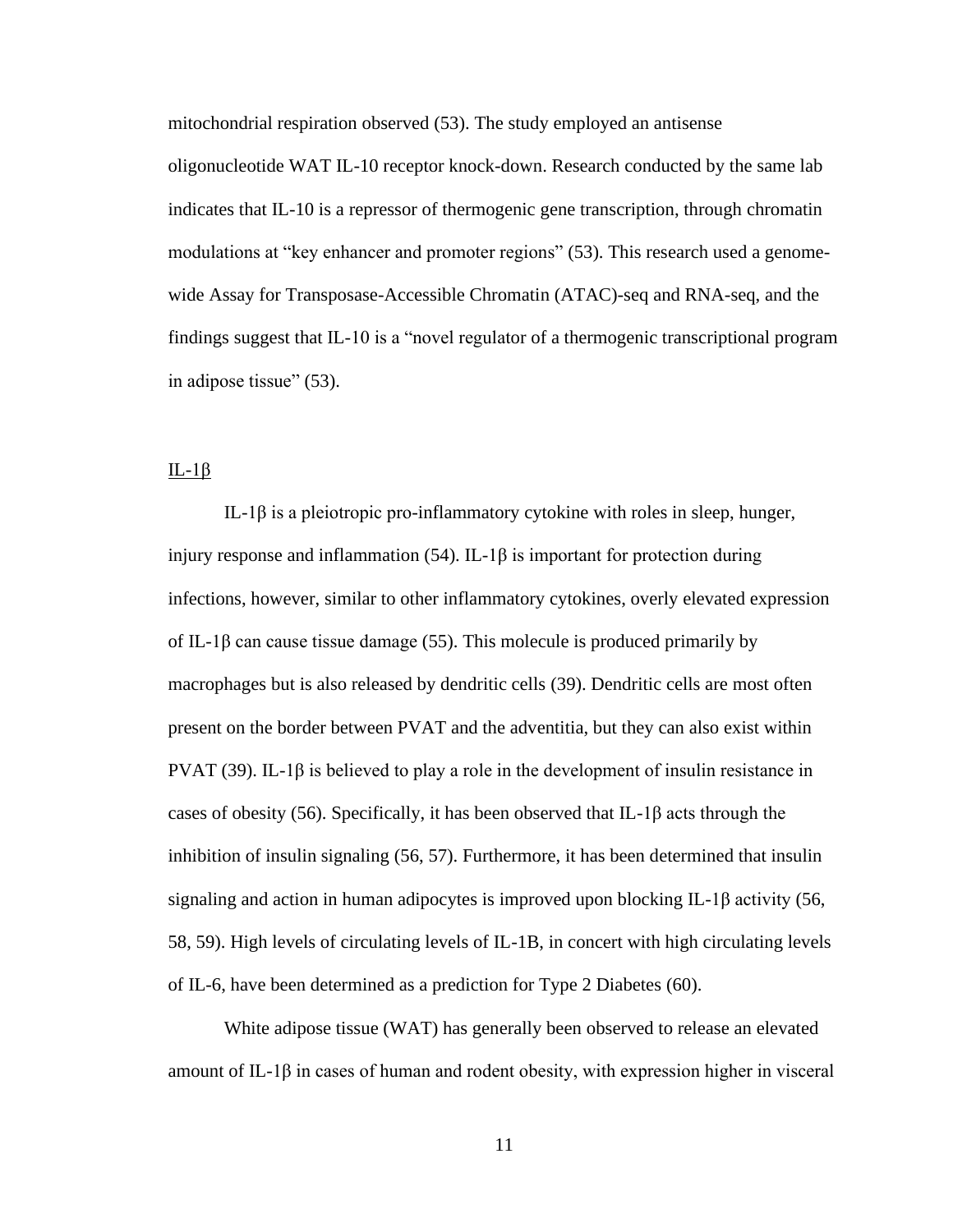than subcutaneous adipose tissue (57, 60, 61). Previous *in vivo* and *in vitro* adipocyte studies have indicated that  $IL-1\beta$  plays roles in lipolysis activation, insulin resistance, and adipogenesis inhibition in adipose tissue, as well as elevated expression and secretion in cases of inflammation (60, 62–64). It has also been observed that "lipid storage capacity" in adipose tissue, adipose tissue macrophages, and the liver can be regulated by  $IL-1\beta$ (60). Interestingly, due to the adipogenesis-inhibiting action and adipose tissue-liver crosstalk abilities of IL-1β, low levels of this cytokine are associated with lower liver weights in cases of excess calorie consumption (60).

IL-1β is unique among cytokines in that it is not initially inactive upon being produced, and in order to become biologically active must first be activated by inflammasomes via cleaving by caspase-1 (55, 56). Inflammasomes are protein complexes of several subunits that regulate caspase-1 (formerly called IL-1 beta converting enzyme/ICE), which is a proteolytic enzyme (65). Inflammasomes also typically contain nucleotide-binding domain–like receptors (NLRs), and stimuli that can activate NLRs include mitochondrial ROS, bacterial flagellin, extracellular ATP, potassium efflux, and components of the type III secretion system, among other signals (55, 66, 67). It has been determined that the production of IL-1 $\beta$  by macrophages requires the inflammasome components NLRP3, ASC and caspase-1, but not NLRC4, in cases of infection (55). Due to the ability of IL-1β to cause tissue damage in cases of overexpression, it is believed that abnormalities in inflammasome regulation and activation are involved in inflammatory disease pathogenesis (55).

Studies investigating IL-1β expression and content in PVAT are limited, however two studies have been identified (68, 69). One study that investigated human patients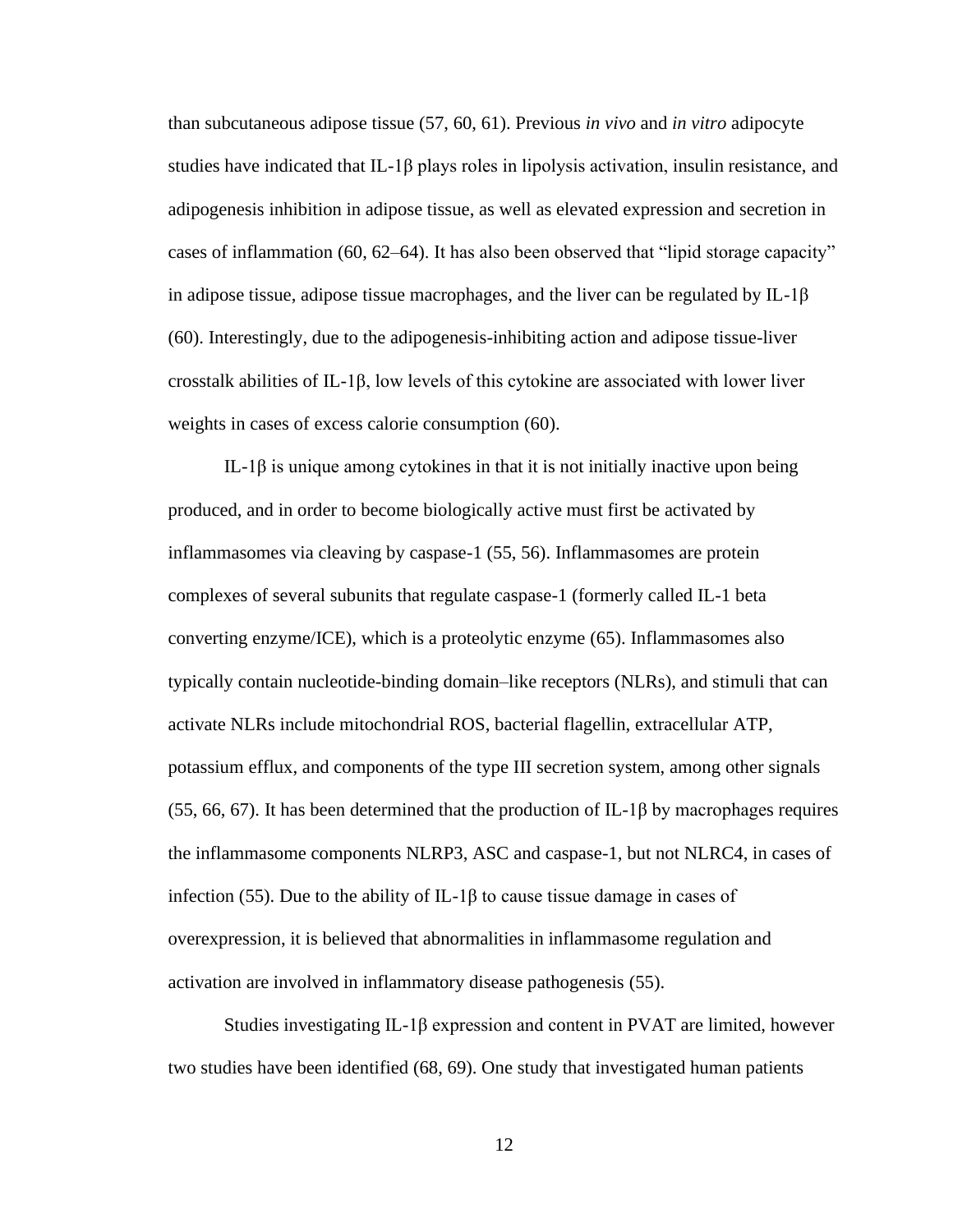with coronary heart disease documented that IL-1β was expressed at significantly higher levels in coronary artery PVAT (PVAT-CA) vs. internal thoracic artery PVAT (PVAT-ITA) (68). This finding aligns with a previous understanding that PVAT-ITA exhibits atherosclerosis resistance, and therefore it is often used as an artery bypass graft, due to the nature of IL-1 $\beta$  as a pro-inflammatory cytokine (68). These results also provide further evidence for the previously discussed understanding that varying adipose tissue depots exhibit varying phenotypes and functions. In a different study that investigated cultured visceral perivascular adipocytes isolated from human smokers and non-smokers, the perivascular adipocytes of those who smoked regularly exhibited elevated P2X7Rinflammasome complex expression and activity (69). This suggests that regular smoking elevates PVAT inflammatory status, which aligns with previously held findings that smoking is a risk factor for cardiovascular disease (70).

# <span id="page-20-0"></span>IL-6

IL-6 is a pluripotent pro-inflammatory cytokine and marker of M1 polarization that regulates body weight and lipid metabolism at a systemic level (71). It is suspected that IL-6 secretion is regulated by a diverse array of factors, including hormones, cytokines, diet, physical activity, stress, and hypoxia (72). Higher circulating plasma and adipose tissue concentrations of IL-6 are associated with chronic obesity and insulin resistance (73). Despite this association, both beneficial and harmful effects of IL-6 have been observed with regard to each of these conditions, and the many roles of IL-6 continue to be elucidated (71). It is interesting to note that insulin resistance is more closely linked to adipose tissue concentrations and secretions of IL-6 than with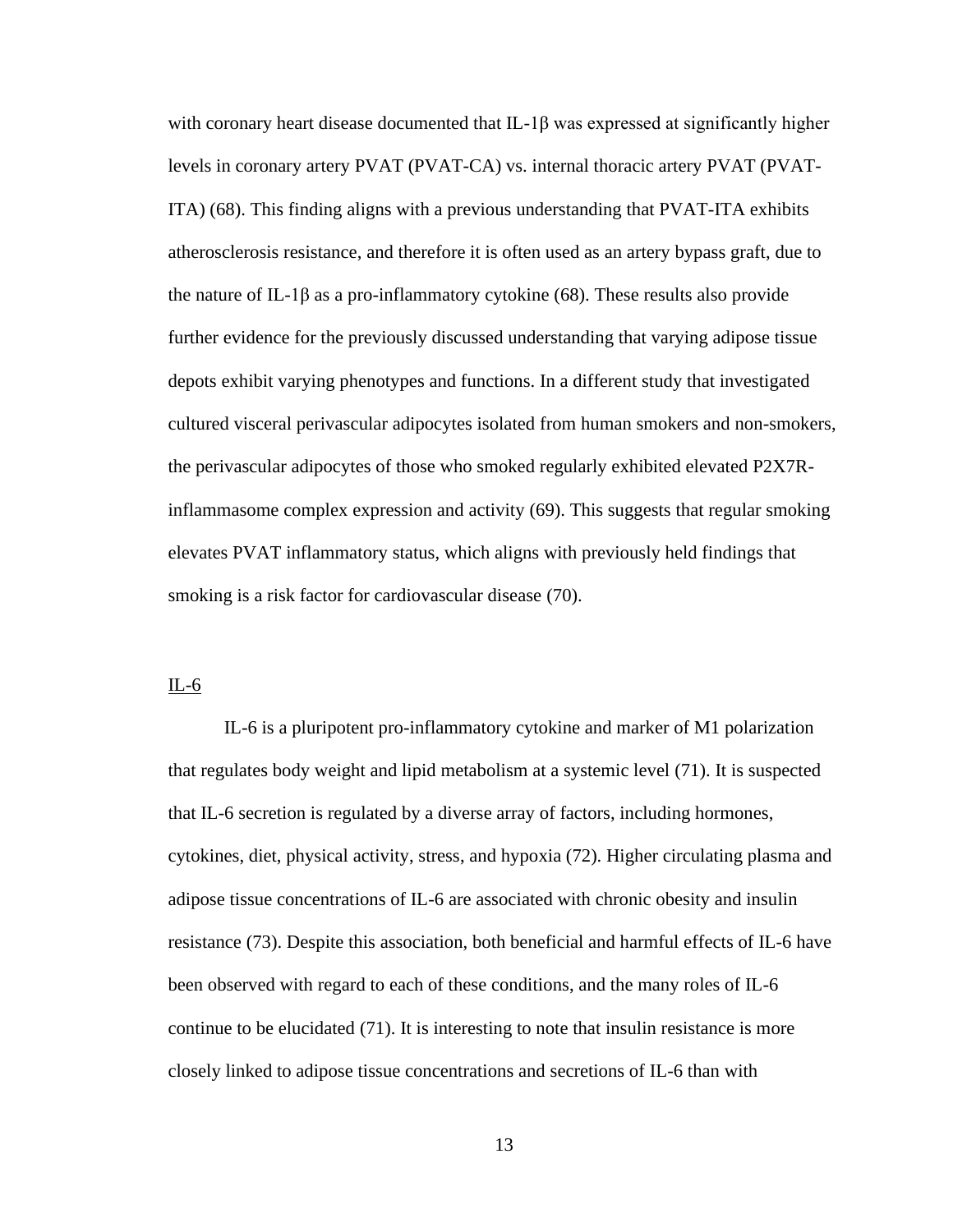circulating plasma IL-6 levels (73). It is also interesting to consider that anorexia nervosa has been associated with elevated systemic IL-6 levels (73). It is suspected that IL-6 levels are elevated secondary to extreme calorie deficits, however they may also have a role in the cachexia of anorexia due to a similar role in cancer-associated cachexia (74).

Secretion of IL-6 has been documented from macrophages, adipocytes, skeletal muscle, fibroblasts, and endothelial cells (71). This cytokine is generally present in higher expression levels in human abdominal versus subcutaneous adipose tissue, and in much higher levels surrounding adipose tissue than in circulating plasma (75). It is suspected that IL-6 may play a role in the control of adipose tissue mitochondrial content, through the activation of AMPK and subsequent regulation of PGC-1a and mitochondrial biogenesis (75). IL-6 has also been documented to decrease lipoprotein lipase (LPL) activity in humans, thus potentially affecting adipocyte metabolism (73).

Few studies have been conducted regarding IL-6 presence in PVAT. In a study using cell-cultured aortic PVAT from low-density lipoprotein receptor-deficient mice, it was determined that elevated secretion of PVAT-derived IL-6 mediated aortic stiffening and remodeling (76). It has also been observed that IL-6 inhibition attenuates mechanical stiffness (76). Based upon other studies it is also understood that IL-6 secretions are elevated in PVAT of older mice and from PVAT compared to other adipose tissue depots, and that PVAT IL-6 expression is elevated in cases of higher plasma cholesterol (76, 77). In addition, it has been determined that vascular smooth muscle cells (VSMCs) are also a source of IL-6; considering the close proximity of PVAT to VSMCs, this production is capable of significantly influencing PVAT inflammatory status (78).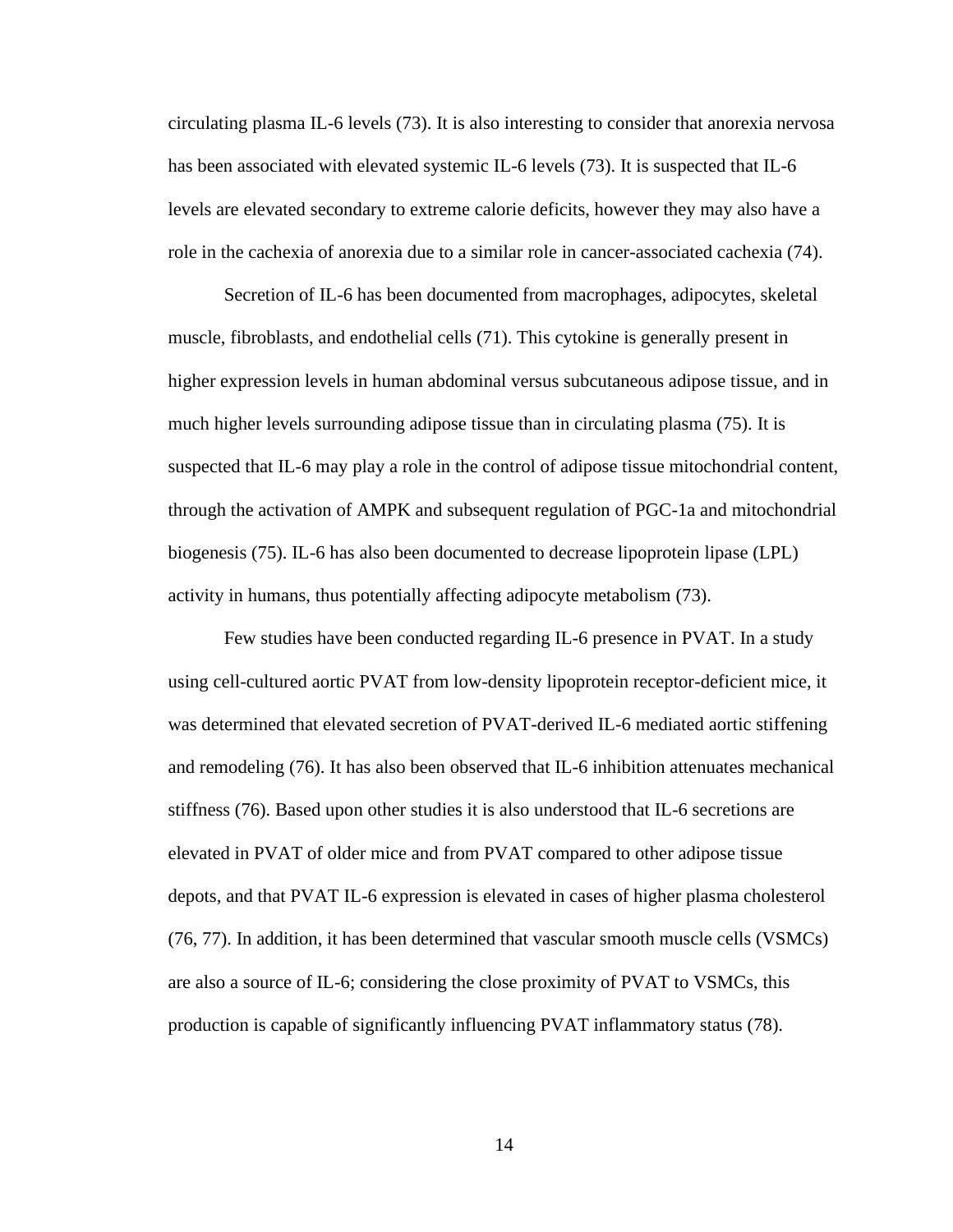<span id="page-22-0"></span> $MCP-1$ 

MCP-1 is a chemokine with key roles in the regulation of macrophage migration and infiltration (79). MCP-1 production is both constitutive and induced by various cellular stimuli, including oxidative stress and the presence of cytokines or growth factors (79). MCP-1 is primarily sourced from macrophages, however fibroblasts and endothelial cells, epithelial, smooth muscle, mesangial and astrocytic are also capable of MCP-1 production (79). The primary functions of MCP-1 are the regulation of monocyte, natural killer cell, and memory T lymphocyte migration and infiltration (79).

With regards to MetS, MCP-1 has been associated with early atherogenesis, and is a recognized marker of endothelial dysfunction (80). In cases of obesity, MCP-1 expression is generally higher in visceral and subcutaneous adipose tissues of obese patients versus lean controls, as well as plasma concentrations of MCP-1 (81–83). Interestingly, fructose consumption has been documented to increase the already-high levels of plasma MCP-1 in obese patients (81, 84). It has also been determined that MCP-1 plays a key role in the promotion of adipose tissue angiogenesis and development of obesity; in mice with an MCP-1 receptor (CCR2) deficiency, fat deposition and insulin resistance were reduced (81, 85).

A limited number of studies have aimed to target MCP-1 for reduction and subsequent attenuation of obesity-associated syndromes (81, 86–90). In a study in which human MetS patients engaged in an exercise program, a decrease in plasma MCP-1 levels was observed (81, 88). Different studies determined that human bypass surgery resulted in decreased MCP-1 white adipose tissue (WAT) concentration, and administration of Atorvastatin (a type 2 statin) caused decreased serum MCP-1 content (81, 86, 87). Lastly,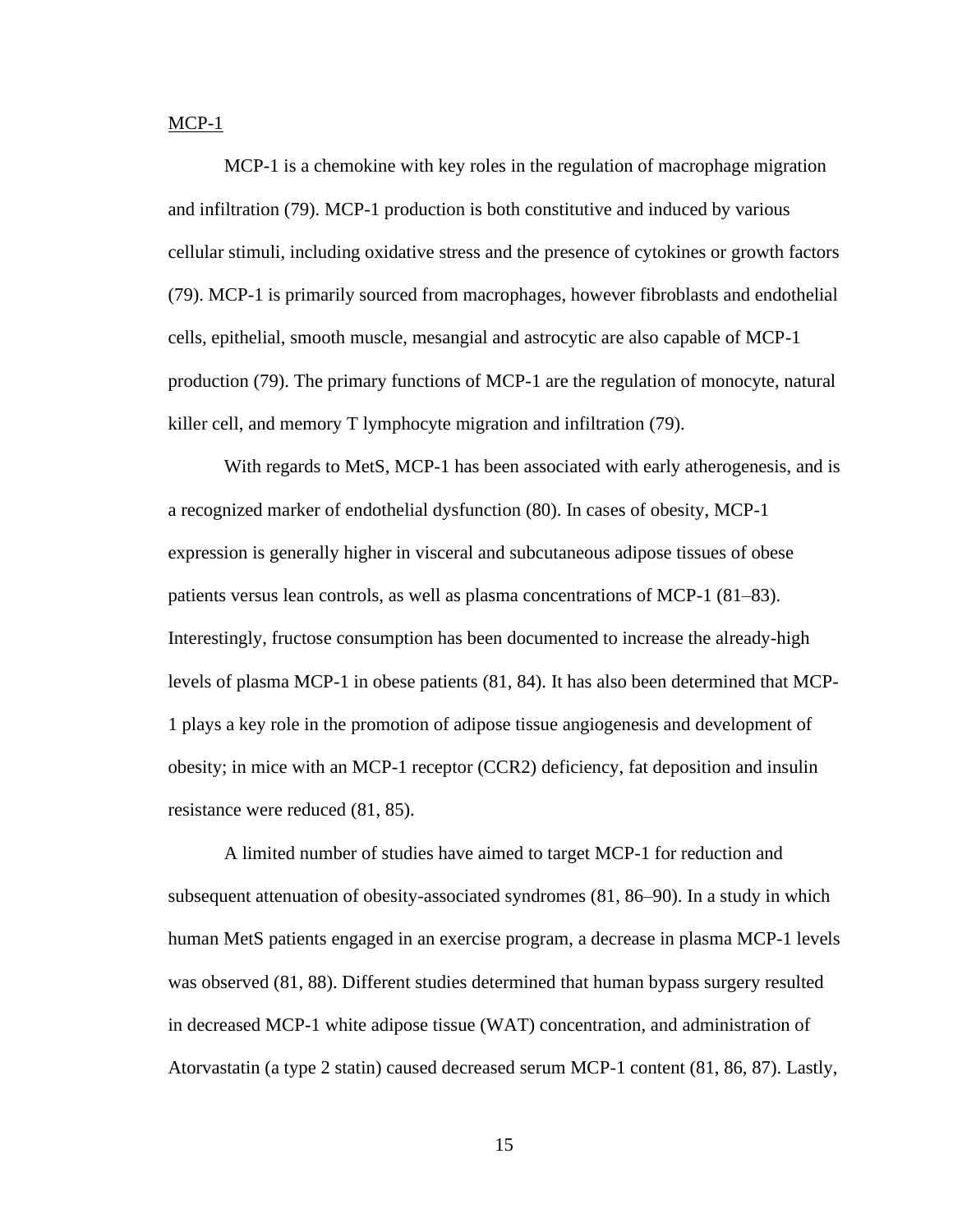using human cell culture, the administration of procyanidins from grape seeds resulted in decreased MCP-1 concentration, and administration of the vasodilator Dilazep caused elevated MCP-1 mRNA expression (81, 89, 90).

A limited number of studies have also investigated the presence of MCP-1 in PVAT (11, 91, 92). In a study conducted in the Klimis-Zacas lab, the PVAT of OZRs that received wild blueberry enrichment had significantly lower MCP-1 concentrations when compared to OZRs that consumed a control diet (11). In that study the MCP-1 concentrations of LZRs that consumed a control diet were also significantly lower than OZRs that consumed a control diet (11). In a study that employed artery injury and subsequent thoracic PVAT implantation, MCP-1 increased rates of neointima formation, but in the same study macrophage infiltration was unexpectedly not influenced by MCP-1 (91). It has also been documented that dysfunctional PVAT adipocytes can cause elevated production of MCP-1 in PVAT (91, 92). Therefore, it follows that the presence of pathological conditions in PVAT, such as pro‐atherosclerotic factors, has been associated with elevated MCP-1 concentration in PVAT (92). Inflammation of PVAT has also been associated with significant increases in MCP-1 PVAT concentration, while endovascular injury has been observed to result in significant MCP-1 upregulation in PVAT (92, 93).

#### NF-κB

Nuclear factor kappa light chain enhancer of activated B cells (NF-κB) is a complex of transcription factors that have roles in the regulation of inflammation, immune responses, oncogenesis, metabolic diseases, and energy homeostasis (94). The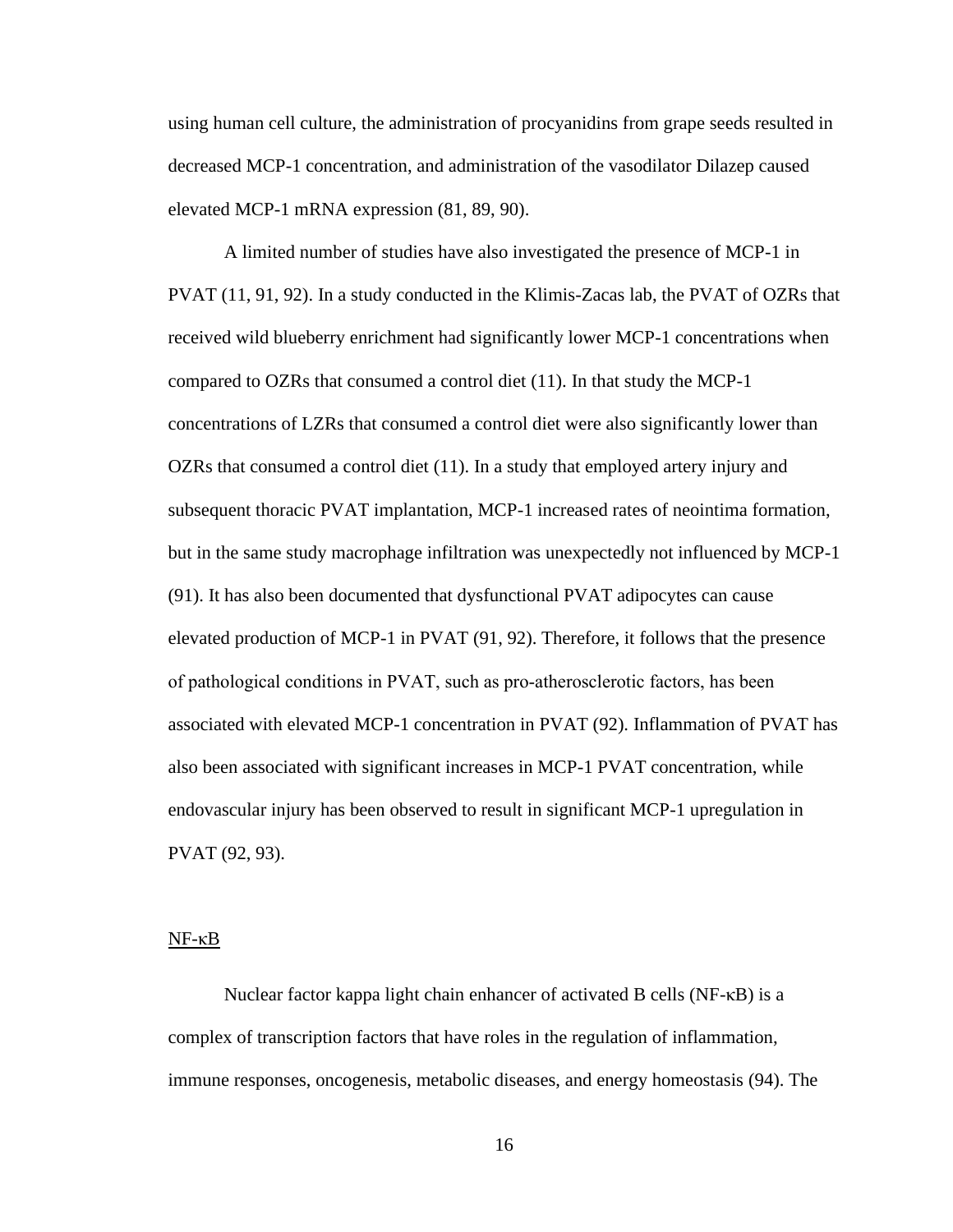influence of NF-κB on the states of metabolism and inflammation are suspected to be due to the co-evolution and interdependence of nutrient and pathogen monitoring (94). This is in part because it is essential that the energy output required by organisms to defend against pathogens and other foreign materials not disrupt metabolic homeostasis, which could cause starvation (94). NF- $\kappa$ B consists of five subunits: NF- $\kappa$ B 1 (p50), Nf- $\kappa$ B 2 (p52), RelA (p65), RelB, and c-Rel (95). It is the dimerization of these subunits that forms NF-κB (95). Twelve unique combinations of these subunits have been observed *invivo*, and NF-κB is capable of target gene activation following assembly of its individual subunits (96)*.*

Regulation of NF- $\kappa$ B takes place through localization, using I $\kappa$ B $\alpha$  (97, 98). I $\kappa$ B $\alpha$ is an inhibitor protein that causes NF-κB dimers to remain in the cytoplasm through noncovalent bonding (97, 98). However, upon the introduction of a diverse range of cellular stimuli, I kappa B kinase (I<sub>KK</sub>) is activated and subsequently degrades the I<sub>KB</sub> $\alpha$  that is complexed with NF-κB in the cytoplasm (97, 98). This degradation process begins with the phosphorylation of two N-terminal  $I \kappa B\alpha$  serines in the regulatory region, which prompts recognition by the ubiquitin ligase complex (97). The IκB is then polyubiquitinated, which serves as a signal for proteasomal degradation (97). The NF-κB dimers that remain are then able to translocate and accumulate in the nucleus where they then target genes for activation of transcription (97). This allows for activation of genes possessing a  $\kappa$ B-binding site, which is a DNA-binding motif that the NF- $\kappa$ B dimers can bind to (97).

The activation of the I<sub>K</sub>K complex is influenced in part by the presence of several inflammatory cytokine receptors, including IL-1β, IL-10 and TNF-α (94). Further, the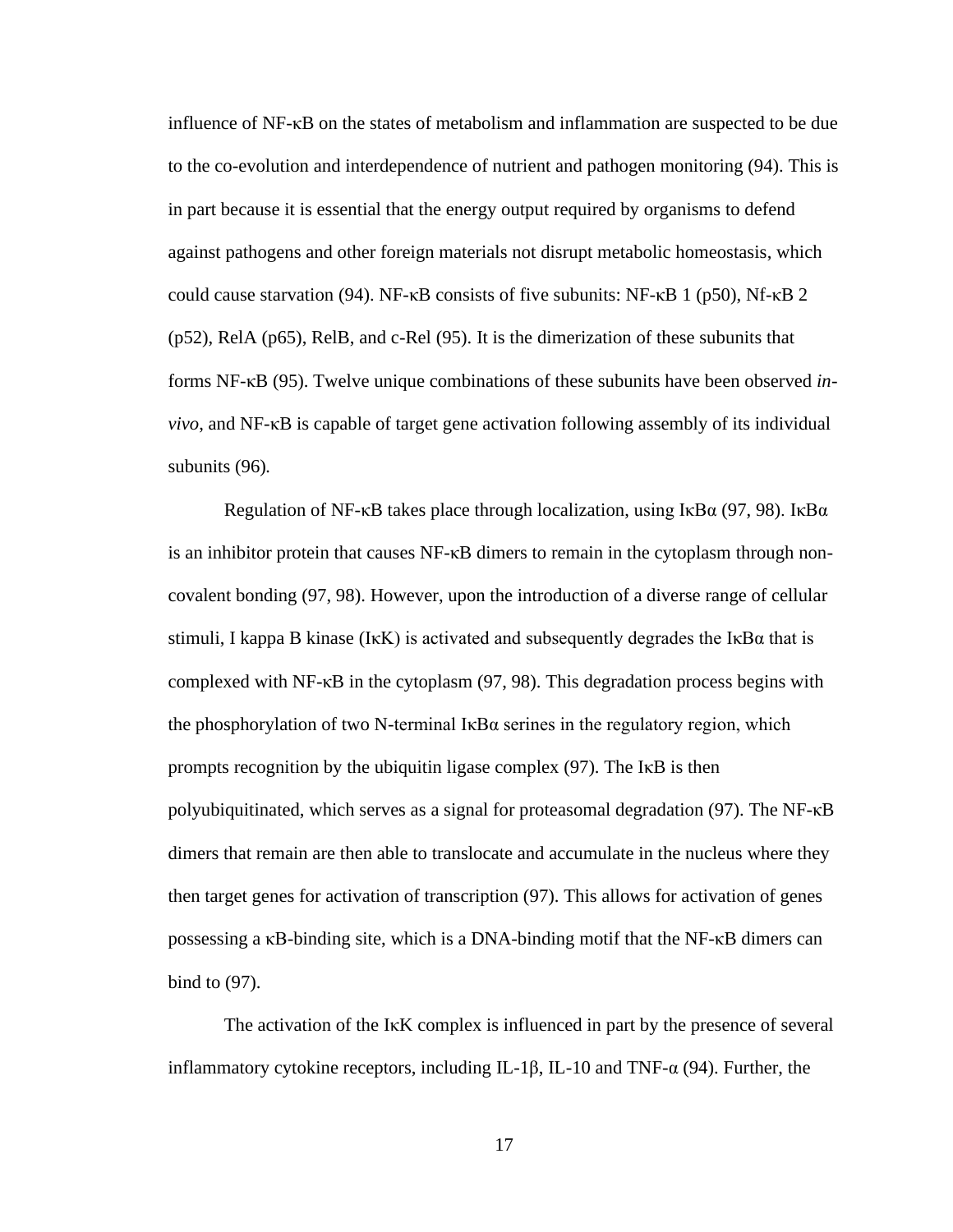presence of NF-κB in the nucleus regulates expression of these same inflammatory cytokines (94). Therefore, these inflammatory cytokines are part of a positive-feedback loop of expression (94). Interestingly, in the presence of chronic overnutrition such as obesity, activation of NF-κB by IκK takes place in macrophages, adipocytes, and hepatocytes (94). This results in recruitment and activation of macrophages, which is a key step in the "initiation and maintenance of an inflammatory reaction" (94).

The NF-κB pathway appears to also play a significant role in appetite regulation and food intake (94, 99). In studies using mice, a high-fat diet has been observed to cause ER stress and subsequent IKK*B*/NF-κB activation (94, 100). Inflammation in the mediobasal hypothalamus then occurs, which can lead to insulin and leptin resistance, as well as central leptin signaling disruptions (94, 99, 101). Central leptin signaling is responsible for communicating states of overnutrition to the central nervous system; therefore, the disruption in central leptin signaling that occurs following high-fat diet consumption can actually cause an elevated calorie intake, and subsequent weight gain (94). NF-κB also has roles in energy sensing and energy production, which are still in the process of elucidation (94, 102). Due to this connection between the NF-κB pathway and leptin signaling, it is important to note again the use of an experimental (obese) animal model in the current study that possesses a leptin receptor mutation (fa/fa) (34).

The specific subunit investigated in this study is NF-κB-1 (p50). P50 is one component of the primary form of NF-κB, which also includes p65 (103). P50 and p65 are named for their molecular mass, with p50 being 50 kD and p65 being 65 kD in mass (103). In addition to pairing with p65, p50 is also capable of binding DNA as a homodimer, and in both cases has a specificity for κB-binding sites (103). Previous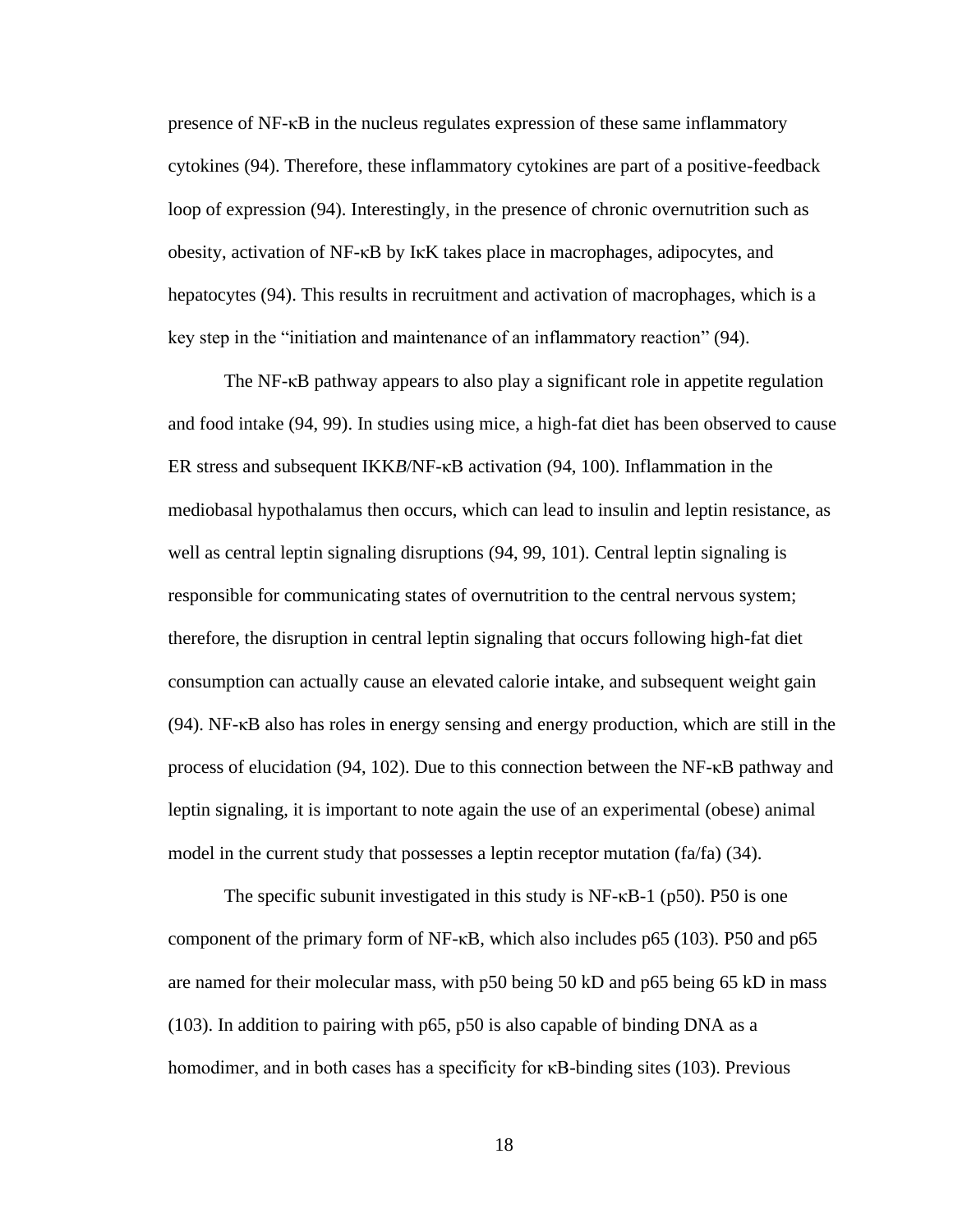studies have indicated conflicting roles for p50 in inflammation and energy homeostasis; some studies using mice with a p50 deletion have observed elevated rates of exercise endurance and resistance to obesity, as well as the repression of obesity-associated symptoms such as macrophage adipose tissue infiltration and elevated blood glucose (104). However, other studies have observed an elevated presence of inflammatory cytokines (including TNF- $\alpha$  and IL-6) in adipose tissue and serum, and elevated macrophage adipose tissue infiltration, in cases of p50 knockout mice (105). Therefore, further studies are necessary to elucidate the specific role of p50 in inflammatory control.

#### <span id="page-26-0"></span>TNF- $\alpha$

TNF- $\alpha$  is a pro-inflammatory cytokine produced primarily by macrophages, but also by adipocytes, endothelial cells, microglia, and astroglia (106). TNF-α has been observed to regulate a diversity of processes including cell proliferation, survival, differentiation, and apoptosis (106). Abnormalities in TNF- $\alpha$  production have been associated with the pathogenesis of several inflammatory diseases, including obesity, diabetes and atherosclerosis (106). This finding has led to the development and approval of several "anti-TNF-α" drugs for disease treatment, such as those for rheumatoid arthritis and inflammatory bowel disease (106). Regulation of TNF- $\alpha$  at the transcriptional level by NF-κB and nuclear factor activated T cells has been documented, as well as at the translational level by the 3' untranslated region (UTR) of TNF- $\alpha$  mRNA (106, 107).

In cases of obesity,  $TNF-\alpha$  has been documented to be secreted at levels that are proportional to degree of adiposity, with levels decreasing as weight is lost (108, 109).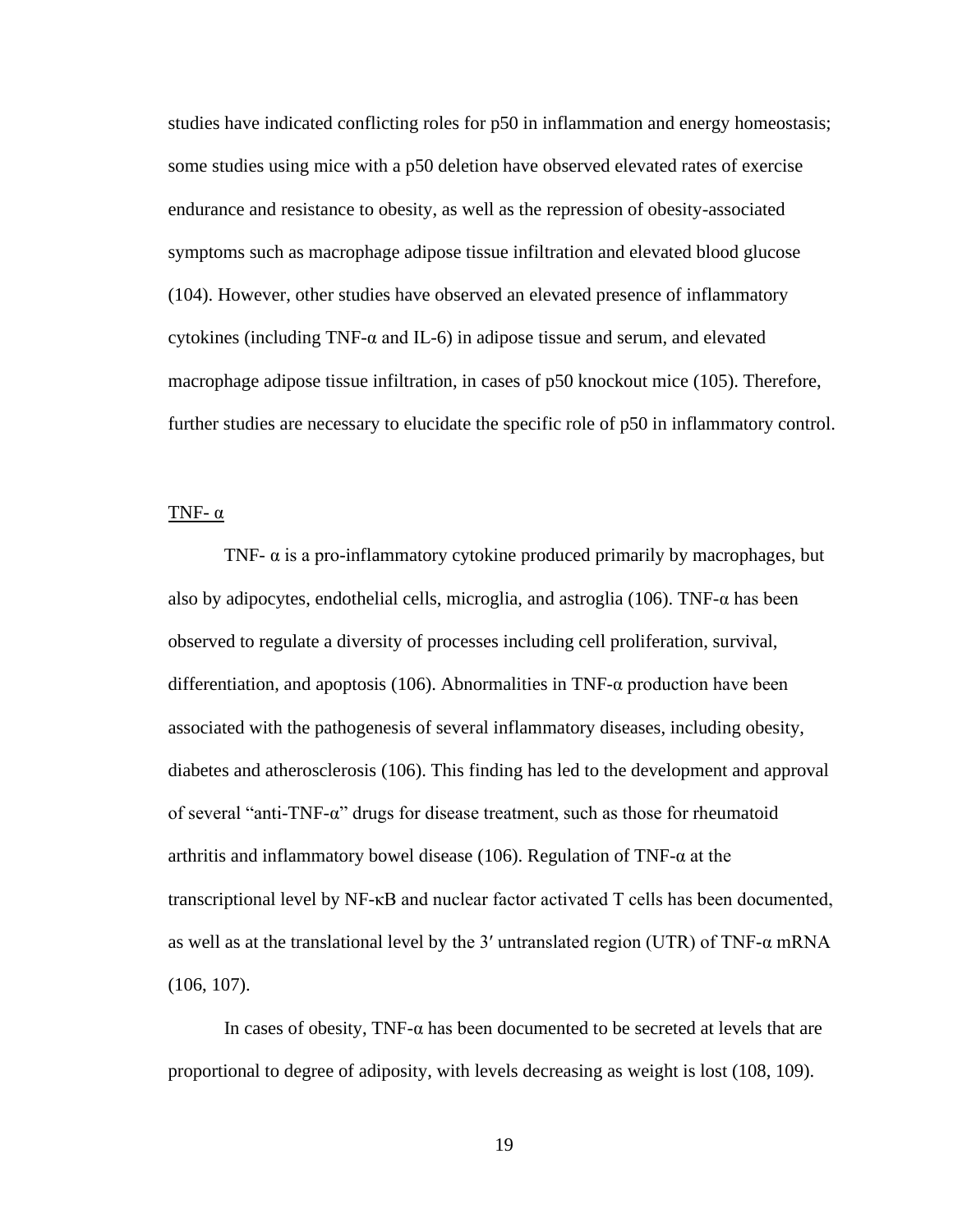Elevations in TNF- $\alpha$  have been documented to decrease food intake and regulate energy metabolism, and dysregulated TNF- $\alpha$  expression has been associated with obesity (110). In the same study that employed both cell culture and animal models, it was observed that TNF-α affects the release of leptin from adipose tissue, and the expression of leptin through post-translational regulation (110).

# V. Types of Adipose Tissue

<span id="page-27-0"></span>Previously viewed as simply a "passive storage organ," recent findings have revealed that adipose tissue has a diversity of functions, including energy production, organ protection, inflammation regulation, and communication with other organs through adipokine secretion (111). Adipose tissue is now "recognized as the body's largest endocrine organ," with significant roles in both metabolism and immunity (26). From a basic biological perspective, adipose tissue is composed of spherical fat-containing cells, with fatty acid transport to and from adipose tissue facilitated by the cardiovascular system (112). Adipose tissue also contains cells beyond adipocytes, including precursors of adipocytes, endothelial cells, blood vessels, fibroblasts, leukocytes, and the stromal vascular fraction of stem cells (25). Specific adipose tissue components vary depending upon depot location, phenotype, and health of the individual (113).

#### <span id="page-27-1"></span>White Adipose Tissue

White adipose tissue (WAT) is composed of unilocular, spherical lipid droplets and a small number of mitochondria (114). WAT plays the primary roles of energy storage and hormone secretion, storing energy as triacylglycerol and releasing it via free fatty acids and glycerol (115). An excessive accumulation of WAT has been associated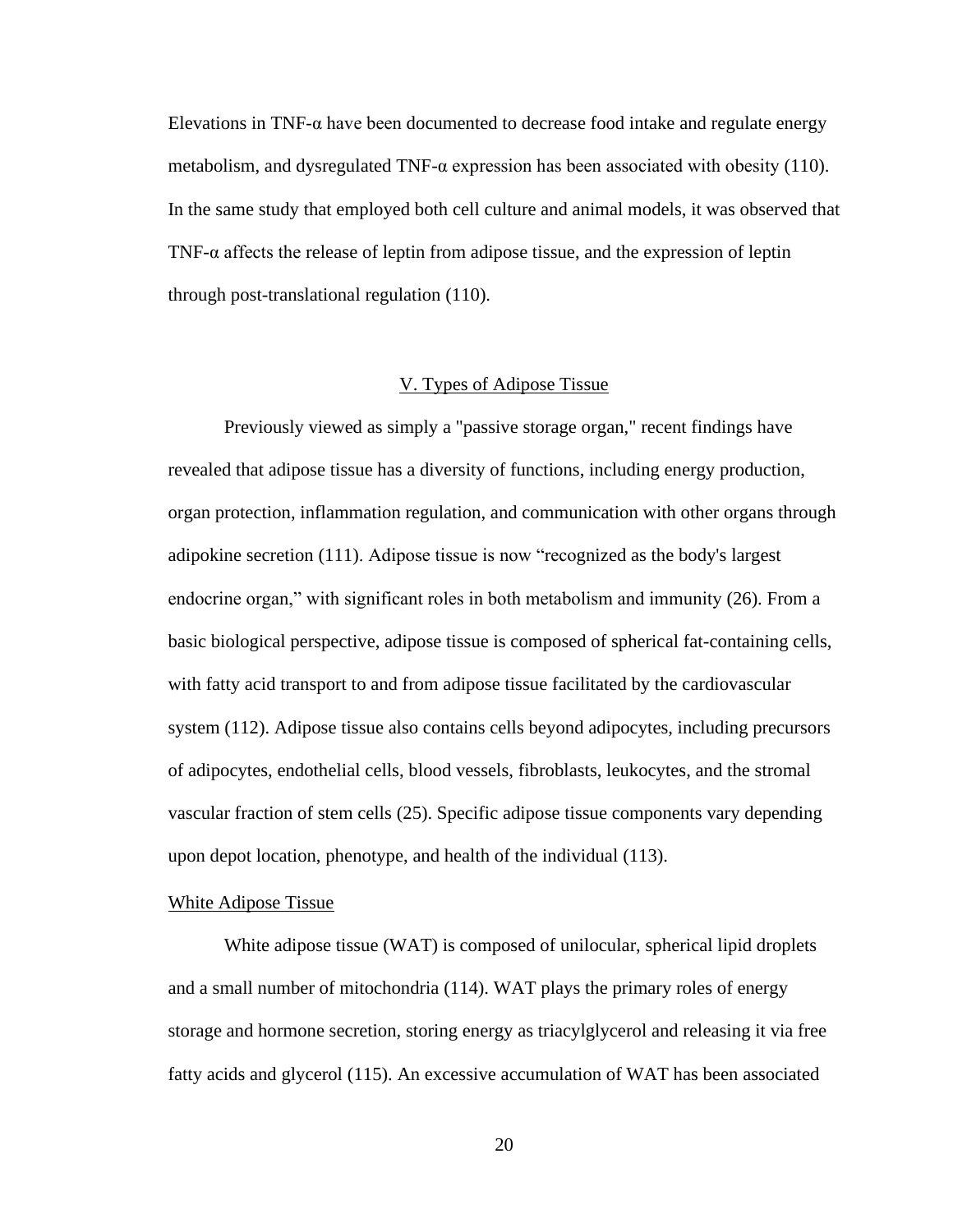with an elevated risk for obesity-related disorders, as well as various metabolic diseases (114) (116). This is particularly true when the WAT accumulation takes place as visceral abdominal adipose tissue, and even more so when this tissue becomes dysfunctional (116). However, it is important to note that WAT does play an important role in the maintenance of healthy human homeostasis; in patients with familial partial lipodystrophy, a disease that causes progressive subcutaneous adipose tissue loss, metabolic complications such as hypertension and severe insulin resistance arise over time, and this correlation has been supported in murine studies (116, 117).

### <span id="page-28-0"></span>Brown Adipose Tissue

Brown adipose tissue (BAT) is composed of several small, polygonal vacuoles, and has a higher density of mitochondria and capillaries than WAT (114). BAT has the function of non-shivering thermogenesis, in which its ATP-generating mitochondrial activity is harnessed (114). BAT is abundant in newborns, as well as hibernating animals, due to its heat generation capabilities which support maintenance of a healthy body temperature. The presence of BAT is generally elevated with cold exposure, and decreases with age and BMI (118). Although the amount of BAT generally decreases with age, certain BAT depots are maintained and primarily concentrated in the cervicalsupraclavicular region (118).

The dissipation of heat by BAT occurs via oxidation of glucose and lipids, with the higher number of capillaries within BAT providing higher oxygen and nutrient levels than WAT receives (115). Another unique aspect of BAT is its expression of uncoupling protein 1 (UCP-1, also known as thermogenin), which is an inner-membrane mitochondrial protein (115). UCP-1 plays a role in the "uncoupling of fuel oxidation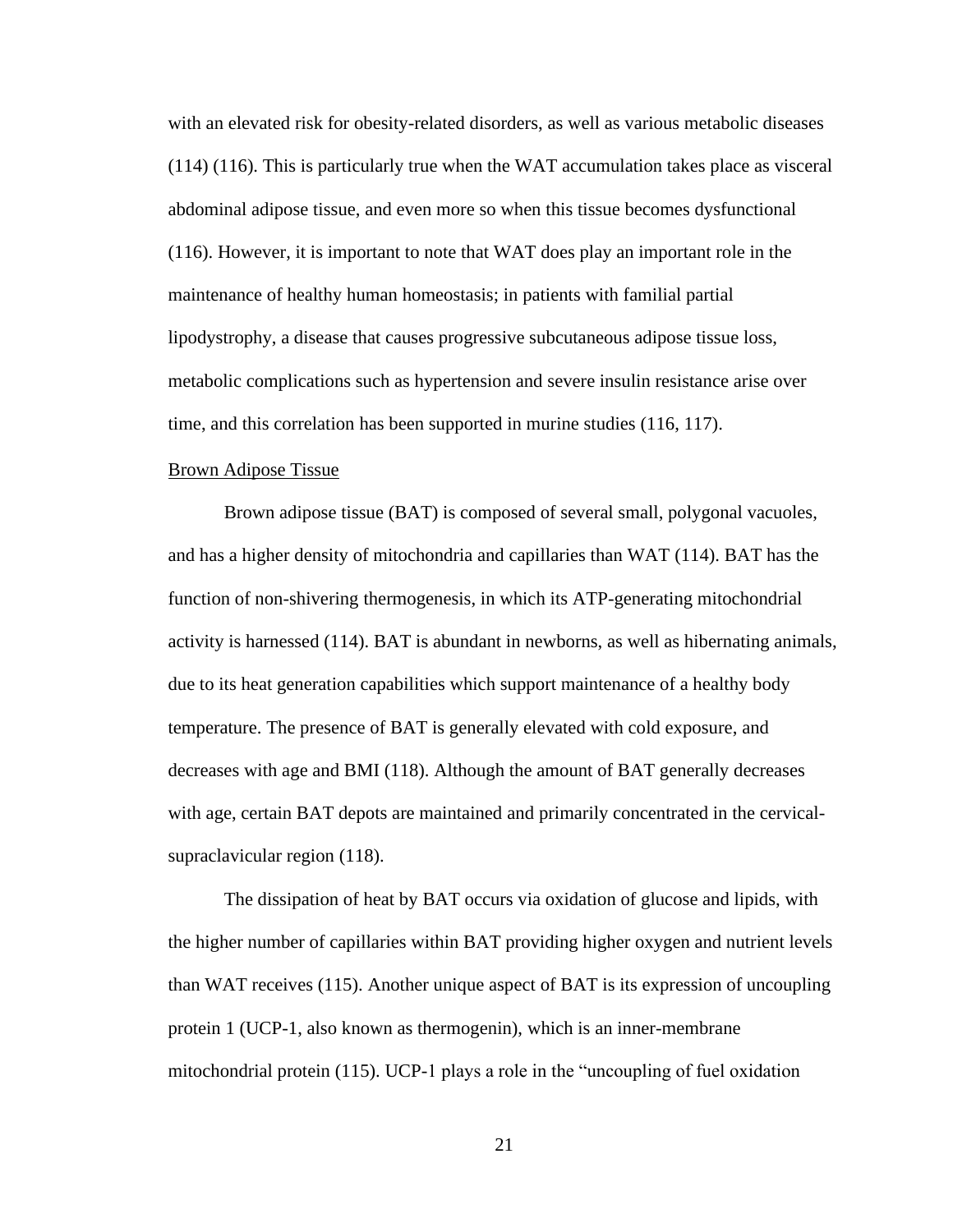from ATP synthesis" (119). Heat is generated via uncoupled respiration (120). Specifically, UCP-1 causes a "proton leak" to occur across the mitochondrial inner membrane. This is an alternative cascade route that uses the mitochondrial electrochemical gradient for heat production rather than ATP production (121). This enables heat dissipation from the energy that was stored in the proton gradient (122).

# <span id="page-29-0"></span>Beige Adipose Tissue

A third adipose tissue phenotype has been observed, referred to as beige (also called brown-in-white, or BRITE). Beige adipose tissue exhibits characteristics of both WAT and BAT, with a combination of large spherical and small multilocular lipid droplets, higher mitochondrial concentrations than WAT, and UCP-1 expression (115). The presence of beige adipose tissue has been connected to resistance to obesity and related metabolic diseases (115). WAT can transition into beige adipose tissue following chronic exposure to cold temperatures, exercise, and the administration of browning agents, including certain foods and drugs (123). The transition from BAT to WAT is acknowledged as a normal component of human development, while it is the unique browning of WAT that forms beige adipose tissue (124).

#### <span id="page-29-1"></span>Perivascular Adipose Tissue

Perivascular adipose tissue (PVAT) surrounds blood vessels and is a highly-active endocrine organ, directly influencing vascular tone and inflammation through its release of anti-and pro-inflammatory and vasoactive molecules (7, 125). PVAT is characterized as beige or BAT, depending upon its depot location, which has been associated with several beneficial effects (Figure 1) (125). PVAT has been observed to benefit vascular function in healthy individuals, conferring structural support and enabling the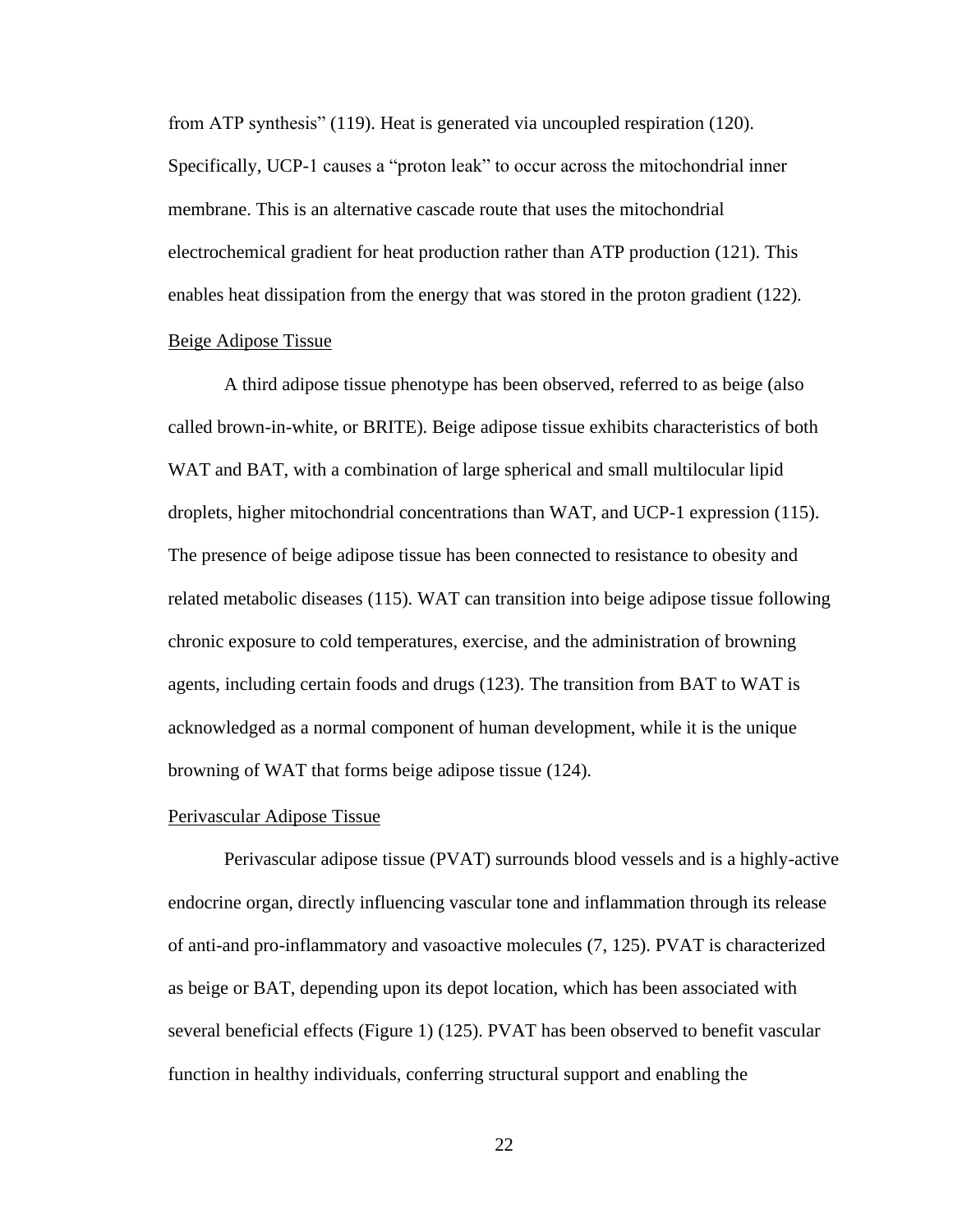maintenance of vascular homeostasis through a balanced release of anti- and proinflammatory markers (7, 36, 124). This benefit has been observed to persist in conditions of "early obesity," in which a putative compensatory mechanism exerts beneficial effects (124). The specific methods of PVAT resistance to inflammation that have been observed are attributed in part to an elevation in NO production (124).

Biomechanical property studies have revealed an anti-contractile effect of PVAT upon surrounding arteries in healthy individuals (14). This anti-contractile effect is important for the regulation of vascular tone, and is mediated by the ROS that are generated from mitochondrial metabolism (126). Mitochondrial dysfunction has been observed in the adipose tissue of obese patients, leading to an elevated pro-oxidative status, and affecting tissue homeostasis (126). Endothelial dysfunction has been linked to an imbalance between vasoconstrictor and vasodilator responses, which can "impair" vascular tone and lead to atherosclerosis development (14). In OZR animals it has been observed that aortic vessels respond with an excessive endothelium-dependent vasodilator response, but a reduced vasoconstrictor response, compared with LZR animals (127–129).

Similarly, although PVAT is associated with benefits in healthy conditions, in cases of chronic obesity PVAT has been observed to become dysfunctional and release pro-inflammatory markers, yielding a loss of the benefits conferred by PVAT (7). In the case of chronic obesity PVAT also exhibits a loss of anticontractile properties, which can contribute to vascular disease (7). This loss of anticontractile effect has been observed in both animal and human cases of obesity (130). However, it is important to again note that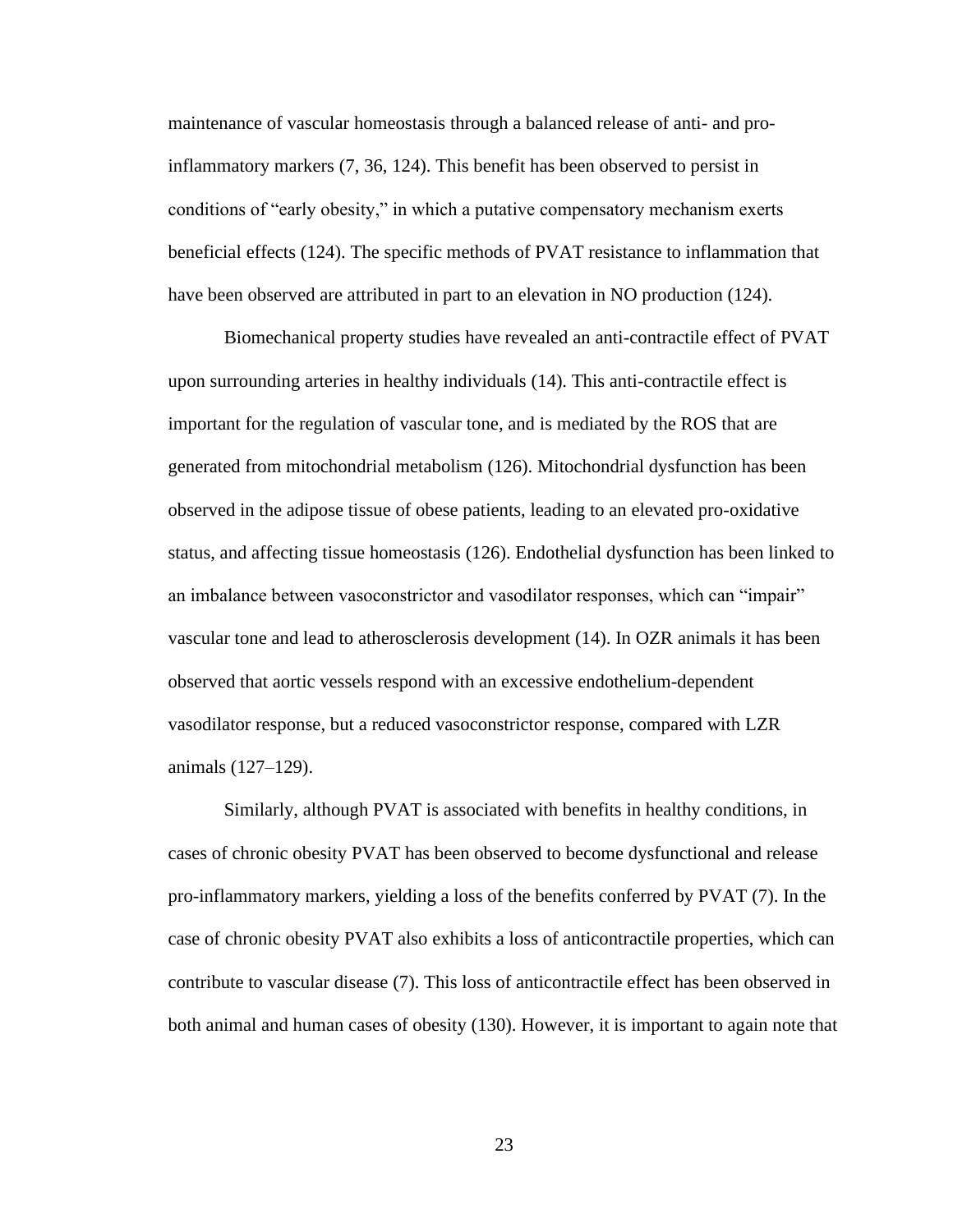in early cases of obesity-induced inflammation PVAT has been documented to exert a compensatory mechanism of action to maintain homeostasis (124).

PVAT is similar to classical adipose tissue in that it contains not only adipocytes, but also nerves, stem cells, microvasculature, and immune cells (120). However PVAT is unique when compared with other adipose tissue depots is its "secretory profile" (124, 131, 132). In murine studies, aortic PVAT has been observed to express lower levels of adipocyte-related genes such as PPARγ, FABP4, fatty acid synthase (FAS), lipoprotein lipase (LPL), and perilipin, and to produce lower levels of adiponectin and leptin, when compared to subcutaneous (SAT) and visceral adipose tissues VAT (124, 131, 132). Another distinction between PVAT and other adipose depots, such as SAT and VAT, is its modulated "adipocyte differentiation and maturation" marker expression (124). Specifically, expression of these genes is decreased in PVAT, including lipoprotein lipase, glycerol-3-phosphate dehydrogenase (GPDH), and perilipin (124). In a human adipocyte culture study, radial artery PVAT exhibited a unique "secretion pattern" when compared with SAT and VAT. This radial artery PVAT exhibited an elevated production and concentration of cytokines and factors of angiogenesis factors and cytokines, including MCP-1, hepatocyte growth factor (HGF), vascular endothelial growth factor, and thrombospondin (124).

The morphology of PVAT varies depending upon its anatomical location (Figure 1) (125). Thoracic PVAT is most similar to BAT, based upon "full genome DNA microarray," immunohistochemical and electron microscopy analyses of phenotype (131). PVAT also varies from beige adipose tissue in that it maintains this BAT phenotype even "in the absence of activating stimuli," and also that it does not exhibit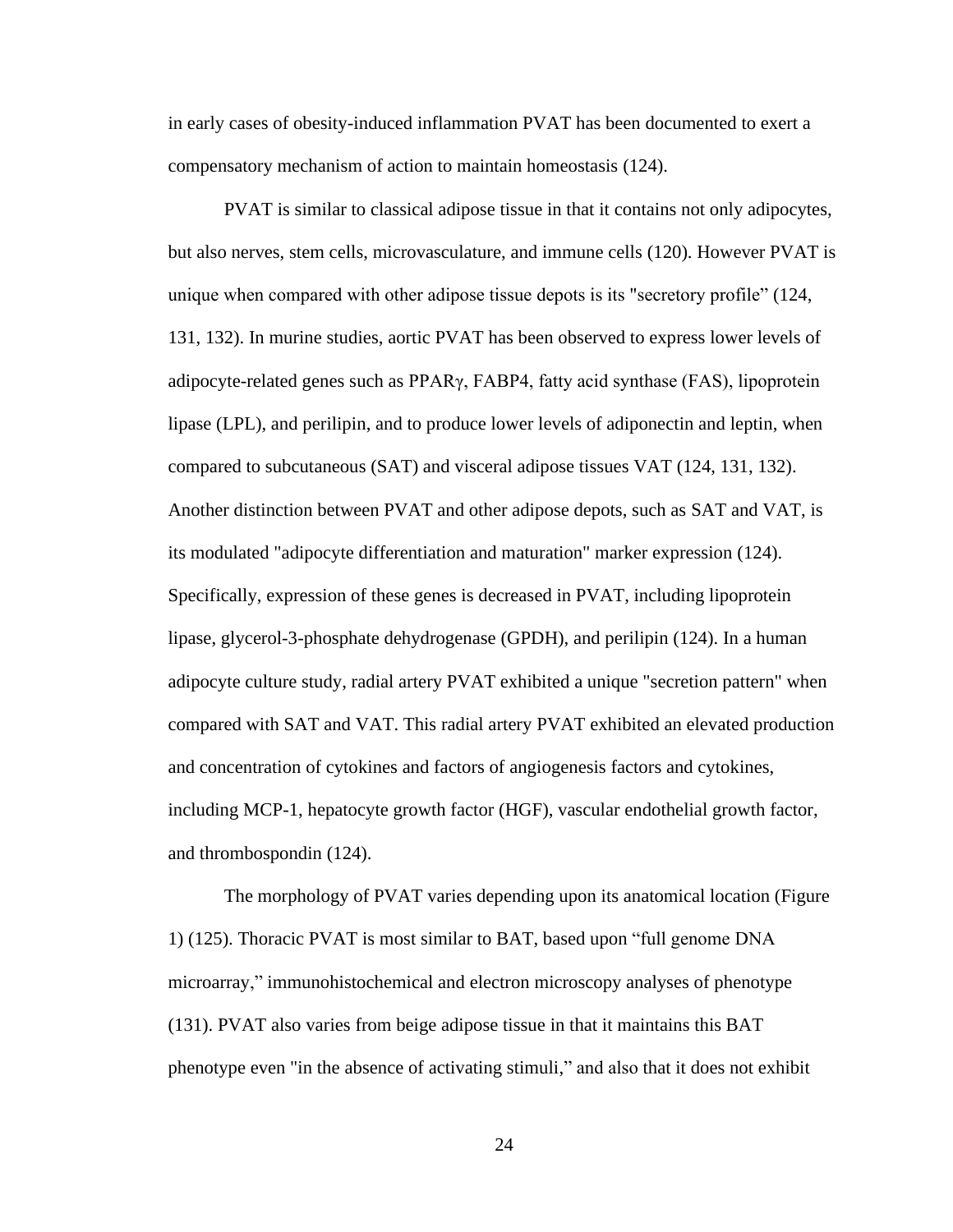whitening in the presence of a high-fat diet (125). This is contrasted with abdominal aortic PVAT which aligns more with the morphology of WAT, due to its unilocular adipocyte formation and low expression of UCP-1 (125). Another way in which thoracic PVAT is similar to BAT is in its contribution to "intravascular temperature during cold exposure," through mechanisms described above (125). Further, the location of thoracic PVAT is close to the heart, and surrounds the thoracic artery which all blood flows through prior to passing to the rest of the body (133). This suggests that thoracic PVAT is in a region that is highly important for maintaining healthy homeostasis and function.



<span id="page-32-0"></span>Figure 1: Adipose tissue characterization varies depending upon anatomical location (125)

The Framingham Heart Study recently reported that high levels of thoracic PVAT are significantly associated with a higher prevalence of cardiovascular diseases, even in individuals without high levels of visceral adipose tissue (126, 134). The differential inflammatory status of PVAT has been identified in recent years as playing a role in the prevention, or development, of diseases such as atherosclerosis (126). In the case of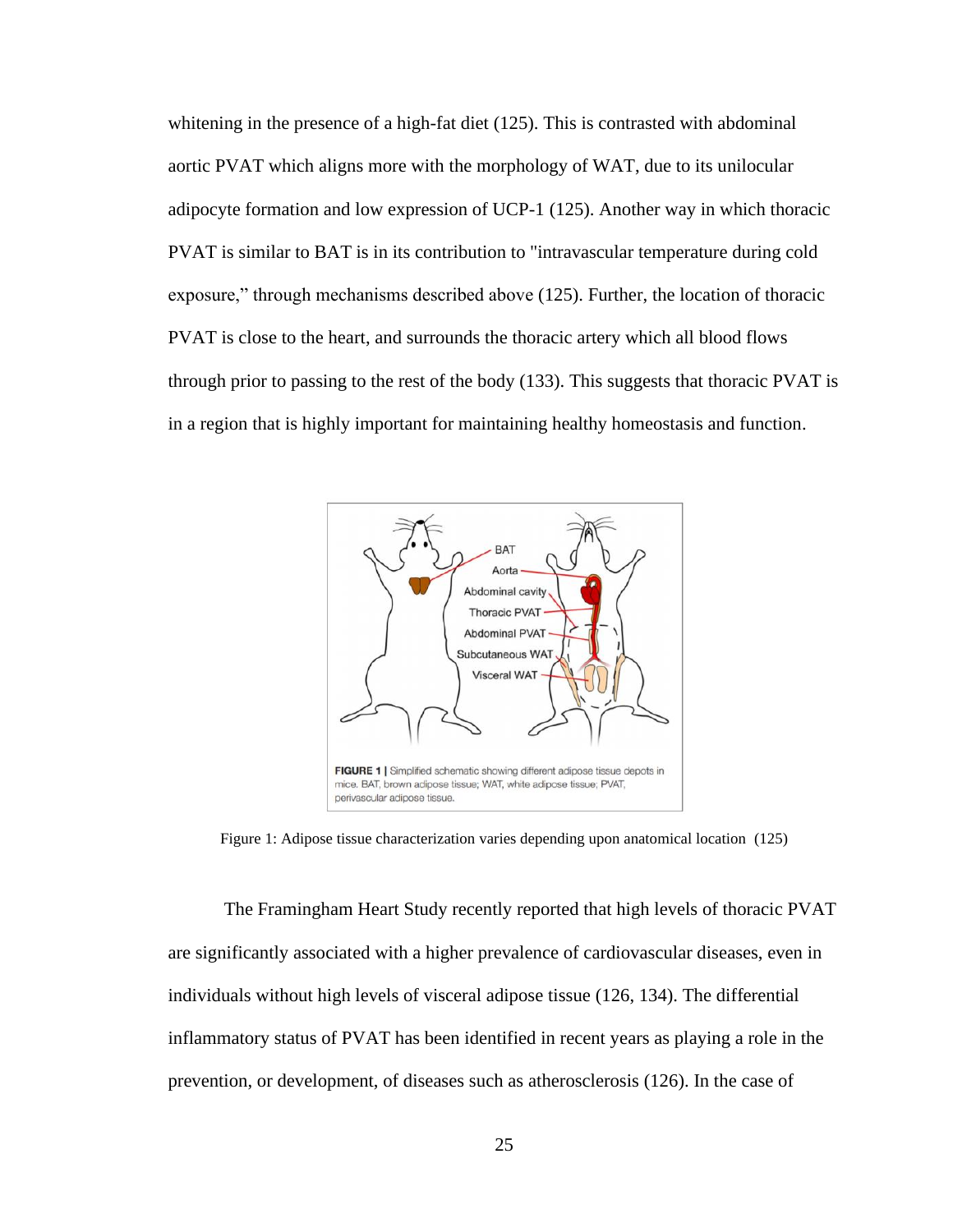atherosclerosis, a previously-held belief was grounded in the "inside-out" theory, in which immune cells are delivered to the endothelium via the vasculature in cases of intimal injury, producing inflammation that then spreads out to the media and adventitia regions of the artery wall (9, 135, 136). However, recent findings elucidating the role of PVAT have provided evidence for a newer "outside-in" theory (9). This theory states that inflammation can also begin in the PVAT and then spread towards the artery, affecting the surrounding vasculature (137). The outside-in theory has been supported by evidence of "inflammatory cells at the junction of perivascular adipose tissue and the vascular adventitia," "the lack of a fascial plane between the adventitia and surrounding adipose tissue," and "the extension of the vasa vasorum into perivascular adipose tissue" (77, 138).

A limited number of studies have investigated the effects of diet on the activity and state of PVAT. The few studies that have investigated this have primarily employed a high-fat diet (HFD); in a study using female and male wild-type and AMPKα1 knock-out mice, the intake of a HFD led to PVAT adopting an appearance with greater similarity to WAT than BAT, with an increased lipid droplet size  $(8)$ . The HFD was also associated with a significant decrease (~70%) in adiponectin content of "adipocyte-conditioned media from aortic PVAT" (8). Interestingly, there was no significant change in adiponectin gene expression identified, which suggests that a decrease in translation or actual secretion of adiponectin is the cause of this decreased adiponectin content following HFD (8). A similar study using diet-induced obese mice observed no changes in PVAT adiponectin mRNA expression in thoracic PVAT even after an 8-month HFD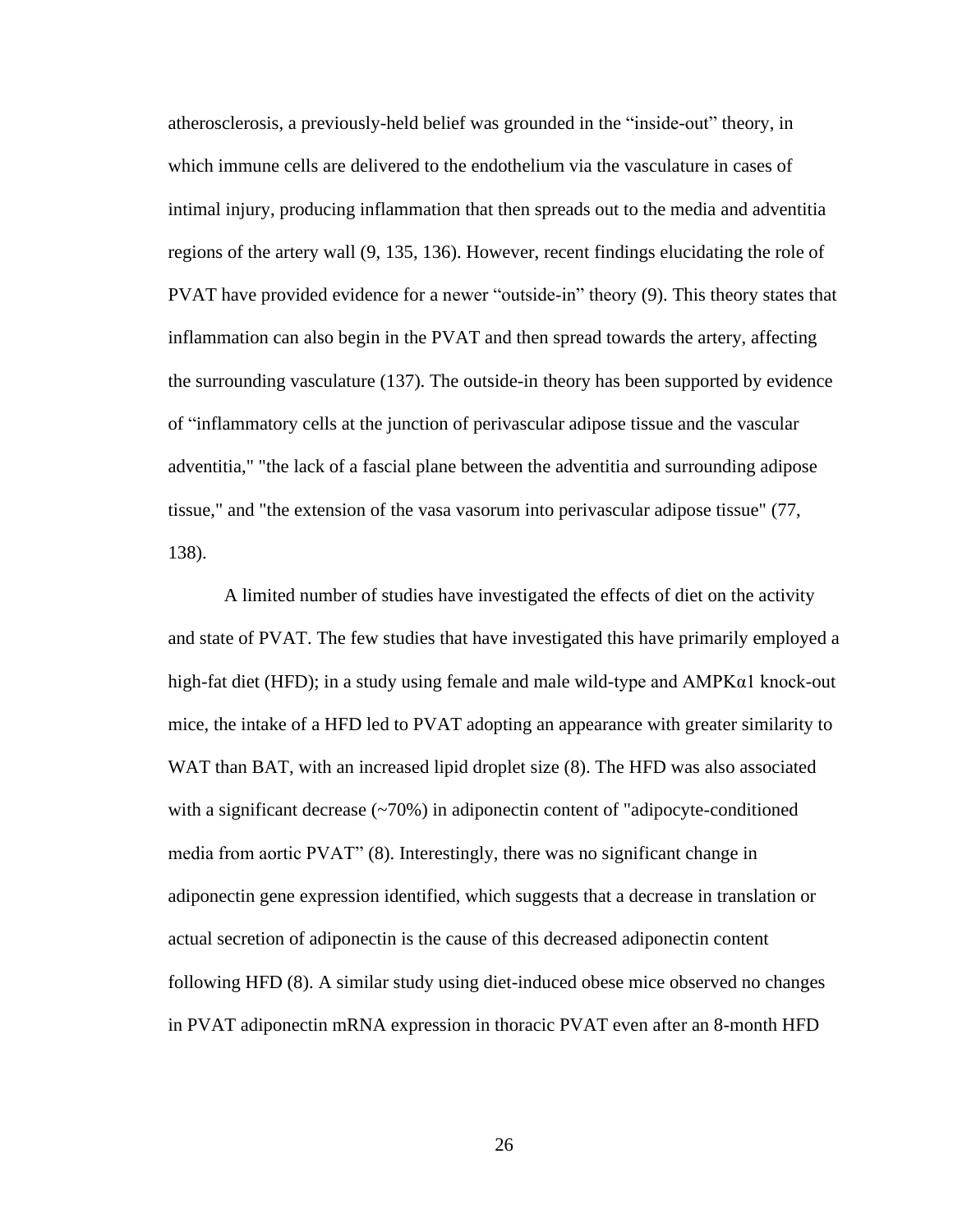(8). Therefore, further studies of this type are necessary to elucidate the association of adiponectin presence with HFD intake.

While the majority of PVAT studies using diet variations have been focused upon a high-fat or diet-induced obese animal model, a few studies have investigated the effect of an improvement in diet on PVAT (11, 13, 14, 130). In a study that placed obese rats on a calorie-restricted diet which led to weight loss, the PVAT damage that was initially present in rats during obesity was reversed through a reduction in inflammation and increase in nitric oxide synthetase activity (130). This is evidence of the positive impact that dietary and lifestyle changes can have upon PVAT health. A limited number of studies employing functional foods (foods that confer physiological benefits) have also been conducted to investigate their effects on PVAT. Studies in the Klimis-Zacas lab have demonstrated the efficacy of a diet enriched in wild blueberries for the attenuation of local obesity-induced inflammation in the PVAT (11–14). This improvement took place through a decrease in inflammatory marker expression, improved lipid profiles, normalized vascular function, and modulated oxidative stress (11–14).

A limited number of other studies have investigated the conditions and molecules that prompt obesity-related changes in PVAT structure and function. In a study using wild-type and  $TNF-\alpha$  receptor deficient mice (TNF-KO), the consumption of a HFD leading to obesity caused increased ROS generation in PVAT (126). This increased ROS generation was attributed to reduced mitochondrial respiration, potentially due to decreased UCP-1 and antioxidant expression, motivated by increased adipocyte  $TNF-\alpha$ production (126). These changes are associated with further complications related to obesity-induced vascular dysfunction. Furthermore, it has been identified that the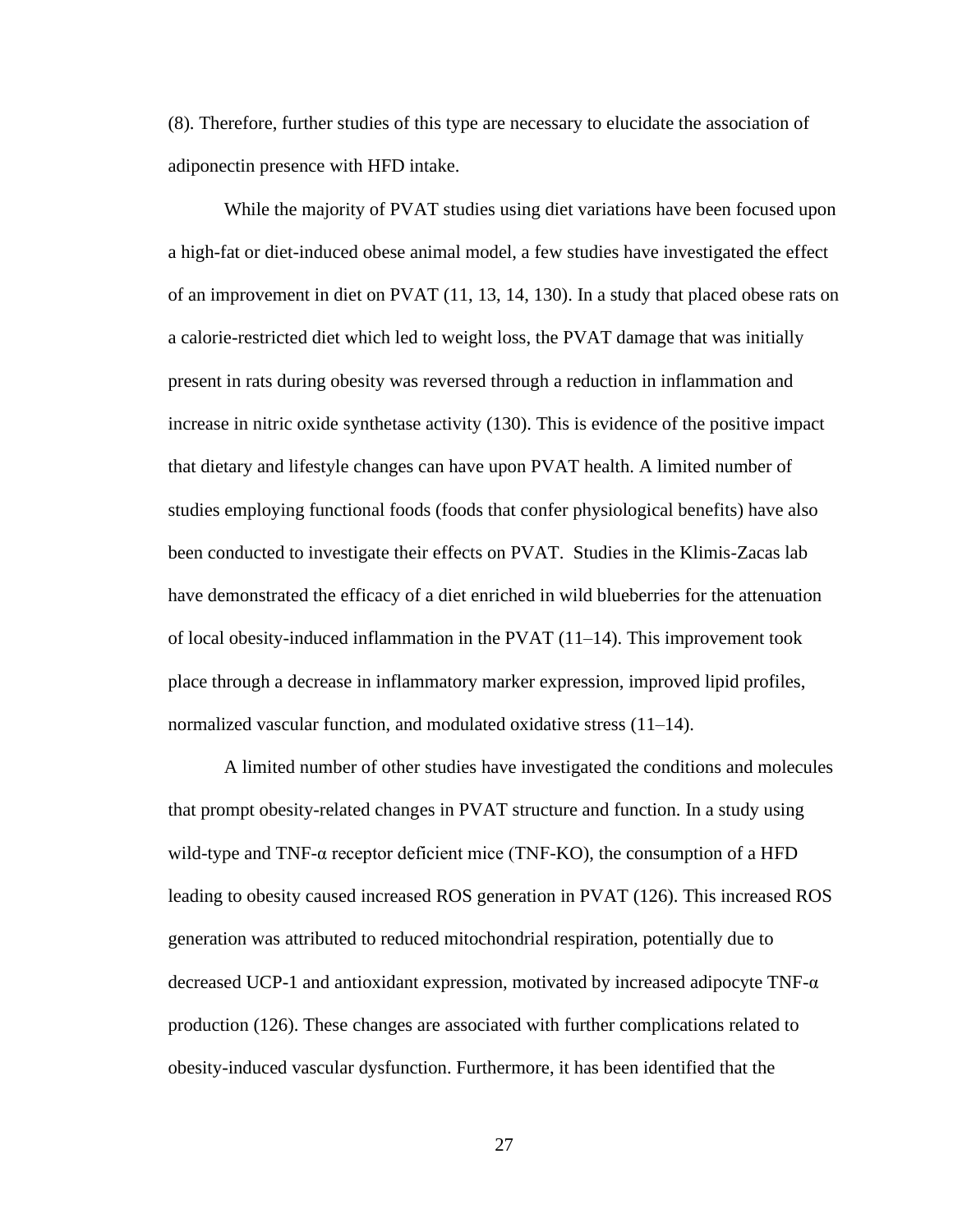elevated ROS generation and increased TNF-α production are associated with higher levels of activation of the RhoA/Rho kinase pathway in vascular smooth muscle cells (VSMCs) (126). Atypical activation of the RhoA/Rho kinase pathway has been associated with obesity-associated vascular dysfunction (126).

## VI. Red Raspberries

<span id="page-35-0"></span>Berries are unique in their robust antioxidant profiles, with quantities reaching four times that of non-berry fruits and ten times that of vegetables (139). Red raspberries (*Rubus idaeus*) are gaining recent interest due to their unique bioactive profiles (140). Red raspberries also possess diverse culinary applications, which make them appealing and adaptable to a variety of diets and lifestyles. There are around 50 different bioactive compounds present in red raspberries, including anthocyanins (ACNs) and ellagitannins (141). The ACN content of red raspberries typically ranges between  $23 - 59$  mg per 100 g/FW, with cyanidin being most abundant, and lower levels of pelargonidin also present (139, 142).

ACNs are a sub-class of flavonoids and are colored pigments that confer red, purple and blue colors to food (143). The specific color that ACNs confer is dependent upon their conjugation (distribution of double bonds) (143). The health benefits of ACNs include attenuation of inflammation, improvement of vision, prevention of cardiovascular diseases, and reduction of diabetes, cancer and obesity (143). Studies have demonstrated plant ACNs to improve lipid profiles, inhibit platelet aggregation, decrease cancer cell growth, improve visual function in glaucoma patients, activate adiponectin which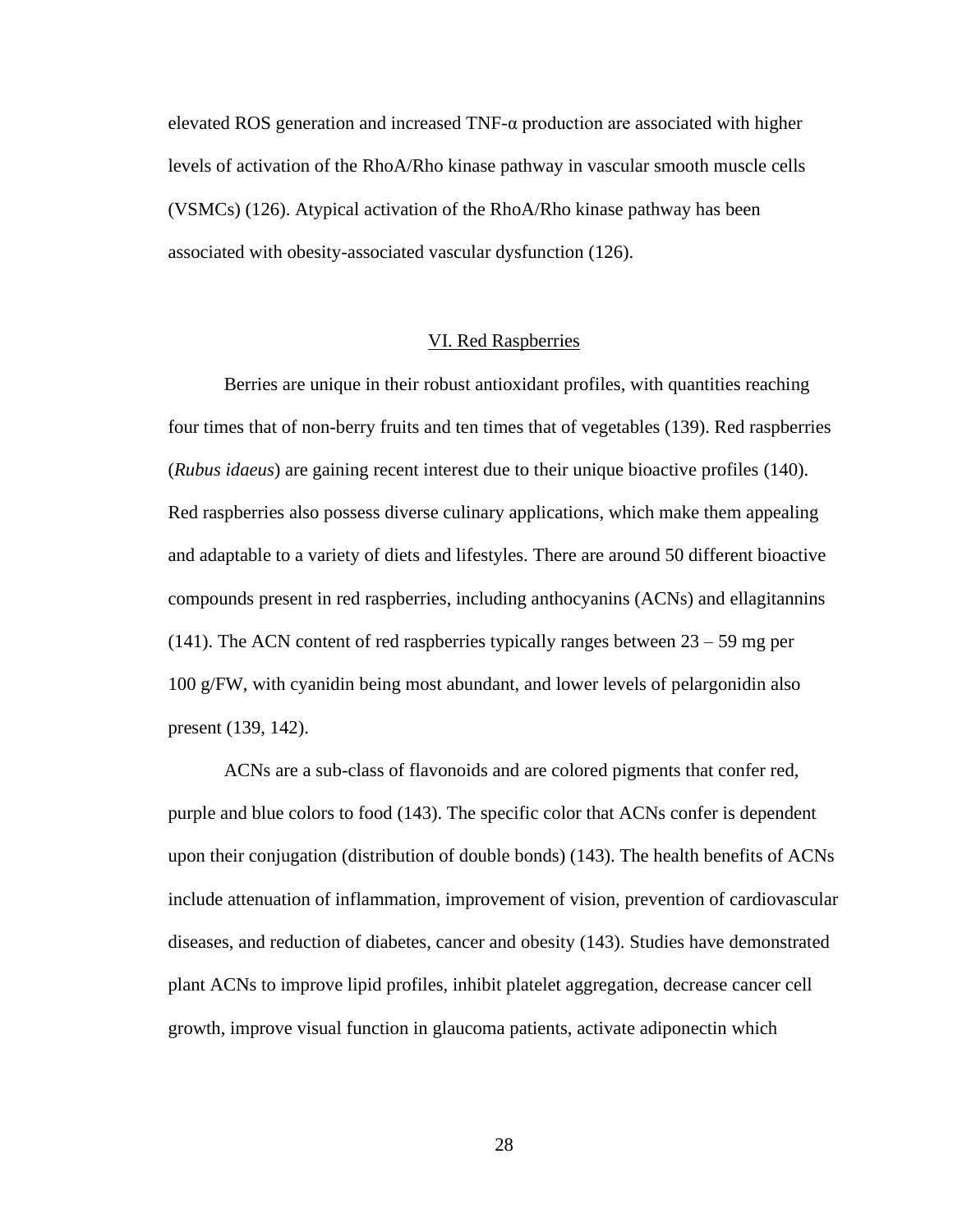improves endothelial dysfunction, and suppress weight gain (143). Many of these health benefits are attributed to the antioxidant activity of ACNs.

ACNs consist of a core flavylium ion structure, which is a flavanol derivative lacking a fourth-position ketone and third-position alcohol (Figure 2) (143). Different side chains are then attached to this core to produce varying anthocyanin identities (Figure 3) (143). There are two pathways used in the synthesis of ACNs: one which yields the two necessary precursors, and one which enables conversion to a stable form (139). The shikimate pathway produces the precursors phenylalanine and malonyl-CoA, which are then converted to unstable anthocyanidins through several folding and chemical steps, and are then coupled to sugars to form anthocyanins which are more stable (139).



Figure 2: Core anthocyanin structure (143)



Figure 3: Common ACN compounds in plants (143)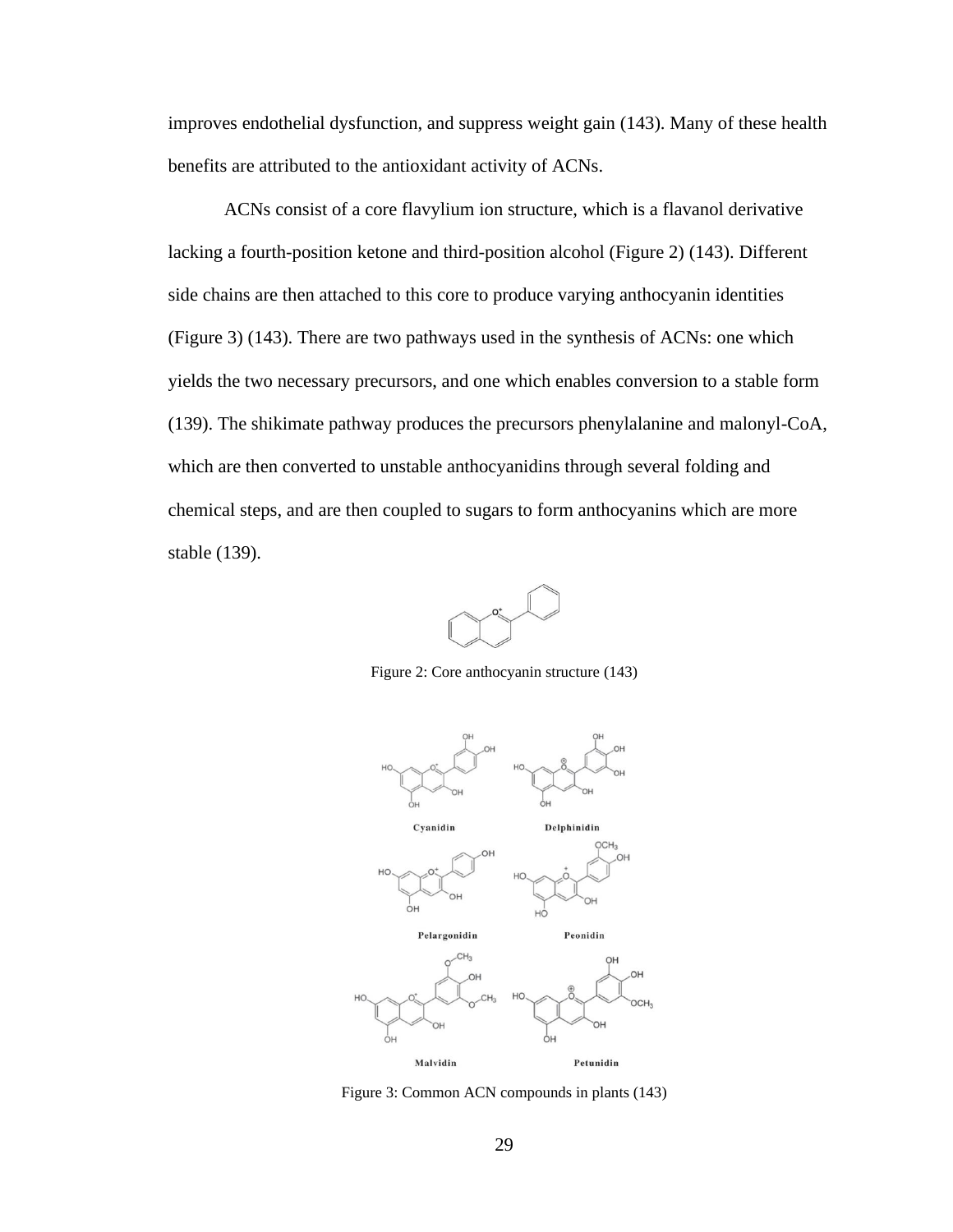While red raspberries possess an ACN content similar to or less than that of other common berries, their ellagitannin content is uniquely high (144). Ellagitannins are a class of polyphenols that are defined by their presence of one or more "hexahydroxydiphenoyl moieties esterified with a sugar, usually glucose" (145). Sanguiin H-6 and lambertianin C are the two primary ellagitannins present in red raspberries, with quantities of 1871 g/mol and 2805 g/mol respectively (145). Ellagitannins have been documented to physiologically benefit cardiovascular health, with effects such as decreased atherogenesis and decreased thrombosis (146). This is due in part to the release of ellagic acid upon hydrolysis of ellagitannins during digestion, and thus improved bioavailability (146). Red raspberries are also unique in their low sugar and high fiber content. Compared with 1 cup of wild blueberries, 1 cup of red raspberries contains 6 fewer grams of sugar and 1 more gram of fiber (147, 148).

No studies have been conducted to date on the effect of red raspberries on PVAT. Thus, considering that wild blueberry dietary enrichment has been documented to confer attenuated inflammation and improved vascular function local to PVAT, it is valuable to elucidate the effect(s) of red raspberry dietary enrichment on PVAT. The specific goal of this study is to determine the effect(s) of a red raspberry-enriched diet on proinflammatory and anti-inflammatory marker gene expression and concentration in the PVAT of the OZR model of MetS and the LZR control model.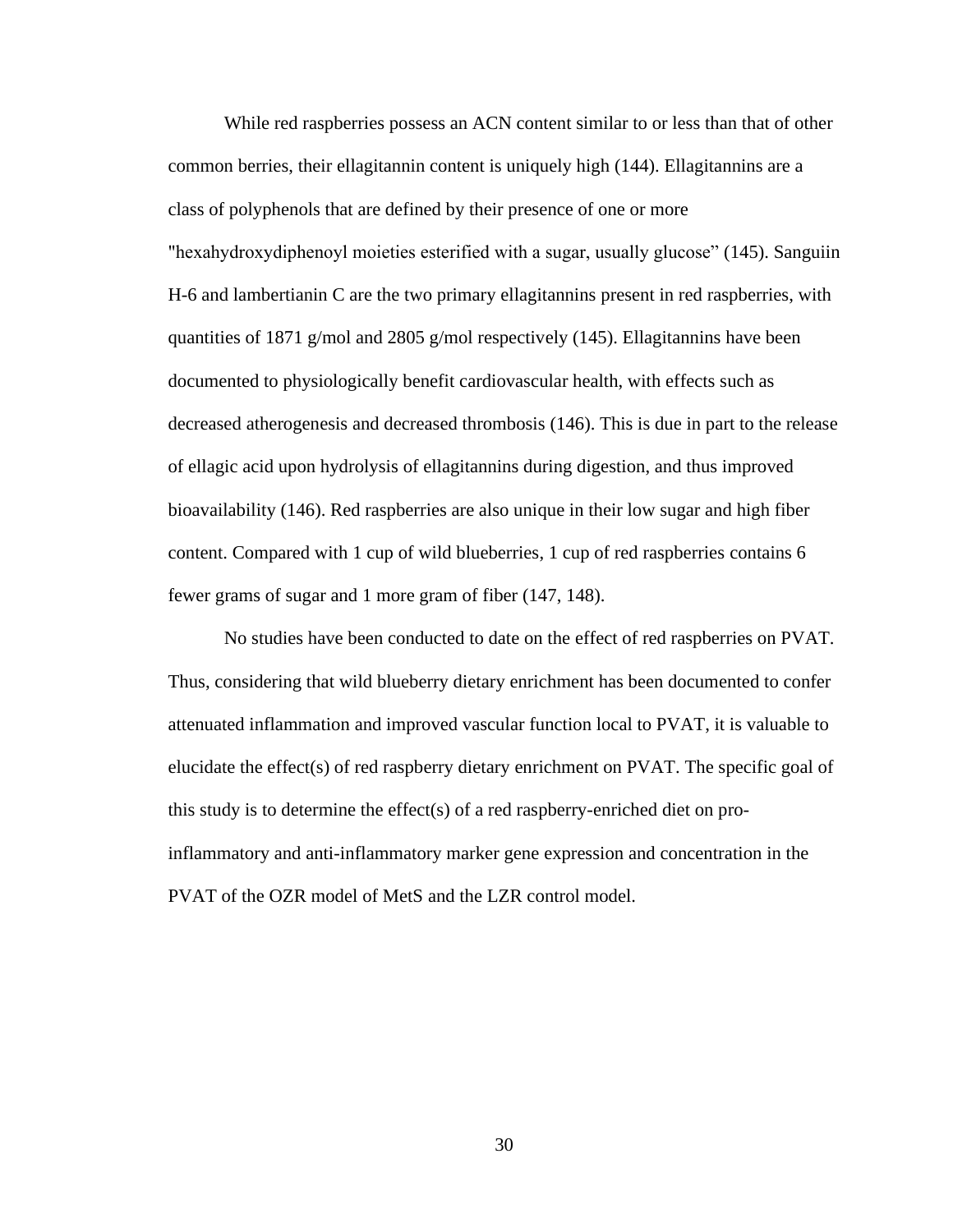### MATERIALS AND METHODS

### Zucker Rats

Sixteen male OZRs and sixteen male LZRs (Charles River laboratories, Raleigh, NC) were purchased in Spring 2018. The animals were housed at the University of Maine Small Animal Facility, individually in an environmentally-controlled room at 22°C with a 12-hours:12-hours light:dark cycle. Mesh-bottomed cages were used to prevent coprophagia. Food and water were replenished daily throughout the eight-week study. Weight was measured weekly using a KD-8000 scale (MyWeigh, Phoenix, AZ).

#### Diets

For eight weeks, eight OZR and eight LZR were placed on an experimental diet enriched with red raspberry (*Rubus idaeus*), and the remaining eight of each strain received a control diet (Dyets, Bethlehem, PA). The control diet complied with the requirements established in the American Institute of Nutrition's AIN93-G rodent growth diet, with ingredients as indicated in Figure 4 (149). The experimental diet consisted of red raspberry (*Rubus idaeus*) powder substituted at 8% (w/w) for dyetrose in the AIN93- G diet. This percentage is equivalent to human consumption of approximately 1.5 cups of red raspberries per day, based upon the body surface area calculation (150). Diets were vacuum-packed and stored at -20°C in the dark prior to use. Control and experimental diets were distributed daily in powder form into respective glass rodent feeding jars, and both food and tap water were made available *ab libitum.*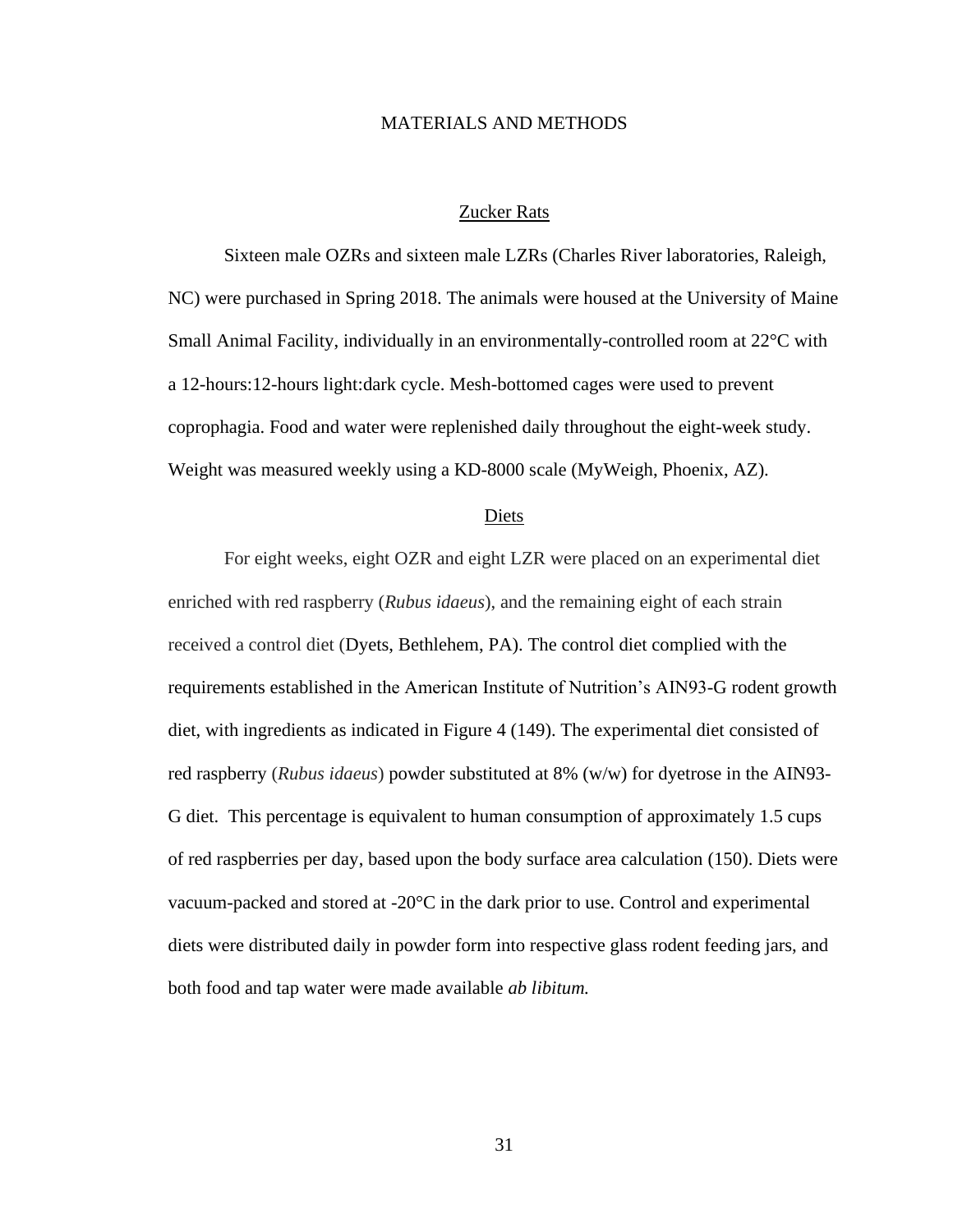

Figure 4: Nutritional composition of rat control diet, based upon the American Institute of Nutrition's AIN93-G rodent growth diet (149)

## Red Raspberries

Red raspberries (*Rubus idaeus*) were sourced, freeze-dried and powdered by FutureCeutricals as HiActives® Raspberry N116 Powder (Momence, Il) and processed into diet by Dyets (Bethlehem, PA). The red raspberry powder was analyzed by FutureCeutricals, indicating a 0.5% minimum total anthocyanin, 1.5% minimum total phenolics, 350 μmole TE/g ORAC, and 10 mg/100g Ellagic Acid. Each 100g of red raspberry powder contained 365 calories, 12.12 g fiber, 44.62 g sugar, and 7.92 g protein.

### Tissue Collection

Following the eight-week experimental feeding period, two animals per day were anesthetized and tissue samples collected. Animals were fasted overnight but access to water remained. Animals were anesthetized with 95% CO2/5% O2 for two minutes, followed by exsanguination through cardiac puncture. The thoracic aorta was excised and cleaned of blood clots, and then placed in a Petri dish containing physiologic saline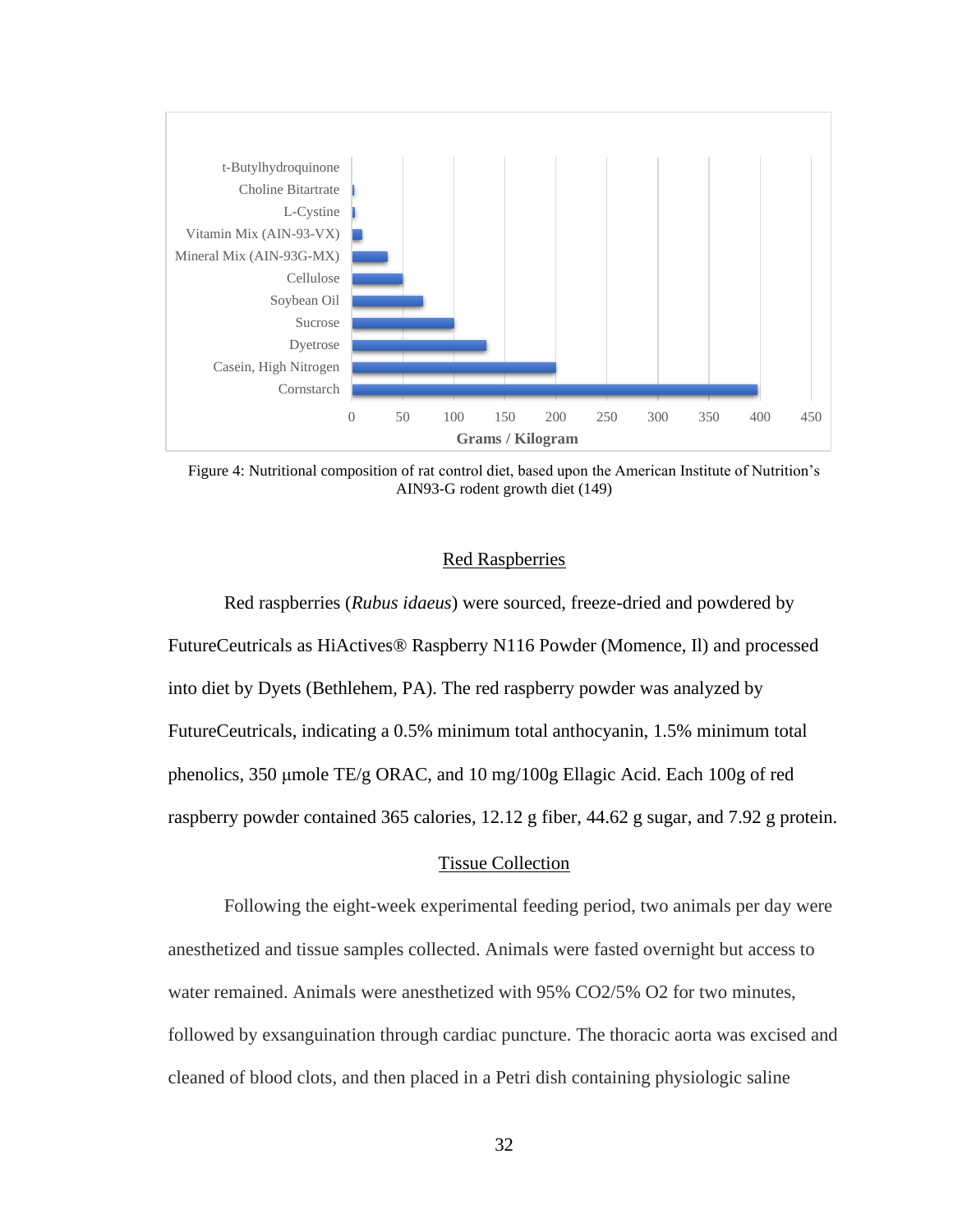solution (PSS: 118 mM NaCl, 4.7 mM KCl, 2.5 mM CaCl, 1.2 mM MgSO4, 1.2 mM KH2PO4, 12.5 mM NaHCO3, and 11.1 mM dextrose). The PVAT were then carefully removed from the aorta, cleaned of blood in PSS, patted dry and weighed. It was then immediately placed in cryogenic vials (Thermo Scientific, Rochester, NY), snap-frozen in liquid nitrogen and stored at -80°C.

## PVAT Homogenate

A PVAT homogenate was prepared using 5 mL of Phosphate-Buffered Saline (PBS) (Sigma-Aldrich, St. Louis, MO) and 100 mg of PVAT. PBS was filtered, and then chilled prior to and throughout homogenate preparation. The TissueRuptor II (Qiagen, Germantown, MD) with TissueRuptor Disposable Probes (Qiagen, Germantown, MD) were used for disruption of PVAT, for a duration of 40 seconds or until the tissue homogenate was uniformly homogenous. Each homogenate was then vortexed for 1 minute, followed by centrifugation at 5,000 RPM for 10 minutes at 4 degrees C using a Sorvall RT1 centrifuge (ThermoScientific, Waltham, MA). The subnatant was then carefully collected using a glass pipette, aliquoted into microcentrifuge tubes, and stored at -80 degrees C until further analysis.

### Total Protein Content

Total protein of each PVAT homogenate sample was determined using the Pierce BCA Protein Assay (ThermoFisher Scientific, Waltham, MA). BCA Assays were performed using undiluted PVAT homogenate aliquots, and according to manufacturer instructions. Spectrophotometric readings were determined at a wavelength of 562 nm using an xMark Microplate Absorbance Spectrophotometer (BioRad, CA).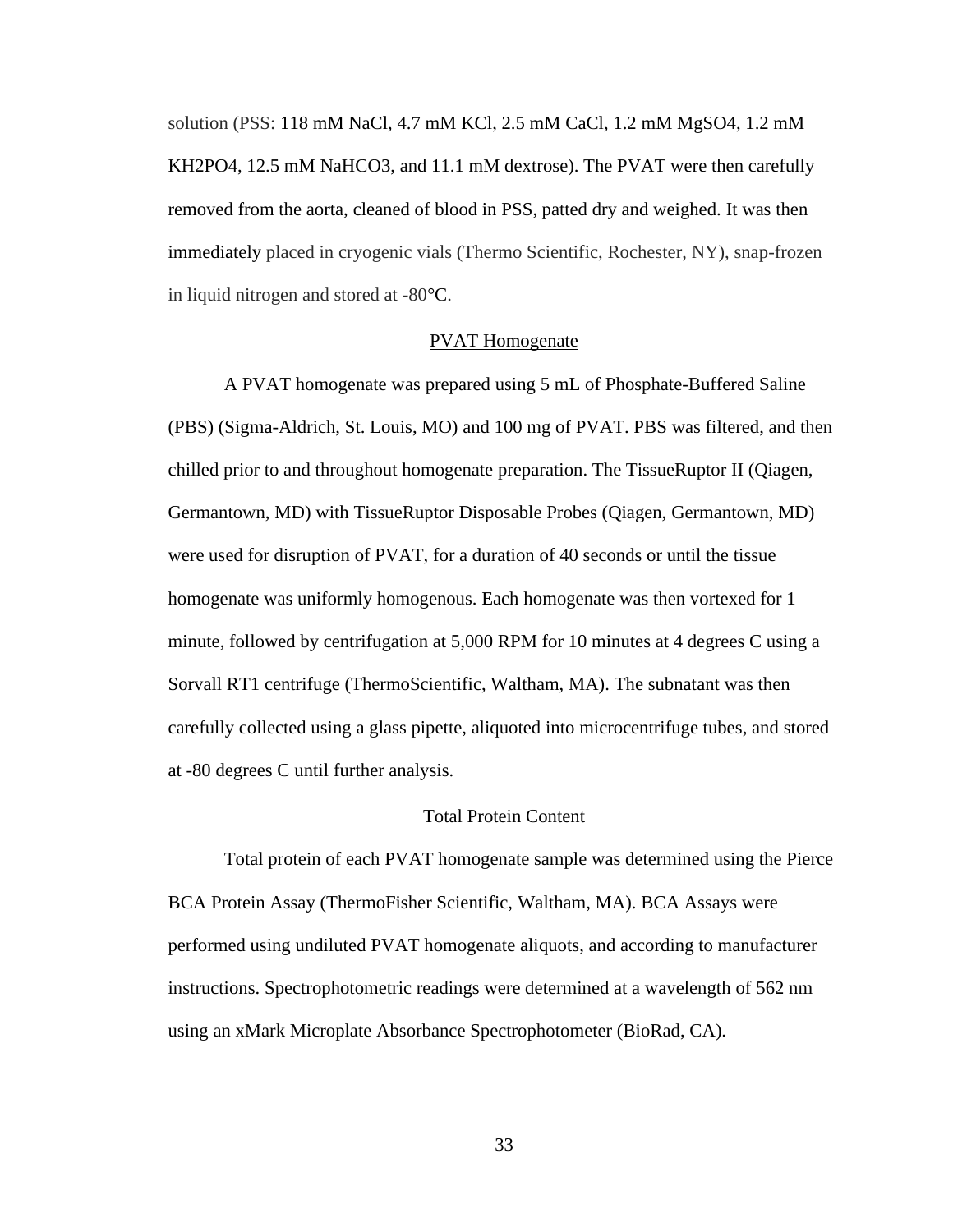### Inflammatory Marker Concentrations

Inflammatory marker concentrations were determined using respective ELISA kits. Adiponectin concentrations of PVAT homogenate samples diluted 1:50 with Calibrator Diluent RD5-26 (R&D Systems, Minneapolis, MN) were determined using the Rat Adiponectin ELISA Kit (R&D Systems, Minneapolis, MN) according to respective manufacturer instructions. Spectrophotometric readings were determined at a wavelength of 450 nm and a correction wavelength of 570 nm, using an xMark Microplate Absorbance Spectrophotometer (BioRad, CA).

IL-1β concentrations of PVAT homogenate samples diluted 1:5 with 1x Sample Diluent (Abcam, San Francisco, CA) were determined using the Rat IL-1 beta ELISA Kit (Abcam, San Francisco, CA) following respective manufacturer instructions. Spectrophotometric readings were determined at a wavelength of 450 nm using an xMark Microplate Absorbance Spectrophotometer (BioRad, CA).

IL-10 concentrations of PVAT homogenate samples diluted 1:5 with 1x Sample Diluent (Abcam, San Francisco, CA) were determined using the Rat IL-10 ELISA kit (Abcam, San Francisco, CA). Spectrophotometric readings were determined at a wavelength of 450 nm using an xMark Microplate Absorbance Spectrophotometer (BioRad, CA).

MCP-1 concentrations of PVAT homogenate samples diluted 1:500 with Sample Diluent (MyBioSource, San Diego, CA) were determined using the Rat MCP-1 ELISA Kit (MyBioSource, San Diego, CA). Spectrophotometric readings were determined at a wavelength of 450 nm with a correction wavelength of 630 nm using an xMark Microplate Absorbance Spectrophotometer (BioRad, CA).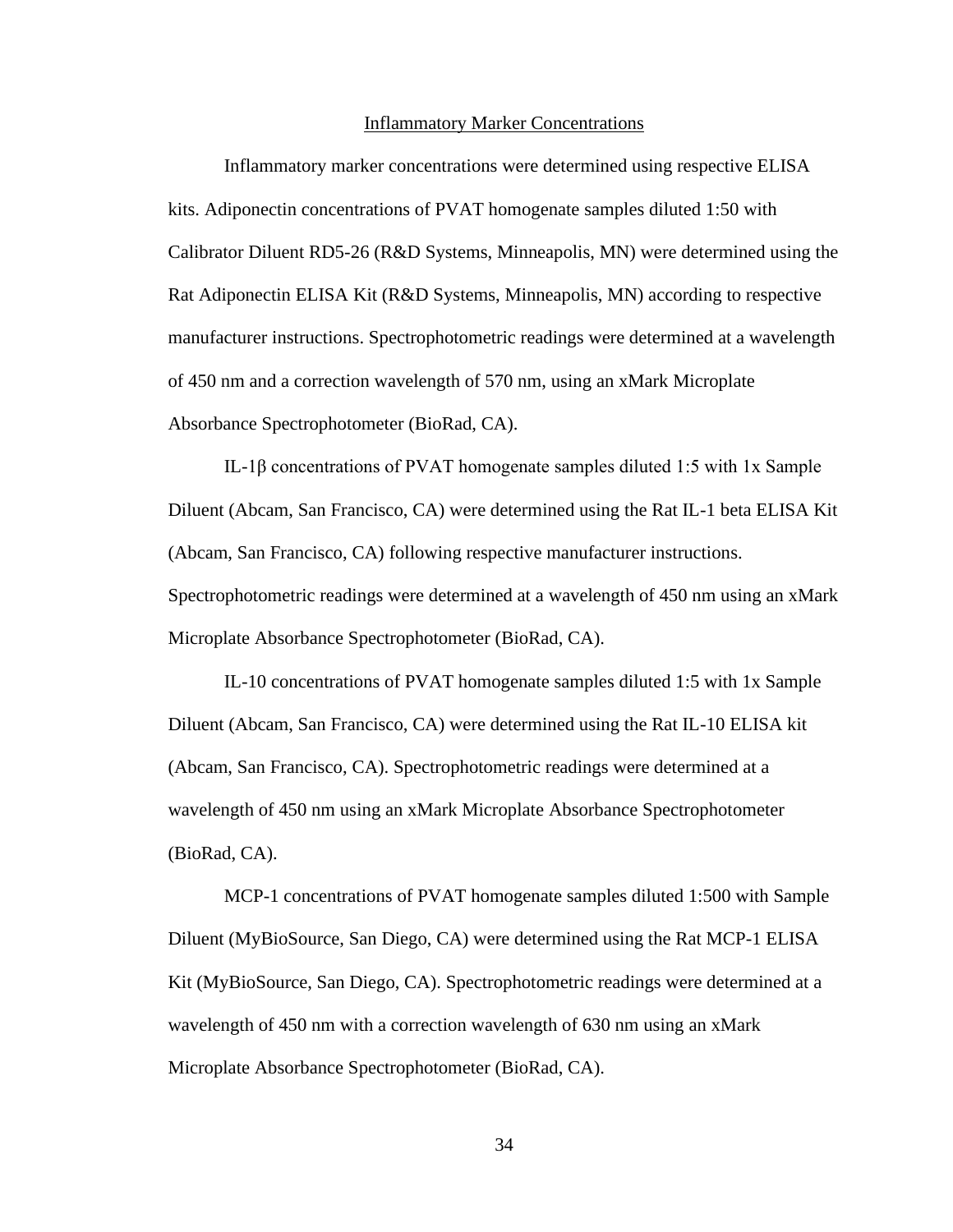### Messenger RNA Extraction from PVAT

Messenger RNA (mRNA) was isolated from frozen PVAT fragments using the RNeasy Lipid Tissue Mini-Kit (Qiagen, Germantown, MD). The TissueRuptor II (Qiagen, Germantown, MD) and TissueRuptor Disposable Probes (Qiagen, Germantown, MD) were used for processing tissue into a homogenate according to manufacturer instructions. RNA purity and yield  $(ng/\mu L)$  were determined using the Nanodrop 1000 Spectrophotometer (Thermo Scientific, Rochester, NY). RNA yield values were used in the determination of total RNA volume taken per cDNA reaction, for a final concentration of 0.5 μg/uL. The  $RT^2$  First Strand Kit (Oiagen, Germantown, MD) was used for reverse transcription of RNA to cDNA, with Genomic DNA Elimination Mix and Reverse Transcription Mix (Qiagen, Germantown, MD). Stopped cDNA reactions were then stored at -80 degrees C until further use.

## Gene Expression

Custom-designed  $RT^2$  Profiler PCR Arrays (Qiagen, Germantown, MD) were used for determination of NF- $\kappa$ B (NF- $\kappa$ B-1), TNF- $\alpha$  (TNFa), IL-6 (IL6), MCP-1 (Ccl2), adiponectin (adipo1), IL-10 (IL10), and IL-1 $\beta$  (IL1b) expression in PVAT. The housekeeping gene β-actin was used, and genomic DNA controls (GDC), reversetranscription controls (RTC), and positive PCR controls (PPC) were employed. The  $RT^2$ Profiler PCR Array system includes the RT² First Strand Kit (Qiagen, Germantown, MD), Custom RT² PCR Array (Qiagen, Germantown, MD), and RT² SYBR® Green Mastermix (Qiagen, Germantown, MD). A Bio-Rad CFX96 Real-Time PCR Detection System (Bio-Rad, Hercules, CA) was used for thermal cycling and determination of Cq values.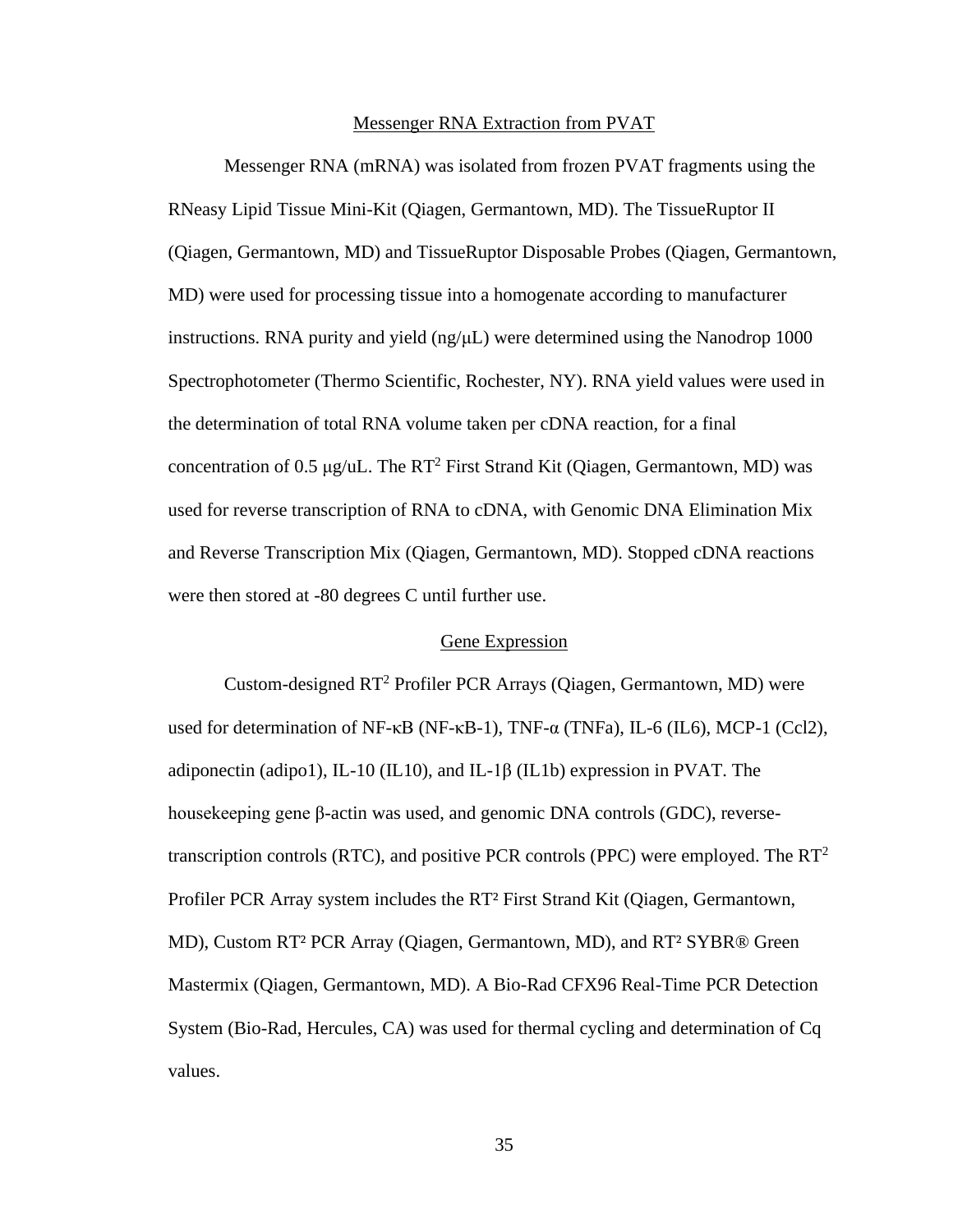### **Statistical Analysis**

Gene expression relative to the housekeeping gene beta-actin was determined with the ΔΔCt method, with LZR-C animals as the reference expression level (151). Data was analyzed using 2-way ANOVA, with the independent factors diet (red raspberry vs. control) and animal model (OZR vs. LZR) in the Prism application (GraphPad, San Diego, CA). Outliers were removed based upon the GraphPad (GraphPad, San Diego, CA) Outlier Calculator with an alpha value of 0.05. Tukey's HSD post hoc test was also used to further determine significant main effects and interactions.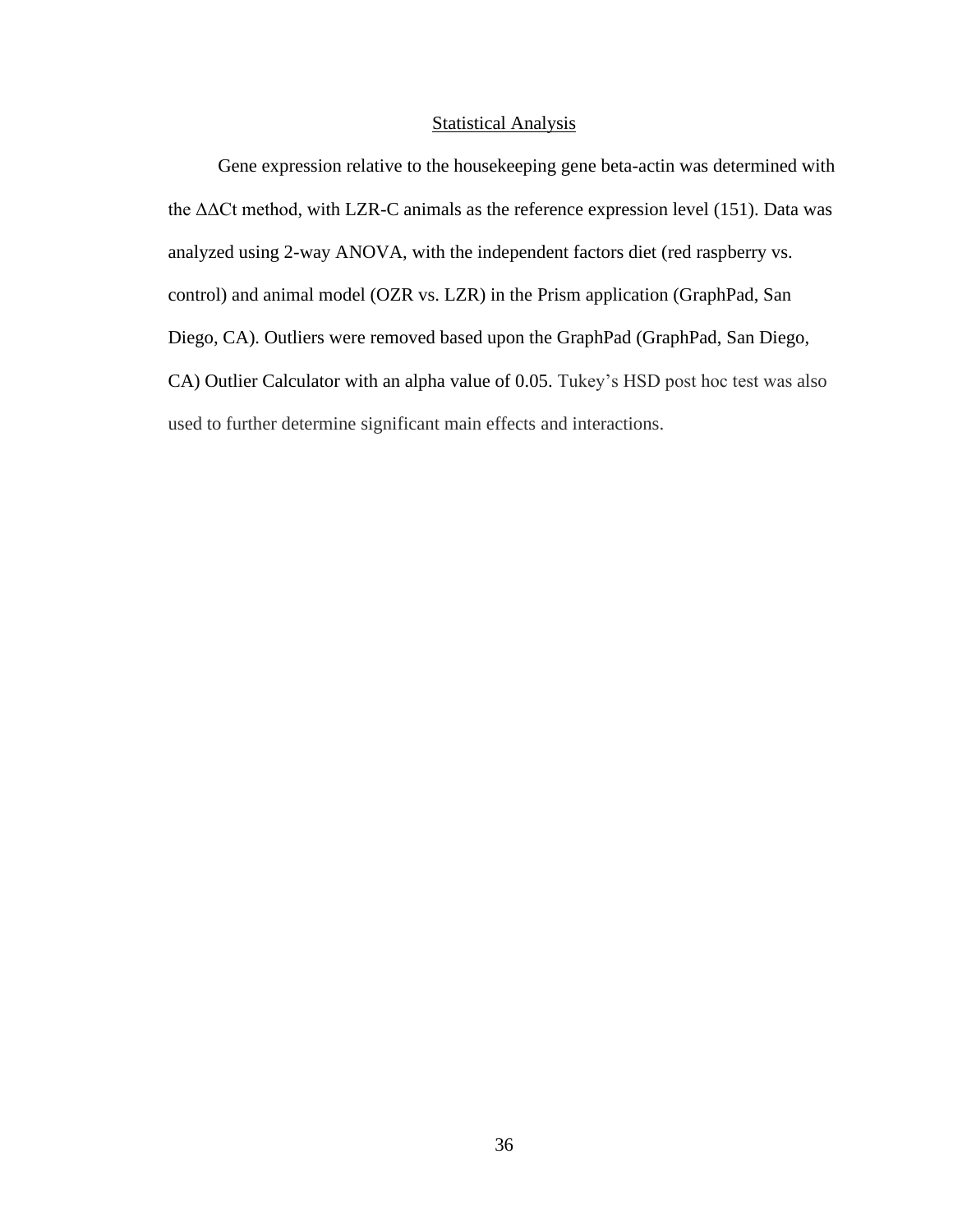## RESULTS

## Animal Weight and Food Consumption

Average animal weight was significantly higher during each week of the experimental feeding period for OZR-C animals compared with LZR-C animals (Figure 5). No significant differences in weight were observed between diet groups compared with respective control models. The average final weight of LZR-C animals following the experimental feeding period was  $434 \pm 68$  g, while that of OZR-C animals was  $608 \pm 10$ 74 g.



Figure 5: Rat growth throughout experimental duration. No significant differences in growth were observed in diet groups compared with control groups. +Significant difference in growth between LZR-C vs. OZR-C ( $p < 0.05$ ), \*Significant difference in growth between LZR-WRR vs OZR-WRR ( $p < 0.05$ )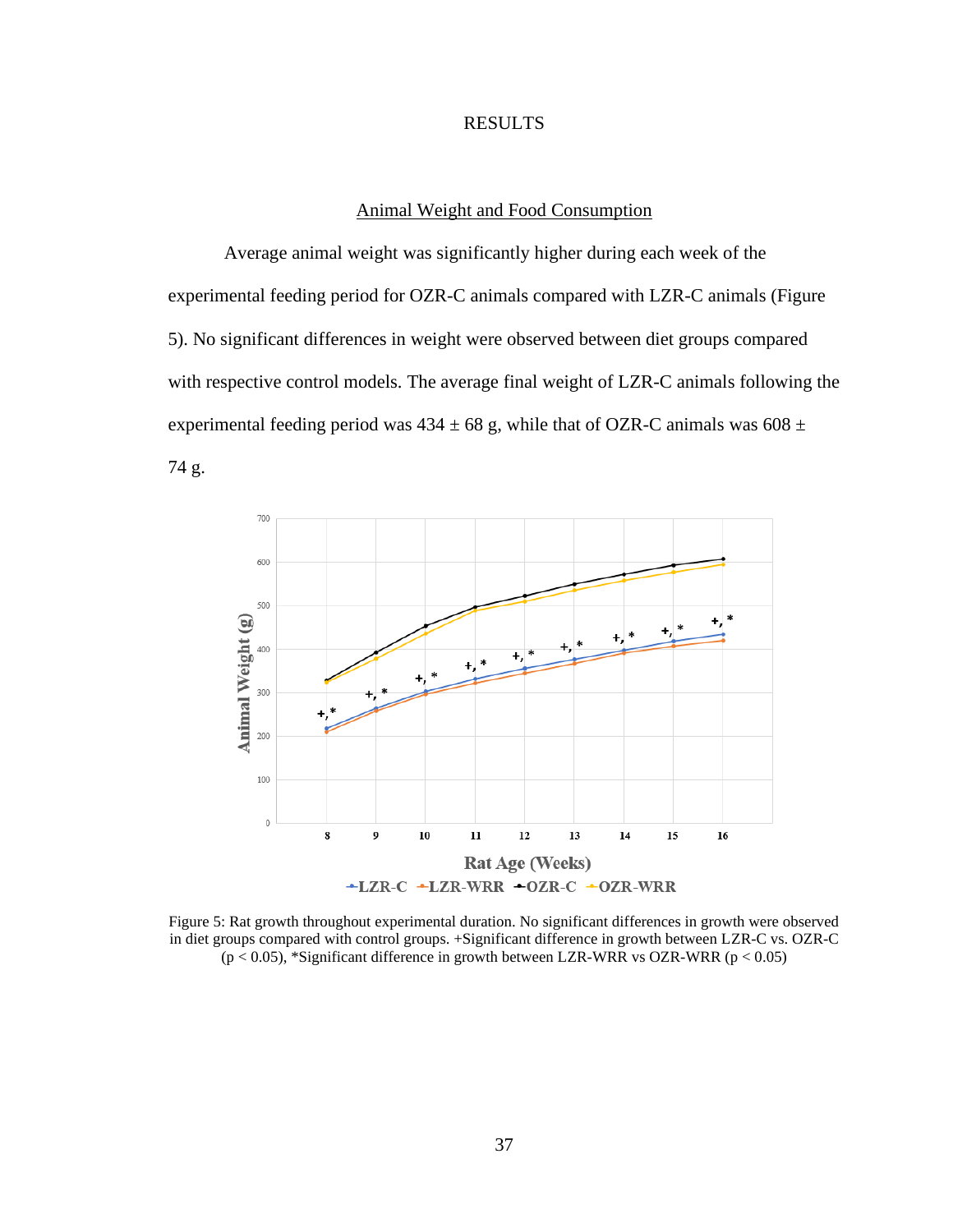Average food intake was significantly higher for OZR-C (36.29  $\pm$  1.05 g/day) vs. LZR-C (26.48  $\pm$  0.73 g/day) and OZR-WRR (35.29  $\pm$  0.625 g/day) vs. LZR-WRR (24.38  $\pm$  0.470 g/day) (Figure 6). No statistical significance was observed in food intake between control and red raspberry-enriched diets.



Figure 6: Average food consumption for animal and diet groups. +Significant difference in food consumption between animal type (LZR-C vs. OZR-C,  $p < 0.05$ ), \*Significant difference in food consumption between animal types within diet group (LZR-WRR vs. OZR-WRR,  $p < 0.05$ )

## Gene Expression & Protein Concentration

**Adiponectin** 

Gene expression of anti-inflammatory marker adiponectin (gene name Adipoq) in PVAT was analyzed using RT-PCR (Figure 7), and protein concentration was determined using ELISA (Figure 8), as described in Methods. No significant gene expression results were observed either for animal type or diet. ELISA analyses indicated a significant ( $p <$ 0.05) elevation in adiponectin concentration in OZR-WRR vs. OZR-C animals.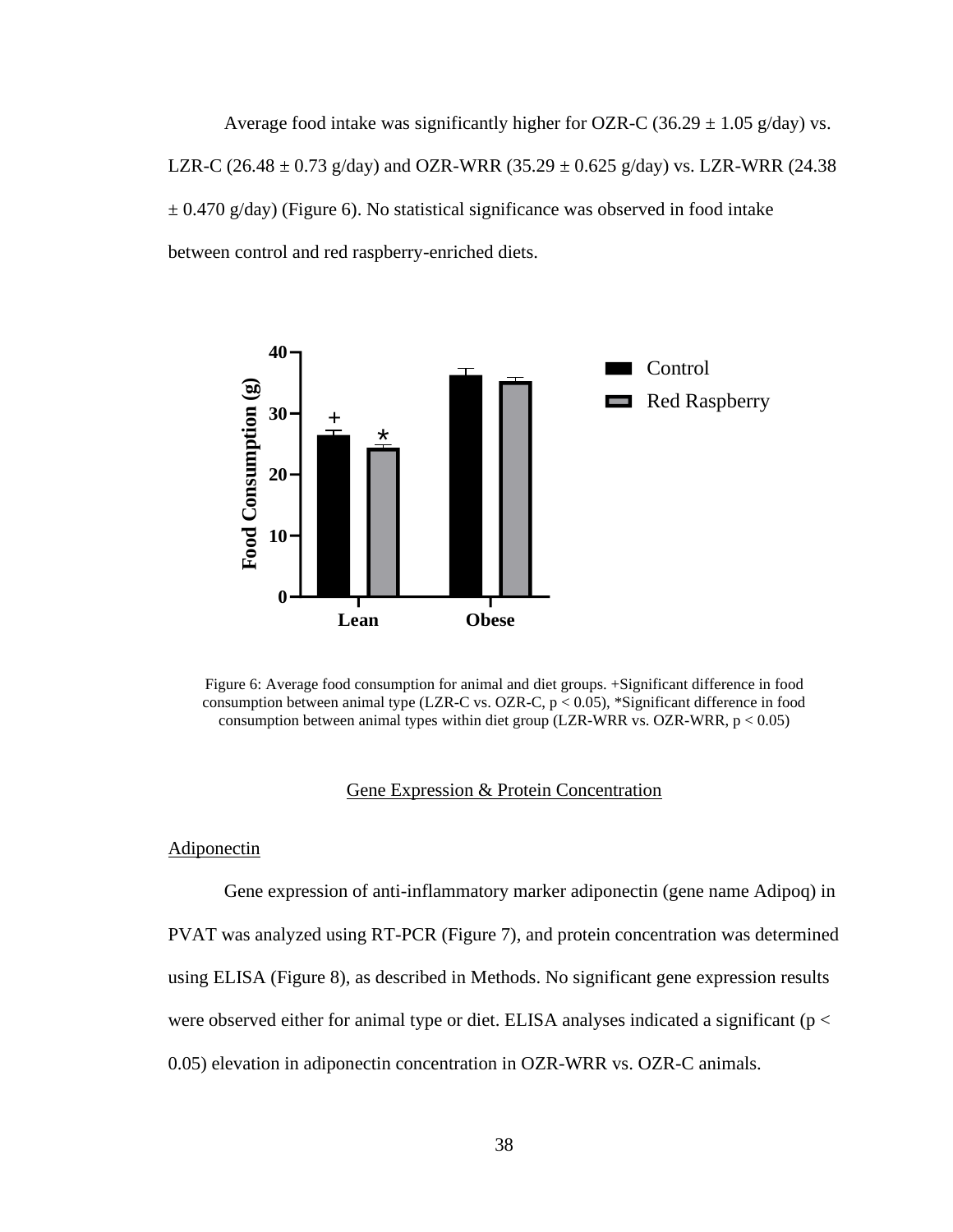

Figure 7: Gene expression of anti-inflammatory marker adiponectin in Zucker Rat PVAT using RT-PCR.



Figure 8: Protein concentration of anti-inflammatory marker adiponectin in Zucker Rat PVAT using ELISA.

# Interleukin-10

Gene expression of anti-inflammatory marker IL-10 (gene name IL10) in PVAT was analyzed using RT-PCR (Figure 9), and protein concentration was determined using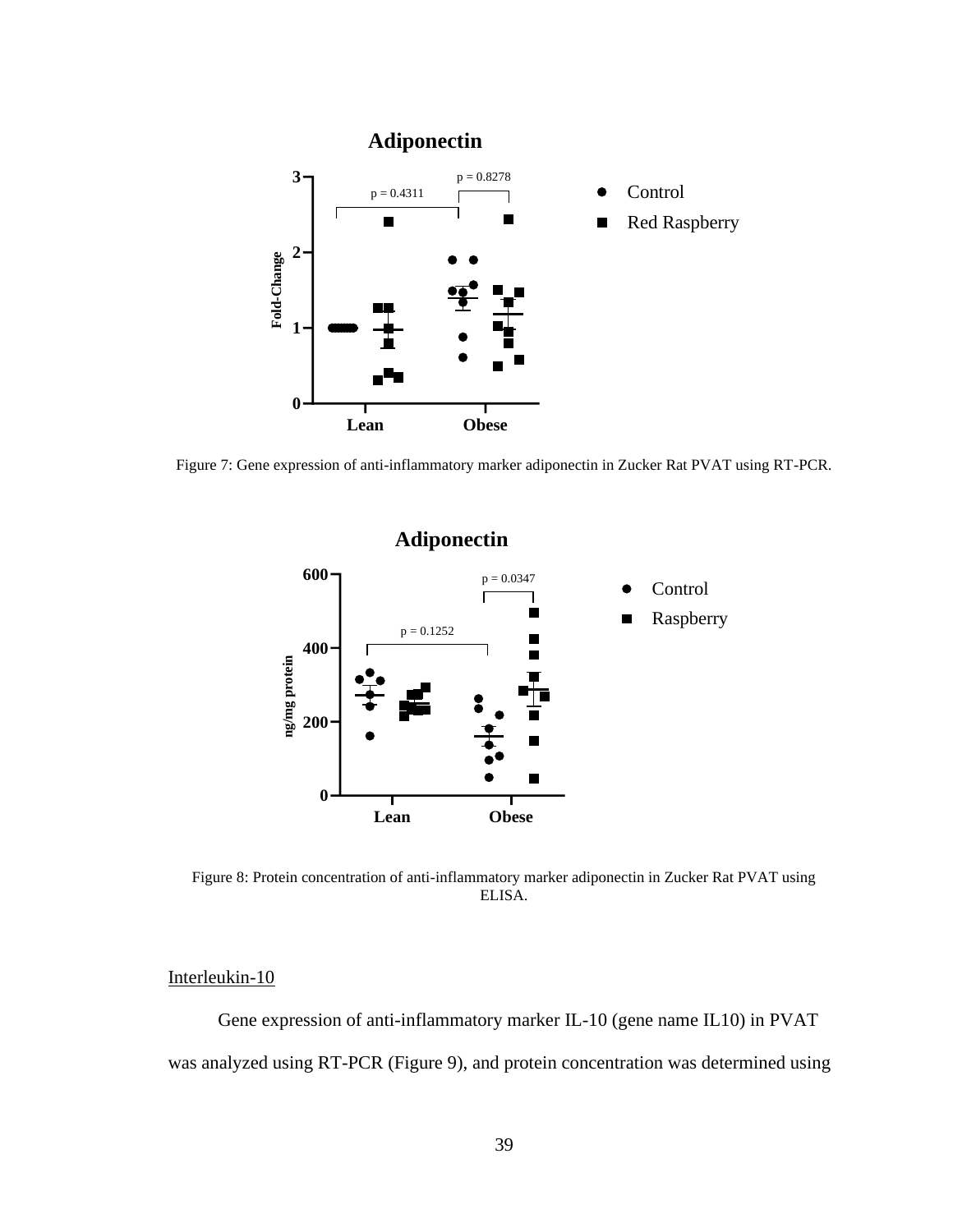ELISA (Figure 10), as described in Methods. No significant gene expression results were observed either for animal type or diet. ELISA analyses indicated a significant ( $p < 0.05$ ) decrease in IL-10 concentration in OZR-C versus LZR-C models.



Figure 9: Gene expression of anti-inflammatory marker IL-10 in Zucker Rat PVAT using RT-PCR.



Figure 10: Protein concentration of anti-inflammatory marker IL-10 in Zucker Rat PVAT using ELISA. Interleukin-1β

Gene expression of pro-inflammatory marker IL-1β (gene name IL1b) in PVAT was analyzed using RT-PCR (Figure 11), and protein concentration was determined using ELISA (Figure 12), as described in Methods. No significant gene expression changes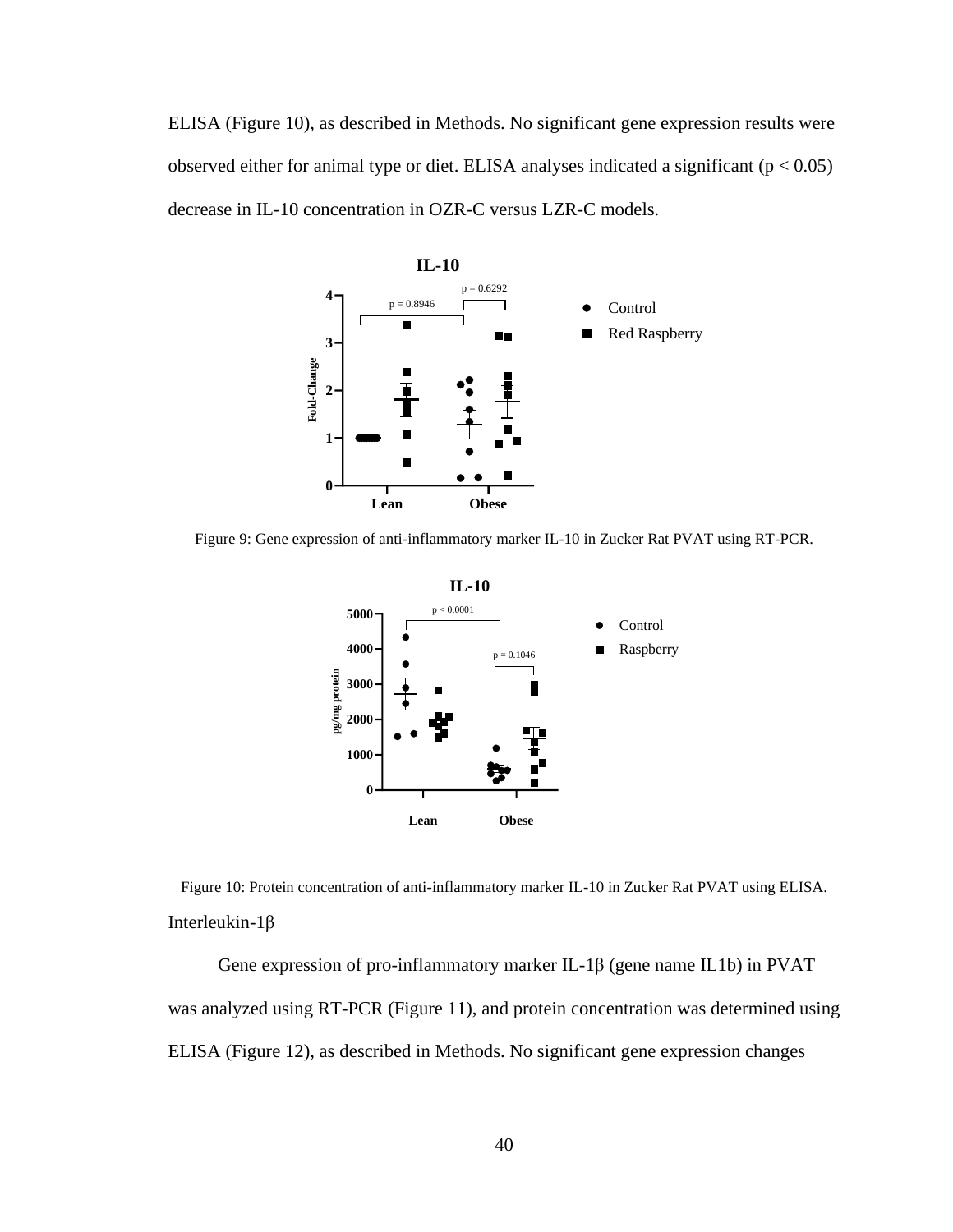were observed either for animal type or diet. ELISA analyses indicated a significant ( $p <$ 0.05) decrease in IL-1β concentration in OZR-C versus LZR-C models.



Figure 11: Gene expression of pro-inflammatory marker IL-1β in Zucker Rat PVAT using RT-PCR.





Figure 12: Protein concentration of pro-inflammatory marker IL-1β in Zucker Rat PVAT using ELISA.

## Monocyte Chemoattractant Protein-1

Gene expression of pro-inflammatory MCP-1 (gene name Ccl2) in PVAT was analyzed using RT-PCR (Figure 14), and protein concentration was determined using ELISA (Figure 15) as described in Methods. No significant changes in gene expression were observed either for animal type or diet.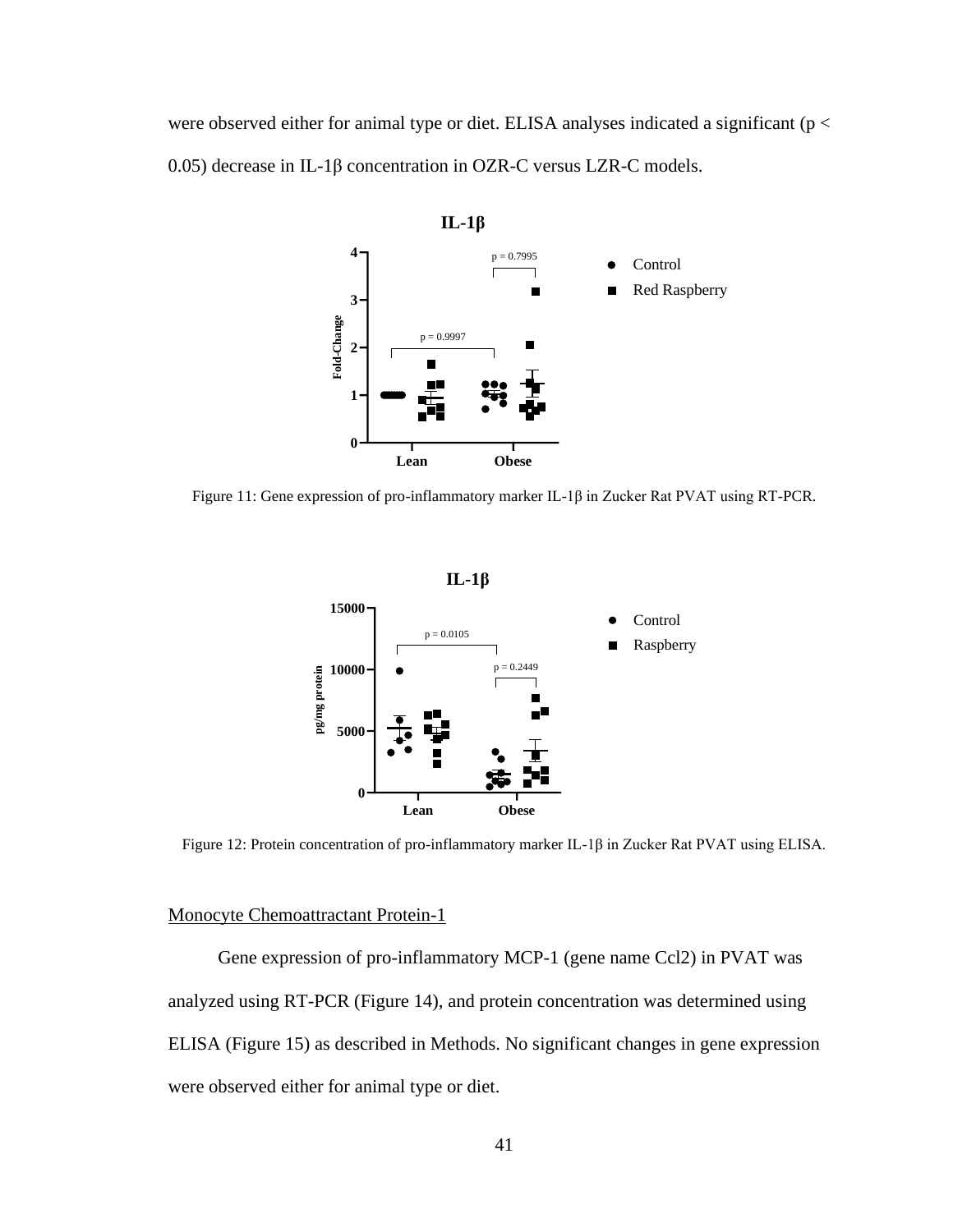

Figure 133: Gene expression of pro-inflammatory marker MCP-1 in Zucker Rat PVAT using RT-PCR.



Figure 14: Protein concentration of pro-inflammatory marker MCP-1 in Zucker Rat PVAT using ELISA.

## Gene Expression

## Interleukin-6

Gene expression of pro-inflammatory marker IL-6 (gene name IL6) in PVAT was analyzed using RT-PCR (Figure 13) as described in Methods. No significant changes in gene expression were observed either for animal type or diet.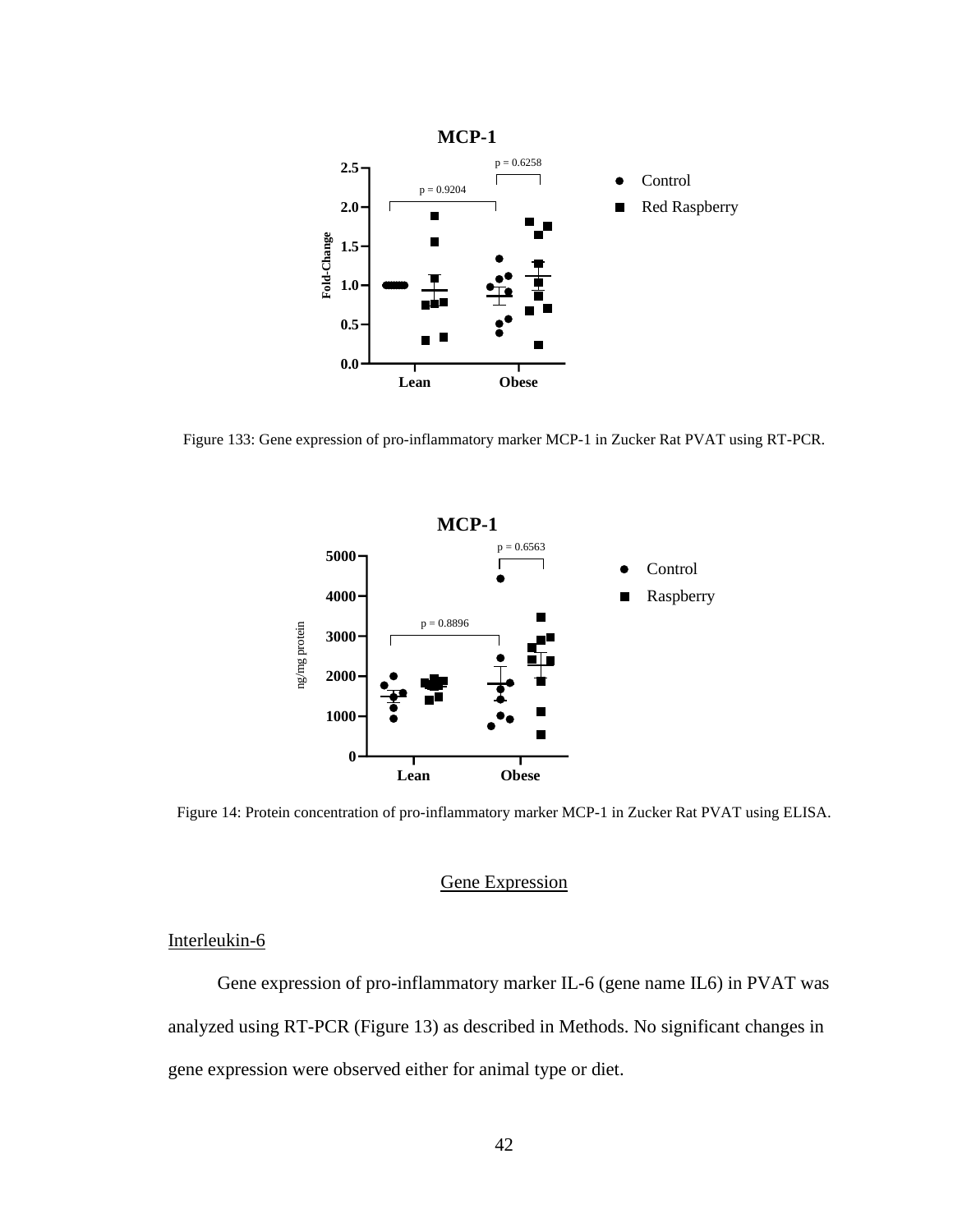

Figure 145: Gene expression of pro-inflammatory marker IL-6 in Zucker Rat PVAT using RT-PCR.

## Nuclear factor-κB

Gene expression of pro-inflammatory marker NF-κB (gene name Nfkb1) in PVAT was analyzed using RT-PCR (Figure 16) as described in Methods. A significant (p < 0.05) down-regulation of NF-κB in the OZR-C versus LZR-C models was found. No significant differences in gene expression were observed among diet groups compared to animal type.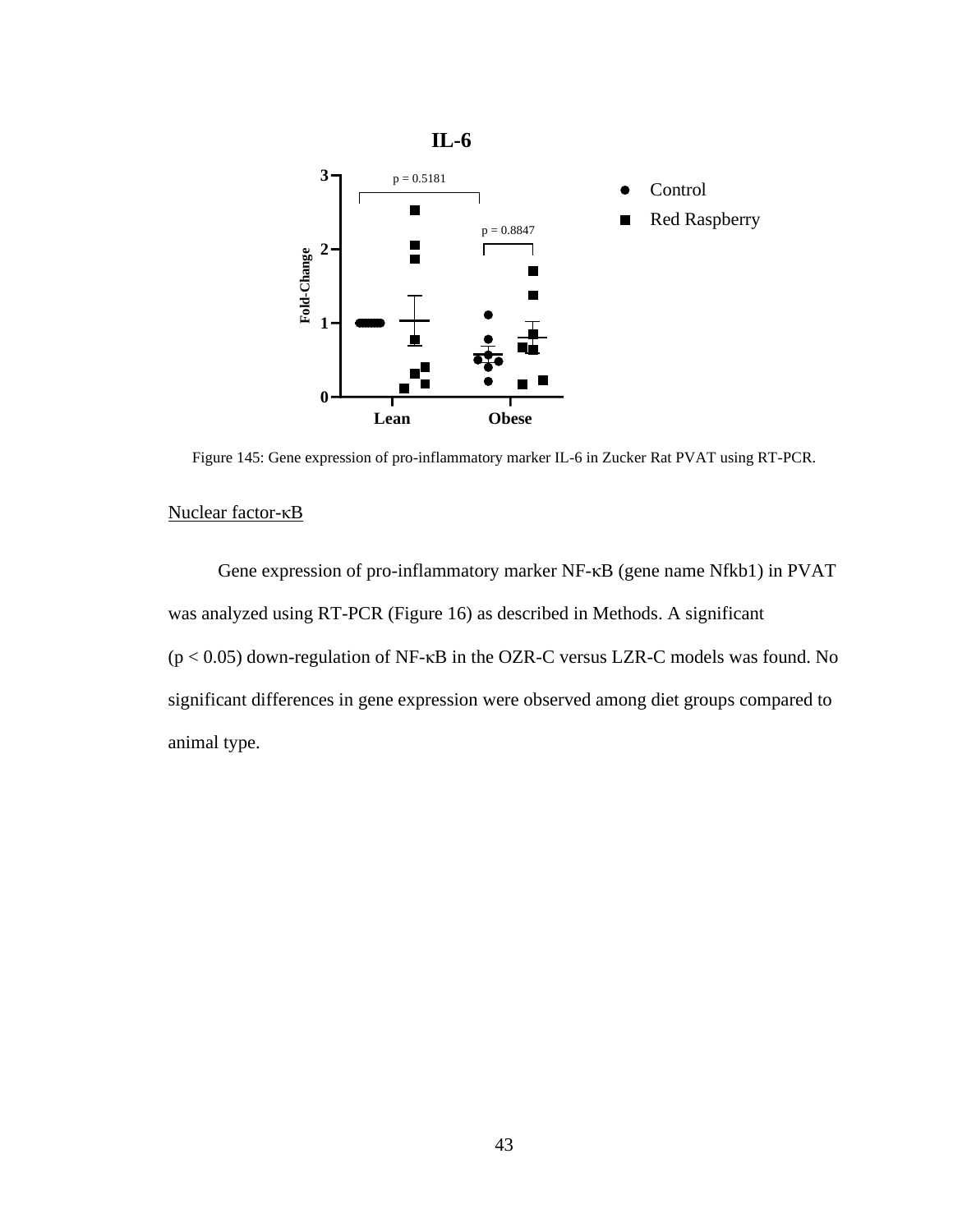

Figure 15: Gene expression of pro-inflammatory marker NF-κB in Zucker Rat PVAT using RT-PCR.

## Tumor Necrosis Factor-Alpha

Gene expression of pro-inflammatory marker TNF- $\alpha$  (gene name Tnf) in PVAT was analyzed using RT-PCR as described in Methods. No significant changes in gene expression were observed either for animal type or diet.



Figure 16: Gene expression of pro-inflammatory marker TNF- α in Zucker Rat PVAT using RT-PCR.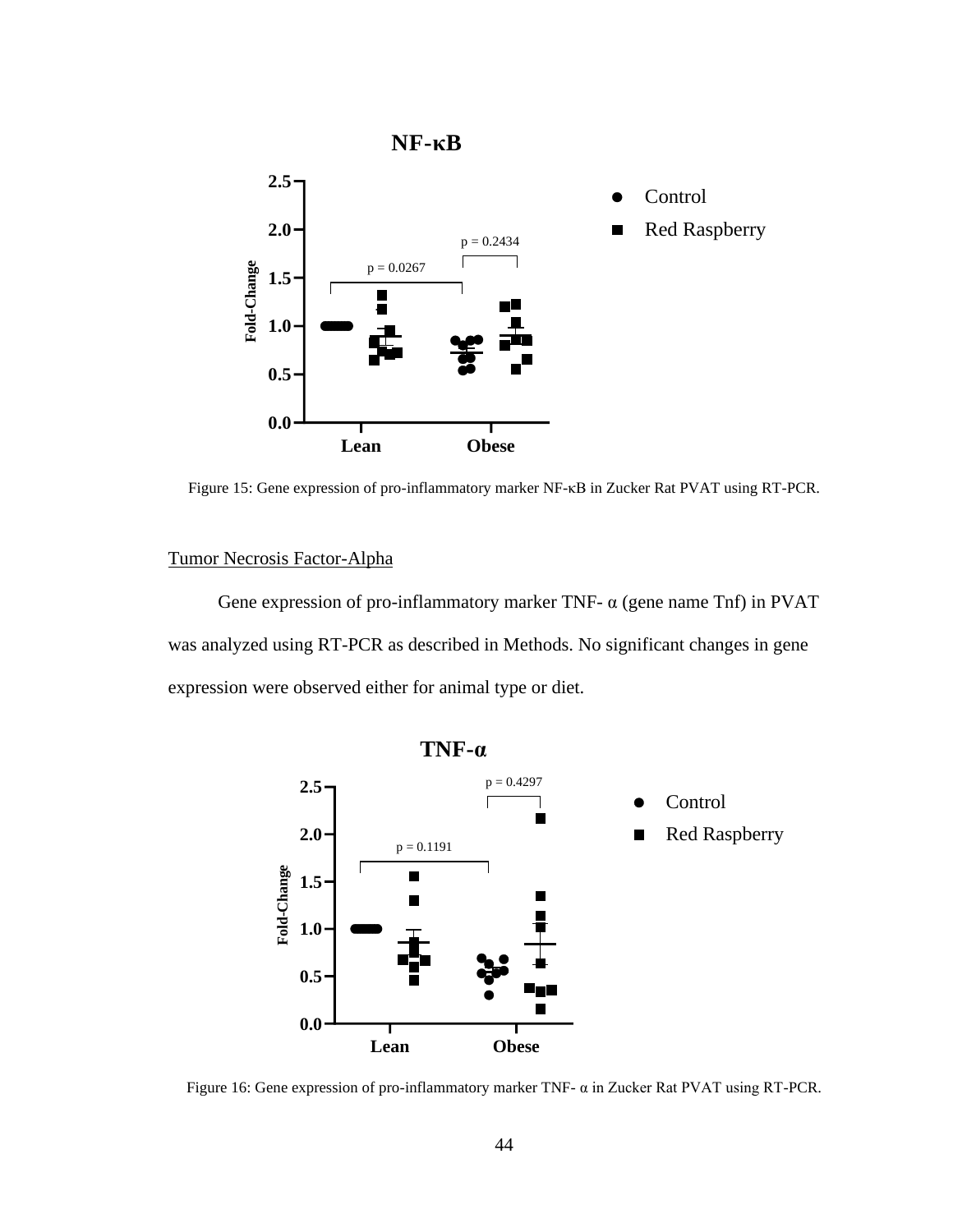### **DISCUSSION**

This study documents that an eight-week red raspberry dietary enrichment is associated with deviations in inflammatory markers in the PVAT of obese Zucker rats (OZR), including significantly elevated concentration of the anti-inflammatory marker adiponectin. This study also documents that among control (C) animals, IL-10 and IL-1 $\beta$ concentrations are both significantly higher in the PVAT of lean Zucker rats (LZR), and that transcription factor NF-κB expression is significantly decreased in the PVAT of OZR.

Considering that adiponectin is regarded as an anti-inflammatory marker that is most often present in high circulating concentrations in healthy animals and individuals, and lower levels in cases of obesity, this finding suggests that whole-red raspberry (WRR) enrichment promotes a healthier outcome for the PVAT of OZR (39). As discussed in the literature review, adiponectin has been observed to exert protective effects against endothelial dysfunction, neointimal formation, and M1 polarization through a putative compensatory mechanism (39, 41, 44). These findings also support the conclusion that WRR enrichment promotes a healthier outcome for the PVAT of OZR. It is interesting to note that there was no significant difference in PVAT adiponectin expression in different diet or animal groups. This suggests that post-transcriptional modifications are taking place to affect the activity of adiponectin in the OZR-WRR animals in order to cause the observed significant difference in protein concentration.

The documented significant elevation in concentration of anti-inflammatory cytokine IL-10 found in LZR-C versus OZR-C aligns with that which has been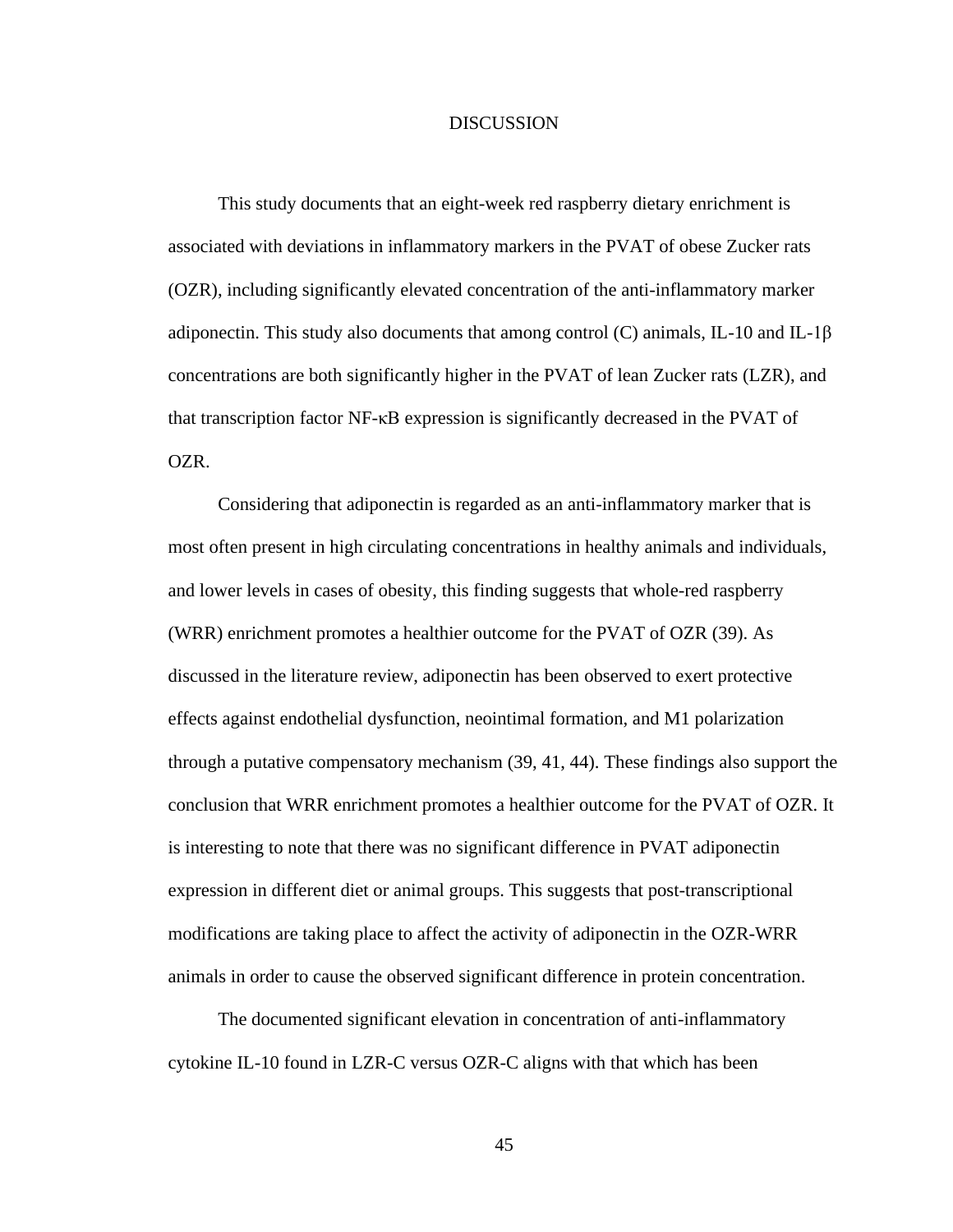previously established regarding this cytokine; since it is known that IL-10 is primarily produced by macrophages with M2 polarization, it is logical that LZR with lower levels of inflammation would possess higher levels of IL-10 (39, 48). Further, this finding advances the understanding of PVAT and the ways in which this organ responds to obesity, since no studies investigating IL-10 and PVAT were identified during this study's literature review.

Considering that IL-1 $\beta$  is typically viewed as a pro-inflammatory cytokine, it would typically be expected for it to be present at significantly higher concentrations in the OZR-C versus LZR-C (55). In the context of classical visceral and subcutaneous adipose tissue depots, cases of both rodent and human obesity have been associated with elevated release of IL-1β (60). Further, elevated circulating plasma levels of IL-1β are an established prediction of insulin resistance and subsequent development of Type 2 Diabetes (60). However, when considering that which has been established regarding thoracic PVAT, the current study's finding that IL-1 $\beta$  concentration is much lower in OZR-C PVAT than LZR-C PVAT makes more sense. Specifically, thoracic PVAT has been documented to benefit vascular function and exert a compensatory mechanism in cases of early obesity, which resists inflammation in order to maintain vascular homeostasis (7, 124). This is believed to be due in part to its nature as a brown adipose tissue (BAT), as assessed by previous studies' immunohistochemistry, electron microscopy, and genetic analyses (131).

PVAT is also unique when compared with the secretory profiles of other adipose tissue depots (124, 131, 132). In murine studies, aortic PVAT has been observed to express lower levels of adipocyte-related genes such as PPARγ, FABP4, fatty acid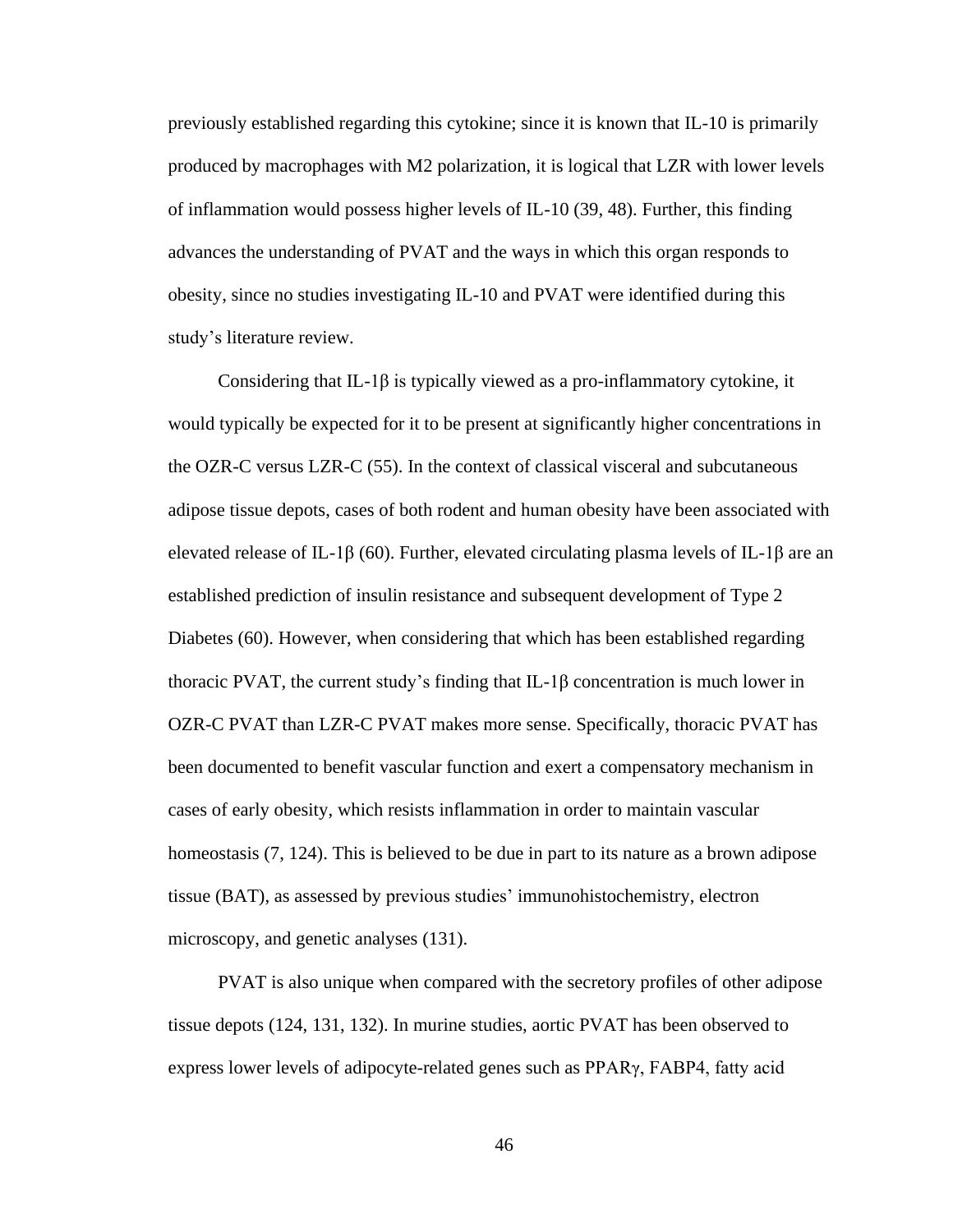synthase (FAS), lipoprotein lipase (LPL), and perilipin, and to produce lower levels of adiponectin and leptin, when compared to subcutaneous (SAT) and visceral adipose tissues (VAT) (124, 131, 132). This series of documented gene expression and protein variations provides further evidence for PVAT's previously established unique nature.

In this study, it seems that the OZR PVAT may be resisting inflammation by exerting a compensatory effect, resulting in a significantly reduced protein concentration of the pro-inflammatory marker IL-1β. Since thoracic PVAT has a location close to the heart, and surrounds the thoracic artery which all blood flows through prior to passing to the rest of the body, this organ may be highly important for protection and maintenance of a healthy, functioning homeostatic condition in cases of obesity, or at least early transitional stages into obesity (133).

Further, the observed difference in  $IL-1\beta$  concentration is supported by the gene expression of NF-κB in the same animals. Specifically, in this study NF-κB mRNA was significantly down-regulated in the PVAT of OZR-C animals compared to LZR-C animals.  $NF$ - $\kappa$ B is a transcription factor with known functions in the activation of genes related to a pro-inflammatory state, with its activation occurring upon translocation to the nucleus from the cytoplasm, as discussed in the literature review (94, 97). The presence of NF-κB in the nucleus is influenced through a positive-feedback loop, with proinflammatory markers (including  $IL-1\beta$ ) acting as both enhancers and products of this loop, which aligns with the IL-1β concentration results observed (94).

The NF-κB gene expression finding in this study also supports previous knowledge that PVAT exerts protection against inflammation (7, 124). NF-κB has been documented to be activated at higher levels in cases of high-fat diet feeding, and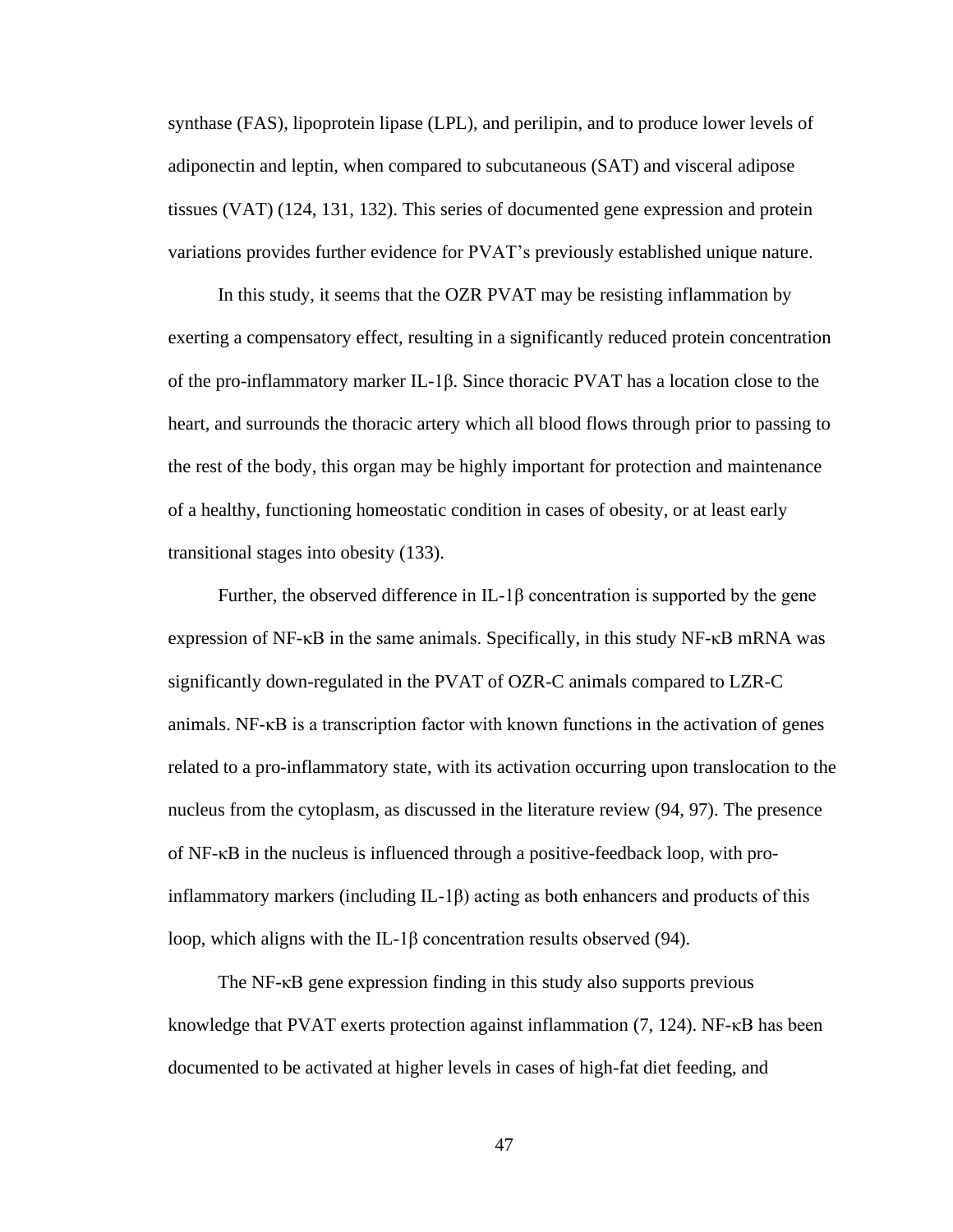promotes the recruitment and activation of macrophages (94, 152). However, by reducing the expression of this transcription factor, PVAT may be acting to compensate against the inflammatory state of the OZR-C animals, thus promoting a less-inflamed environment local to the heart and nearby vasculature.

With regards to the observed modulations in PVAT inflammatory status, it is interesting to consider previous findings regarding the effect of PVAT on atherogenesis and vascular inflammation initiation (9). Specifically, it was previously believed that this occurred from the "inside out," starting with injury of the intima and subsequent delivery of immune cells through the vasculature, which then produce inflammation that spread to the medial and adventitial regions of the artery wall (10). However, recent findings have provided evidence for a new "outside-in" theory, in which inflammation can also begin in the PVAT and then spread towards the artery, affecting the surrounding vasculature (10). With the present study's results in mind, it seems that the elevated adiponectin concentration in the PVAT of OZR-WRR could be specifically conferring protection against atherosclerosis development. Further, the discussed suspected compensatory mechanism involving NF- $\kappa$ B and IL-1 $\beta$  in OZR-C vs. LZR-C rats could also have a role in protection against atherogenesis through an outside-in approach.

The significant finding in this study involving elevated anti-inflammatory marker adiponectin concentration in PVAT of OZR in cases of red raspberry enrichment suggests that the nutrient and bioactive profiles of this berry may enhance adiponectin's role in the discussed compensatory mechanism of action. Red raspberries possess a diversity of different bioactive compounds, including anthocyanins (ACNs) and ellagitannins (141). Plant ACNs have been documented to confer many benefits, and adiponectin activation is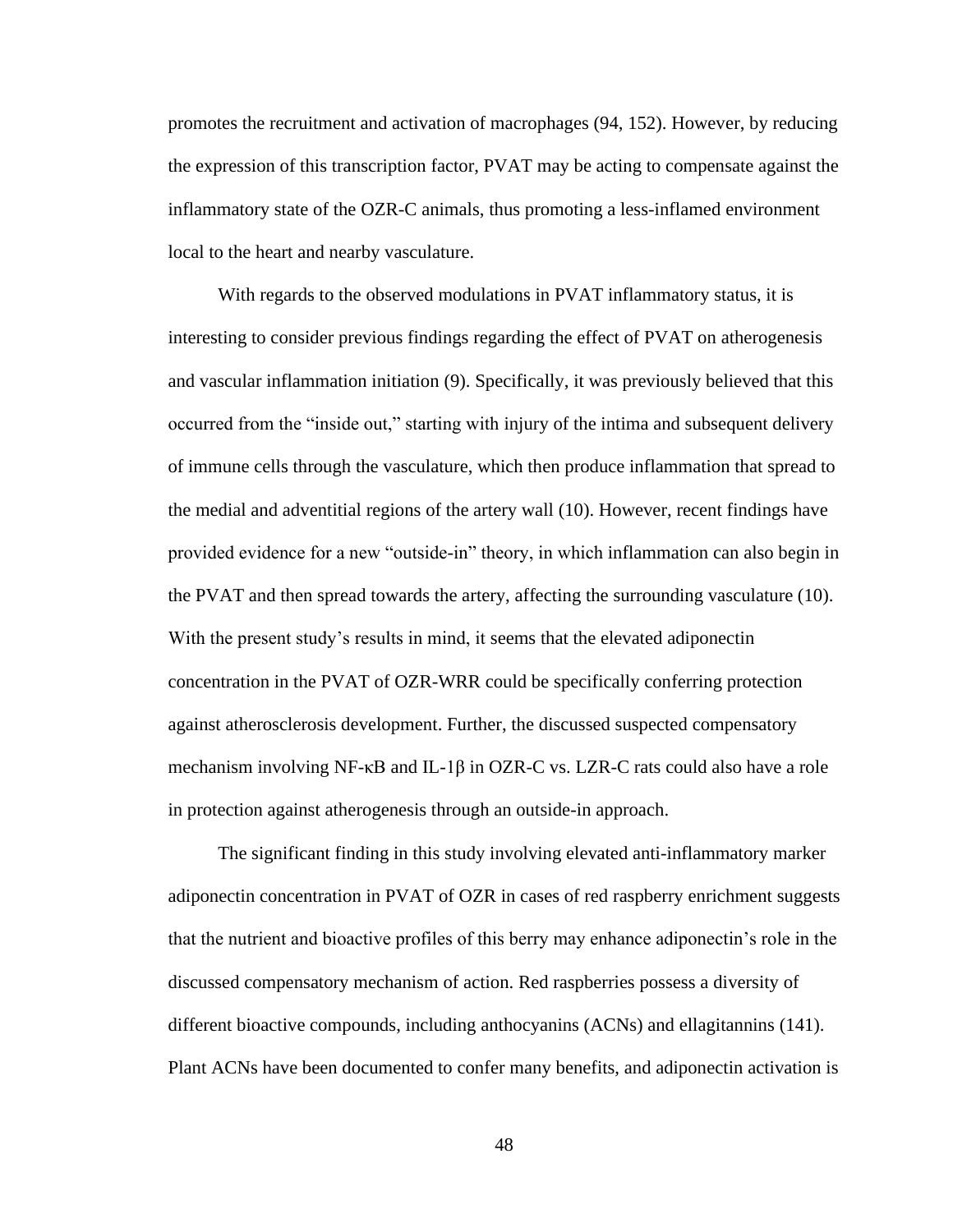notably one of these (143). Also relevant is evidence that ACNs improve lipid profiles and endothelial function, and suppress weight gain, and that ellagitannins confer cardiovascular benefits and protection (10, 143).

It is also valuable to compare findings with the limited published research that exists regarding the effect of berry consumption on PVAT. A previous study in the Klimis-Zacas laboratory demonstrated the efficacy of a wild blueberry-enriched (WBB) diet in the attenuation of obesity-induced inflammation, through significantly decreasing expression of inflammatory markers in the PVAT of the same Zucker rat models employed in the present study (11). Significant results from the WBB study included decreased PVAT concentrations of pro-inflammatory markers MCP-1 and TNF-α in OZR that consumed WBB, as well as decreased concentrations of the same pro-inflammatory markers in the PVAT of LZR-C vs. OZR-C animals (11).

In the present study there was not a significant difference in MCP-1 concentration in any case, with p-values of 0.6258 (OZR-C vs. OZR-WRR) and 0.9204 (LZR-C vs. OZR-C). It is also important to note that in the present study  $TNF-\alpha$  concentration via ELISA analysis was attempted using several different concentrations of PVAT homogenate, and both with and without protease inhibitors, however in every case  $TNF-\alpha$ was not present at spectrophotometrically detectable levels. Variations in inflammatory marker concentration may be due to differences in the bioactive profile of WBB compared to WRR. The total phenolic content and total antioxidant capacity of WRR are both lower than that of WBB, at a quantity of four-fold and three-fold less, respectively (153). Further, WBB possess a bioactive profile with much greater diversity than that of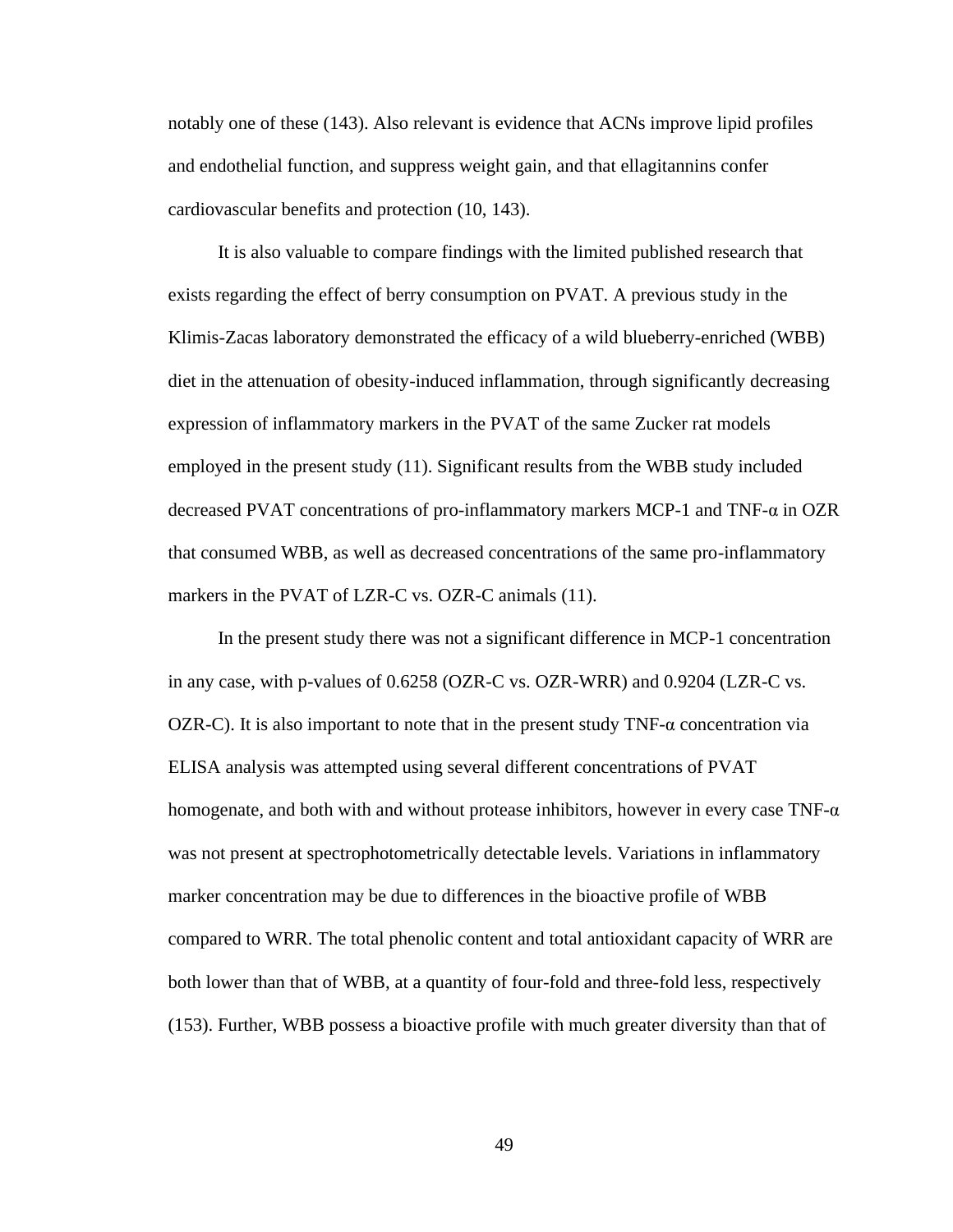WRR; these variations in both bioactive type and concentration can translate to varying physiological effects (154).

In a study that investigated the antioxidant capacity of varying berries, it was determined that WRR (*Rubus idaeus* Michx) contained 7.1 μmol of gallic acid/g FW, 0.84 μmol of the anthocyanin Mal-3-glu/g FW, and 21.4 μmol of peroxyl radical absorbance capacity (ORAC-ROO)/g FW (155). This is compared with WBB (*Vaccinium angustifolium* Aiton), with 27.7 μmol of gallic acid/g FW, 4.35 μmol of the anthocyanin Mal-3-glu/g FW, and 64.4 μmol of ORAC-ROO/g FW (155). Further, analysis of a WRR extract bioactive profile determined that the compounds sanguiin H-10 (an ellagitannin), lambertianin C (an ellagitannin component), quercetin-3,4'-diglucoside, sanguiin H-6 (an ellagitannin), and ellagic acid to are present at the highest concentrations (156). Ellagic acid is a product of ellagitannin hydrolysis during digestion, and ellagitannins have been documented to physiologically benefit cardiovascular health, with effects such as decreased atherogenesis and decreased thrombosis (146). No studies that evaluated specific health benefits of quercetin-3,4'-diglucoside have been identified, however considering its antioxidant activity it is suspected that it likely exerts beneficial physiological effects (157).

The WRR bioactive profile is contrasted with that of WBB, which contains high levels of the compounds chlorogenic acid, quercetin and resveratrol, as well as over twenty different anthocyanidins (including delphinidin, malvidin, cyanidin, petunidin and peonidin in greatest abundance) (158). These anthocyanidins then become anthocyanins upon combining with glucose, galactose and arabinose to form anthocyanins such as 3 glucoside, 3-galactoside and 3-arabinoside (154). WBB also possess the flavonoids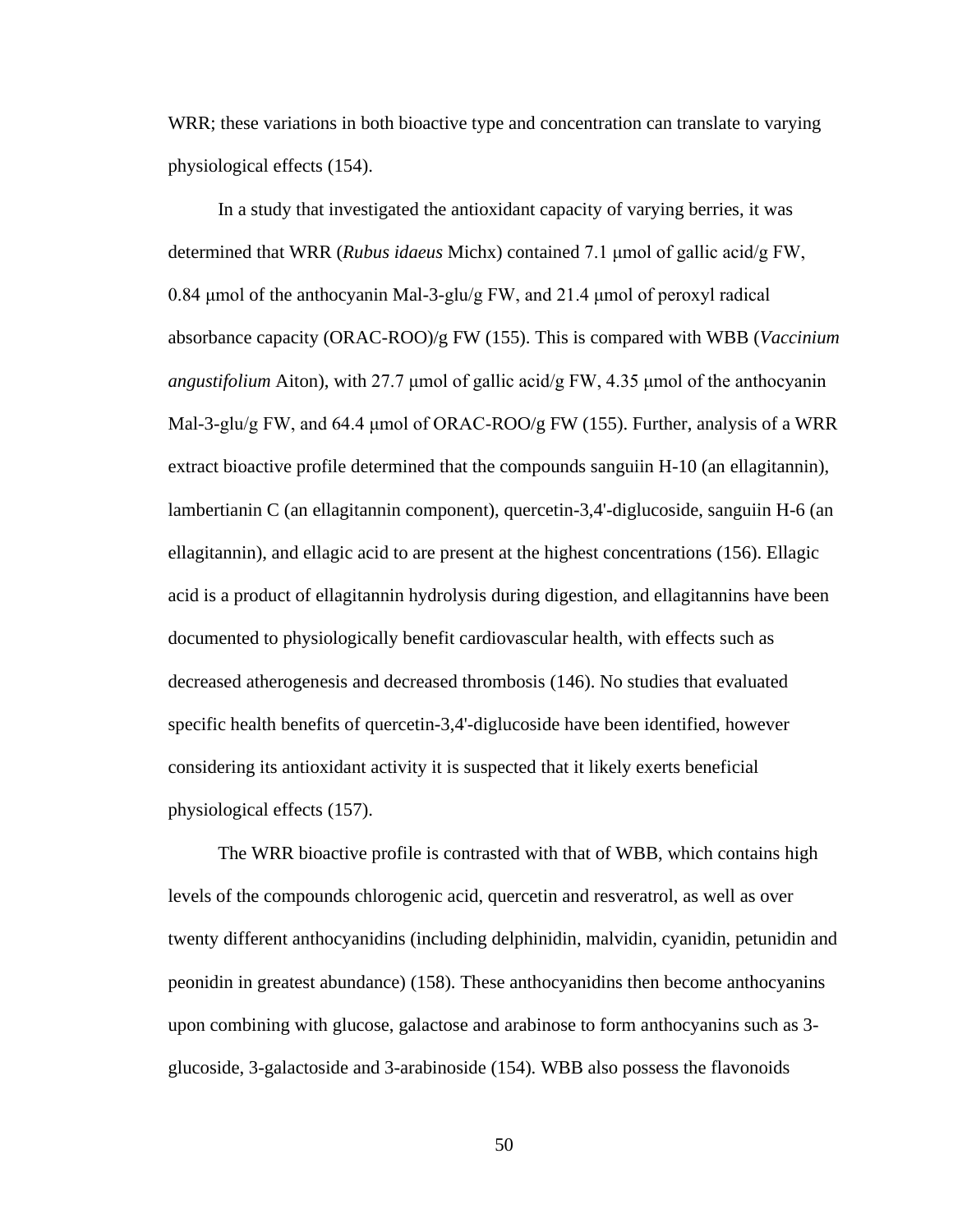flavan and flavonol (159). These compounds can have a unique effect when acting in synergy together, which is another variable that is different when comparing WRR to WBB due to the diverse bioactive profile of WBB (160). With these documented phenolic compound contents in mind, it is important to note that factors such as environmental and harvest conditions, and treatment and storage following harvest, can have an effect on berry phenolic content greatly  $(158)$ .

In conclusion, the present study provides evidence that consumption of WRR at a human-equivalent rate of 1.5 cups per day can improve the response of anti-inflammatory marker adiponectin to obesity-induced inflammation local to PVAT, through a compensatory mechanism, however this is with an effect lower than that of previous WBB studies. The present study also provides evidence for the role of transcription factor NF-κB subunit p50 in a PVAT-based anti-inflammatory compensatory mechanism in cases of early obesity, in concert with pro-inflammatory cytokine IL-1β. These findings support previous data that have identified thoracic PVAT as a BAT that confers protection against inflammation, as well as prior evidence that berries can be an effective non-pharmacological tool for the attenuation of MetS and obesity-induced inflammation.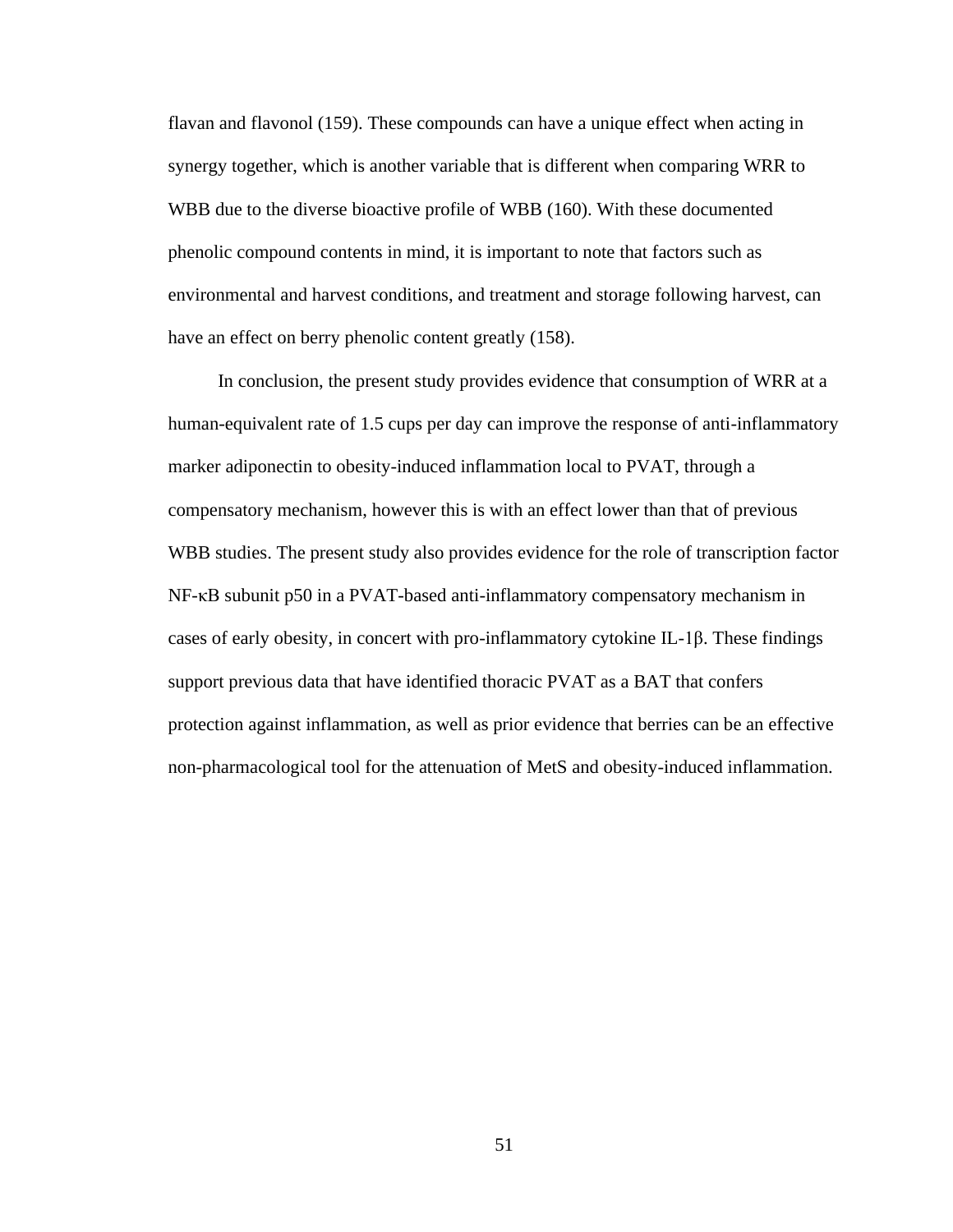### FUTURE DIRECTIONS

This study investigated the effects of whole red-raspberry (WRR) consumption in the perivascular adipose tissue (PVAT) of the obese Zucker rat model (OZR) of human Metabolic Syndrome (MetS), and also employed control lean (LZR-C) and obese (OZR-C) models. The WRR consumption was equivalent to human consumption of approximately 1.5 cups of fresh WRR per day. The age of the rats at arrival was eight weeks, and the experimental feeding period took place for a duration of eight weeks. PVAT was collected and subsequent experiments investigated the gene expression and protein concentrations of seven key pro- and anti-inflammatory markers.

Studies were not conducted to directly investigate the adipocyte phenotype of the PVAT. Previous published research has determined that murine thoracic PVAT most resembles brown adipose tissue (BAT) or beige adipose tissue, with BAT generally associated with a healthier phenotype due to its resistance to inflammation and higher expenditure of energy (125, 131, 161). Therefore, investigating the differential histology of OZR-C versus LZR-C and OZR-C versus OZR-WRR PVAT could provide insight to obesity- and WRR-enrichment-related differences in adipocyte structure and function. The phenotypes of these samples could be investigated through direct tissue histology sample analyses, as well as genetic and proteomic investigations of UCP-1 content (162).

Other studies that could provide valuable insight to the PVAT inflammatory state involve the transcription factor NF-κB. As discussed in the literature review, while NF-κB consists of five possible subunits (and most often just the subunits p50 and p65), this study only investigated the mRNA expression of the p50 subunit (95). While this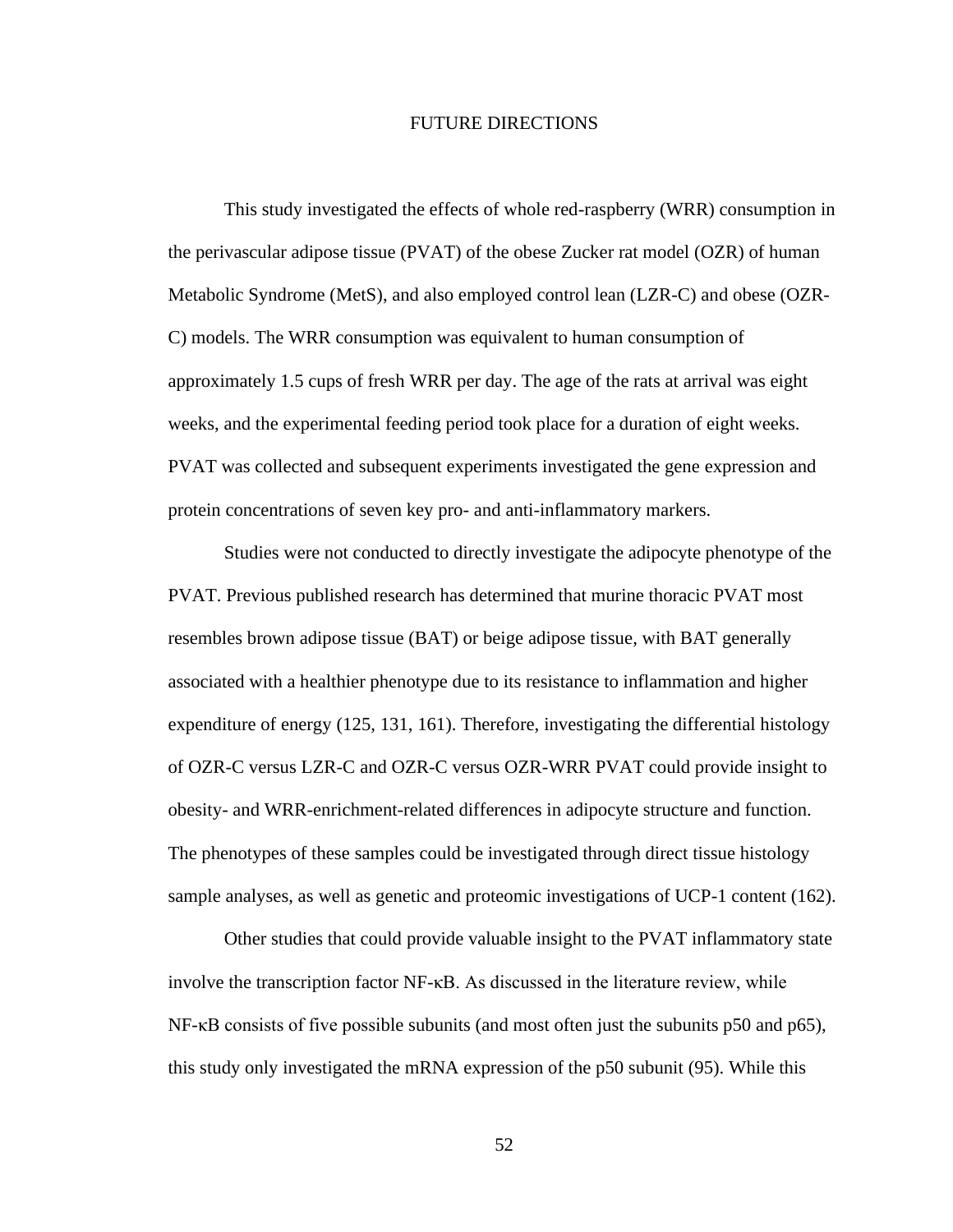does provide insight to the presence and functioning of NF-κB, a greater understanding could be created through also determining gene expression of the other four subunits, or at least p65. A related study could investigate levels of IKBα, a key inhibitor of NF-κB's translocation into the nucleus, to elucidate differential regulation of this transcription factor's pathway (and subsequent ability to act upon its target genes, including those which were investigated in this study) (97).

Other upstream molecules of NF-κB that could be valuable to investigate are tolllike receptor ligands and cytokines, which can induce the first signaling for NLRP3 inflammasome activation (163). These cytokines include IL-1 $\beta$  that was investigated in this study, as well as TNF-α that was attempted to be investigated; however other molecules that can induce NLRP3 inflammasome activity are pathogen-associated molecular pattern molecules (PAMPs) and damage-associated molecular pattern molecules (DAMPs) (163). It could also be insightful to investigate the gene expression and activity of a greater range of NF-κB pathway components, such as those involved in signaling [such as thrombin receptor (F2r) and toll-like receptor 1 (tlr1)], sequestration of NF-κB for control of activity [such as NFKB inhibitor alpha (Nfkbia) and component of inhibitor of nuclear factor kappa B kinase complex (chuk)], and downstream targets of NF-κB [such as mitogen activated protein kinase 3 (mapk3) and TNF receptor associated factors (TRAFs)] (164, 165).

Future studies should also examine the cross-talk between PVAT brown versus visceral white adipose tissue inflammation. Considering that PVAT is a highly-active endocrine organ with the ability to communicate with remote adipose depots, questions remain regarding how these other depots are affected by both MetS and WRR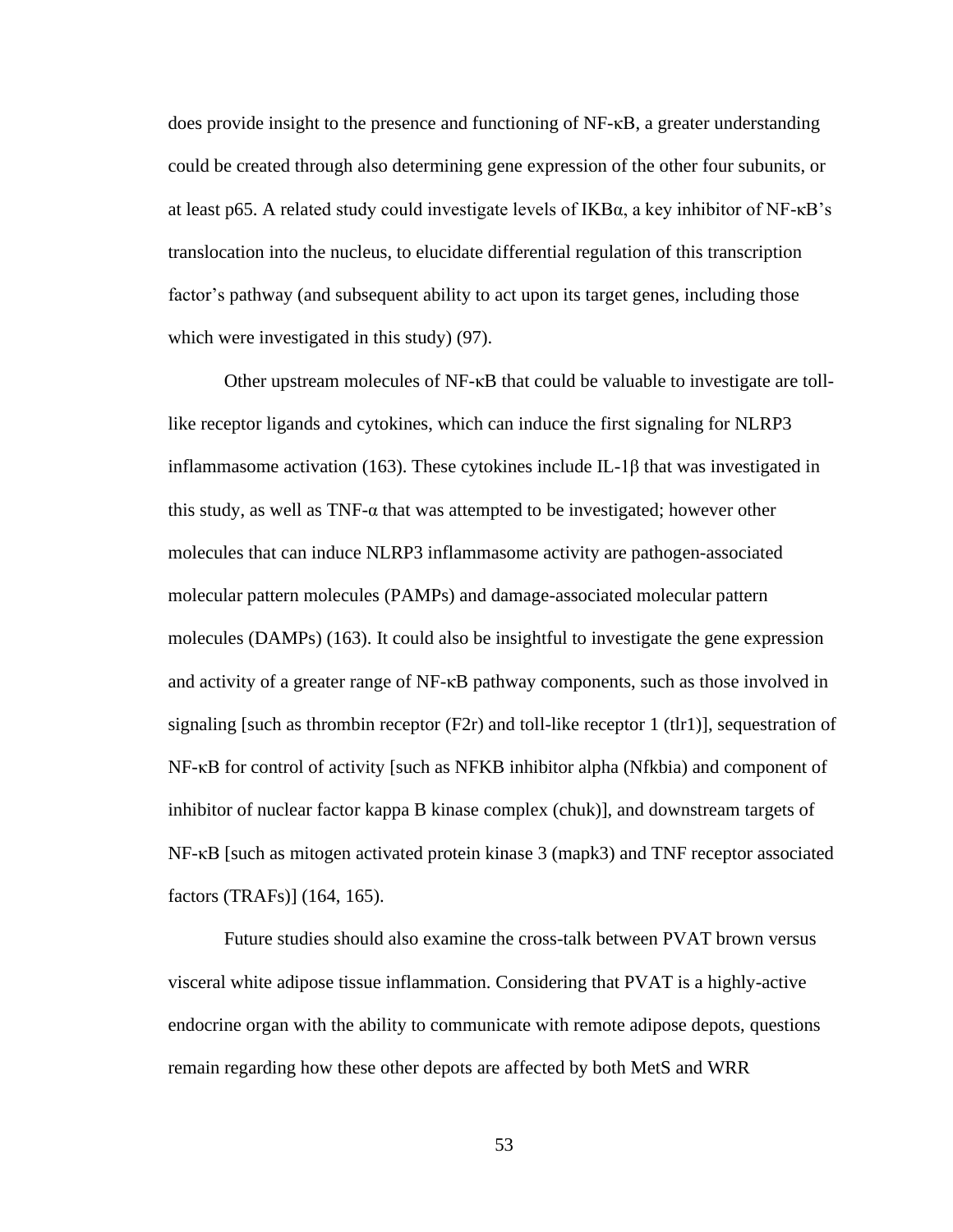consumption (7). Questions also remain regarding the effect of rodent age on PVAT response to red raspberry dietary enrichment. At the age of 8-16 weeks the consequences of MetS are still developing, so it would be valuable to gain data regarding the effect of WRR consumption on rats who have experienced a more extended duration of inflammation (158). This would help to inform nutritional recommendations for patients of varying age and MetS progression status.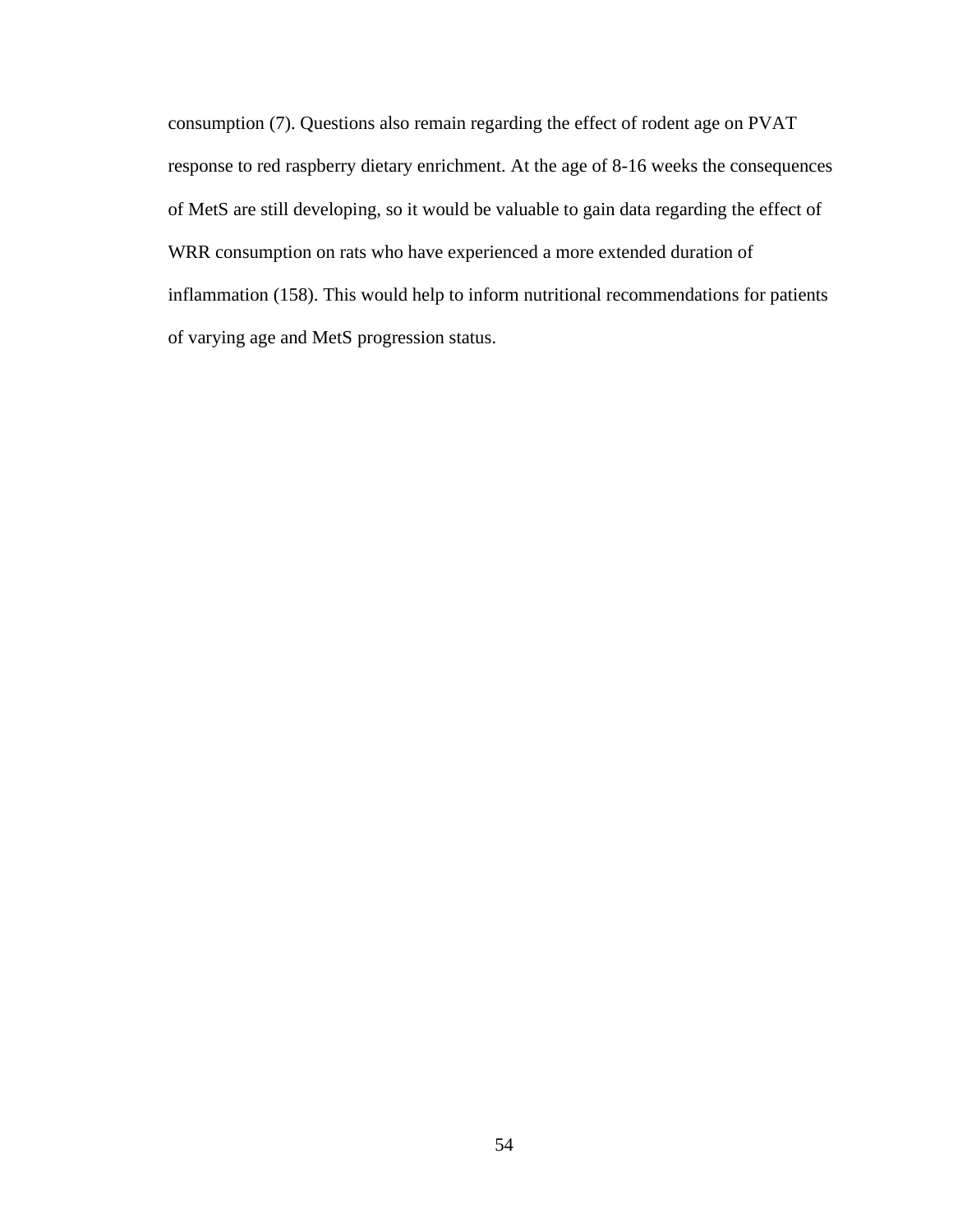### APPENDIX

### **IACUC Approval**



Paula Portalatin <paula.portalatin@maine.edu>

Protocol A2017-01-06 Approval 1 message

Paula Portalatin <paula.portalatin@maine.edu> To: Dorothy Klimis Zacas <Dorothy\_Klimis\_Zacas@umit.maine.edu> Fri, Feb 10, 2017 at 9:28 AM

Protocol #: A2017-01-06 Protocol Title: Role of red raspberries on inflammation and endothelial dysfunction as related to the metabolic syndrome PI: Dorothy Klimis-Zacas Species/# Approved: Heterozygous Zucker Rats/40 Homozygous Zucker Rats/40 Approval Period: 2/10/2017-2/9/2020

Dear Dorothy,

The above referenced protocol has been approved by the University of Maine IACUC. As a courtesy the IACUC Office will generally send out reminders for annual and de novo reviews however, it is ultimately the responsibility of the PI to ensure that the protocol is renewed on time.

All of the proposed methods, procedures, and conditions have been approved AS STATED IN THE PROTOCOL APPLICATION. The IACUC must approve any changes or deviations from the approved protocol prior to being initiated

#### University of Maine Animal Welfare Assurance #: A3754-01

The University of Maine is registered as a research facility in accordance with the U.S. Department of Agriculture Animal Welfare Act and the Public Health Service Policy on the Humane Care and Use of Laboratory Animals. The University of Maine holds the Office of Laboratory Animal Welfare (OLAW) of the National Institutes of Health assurance for vertebrate animals used in research, teaching and outreach.

The Animal Welfare Assurance (1) confirms the commitment that the University of Maine will comply with the PHS Policy, with the Guide for the Care and Use of Laboratory Animals, and with the Animal Welfare Regulation; (2) describes the institution's program for animal care and use; and (3) designates the institutional official responsible for compliance.

Attached to this email are the cage cards; please post on or near cages housing the animals, thank you.

Sincerely,

Paula

Paula Portalatin, M. Ed., CPIA **Research Compliance Officer II** Office of Research & Sponsored Programs University of Maine Room 402 Corbett Hall Orono, Maine 04469-5717 (207) 581-2657

A2017\_01\_06 Klimis-Zakas Cage Card.pdf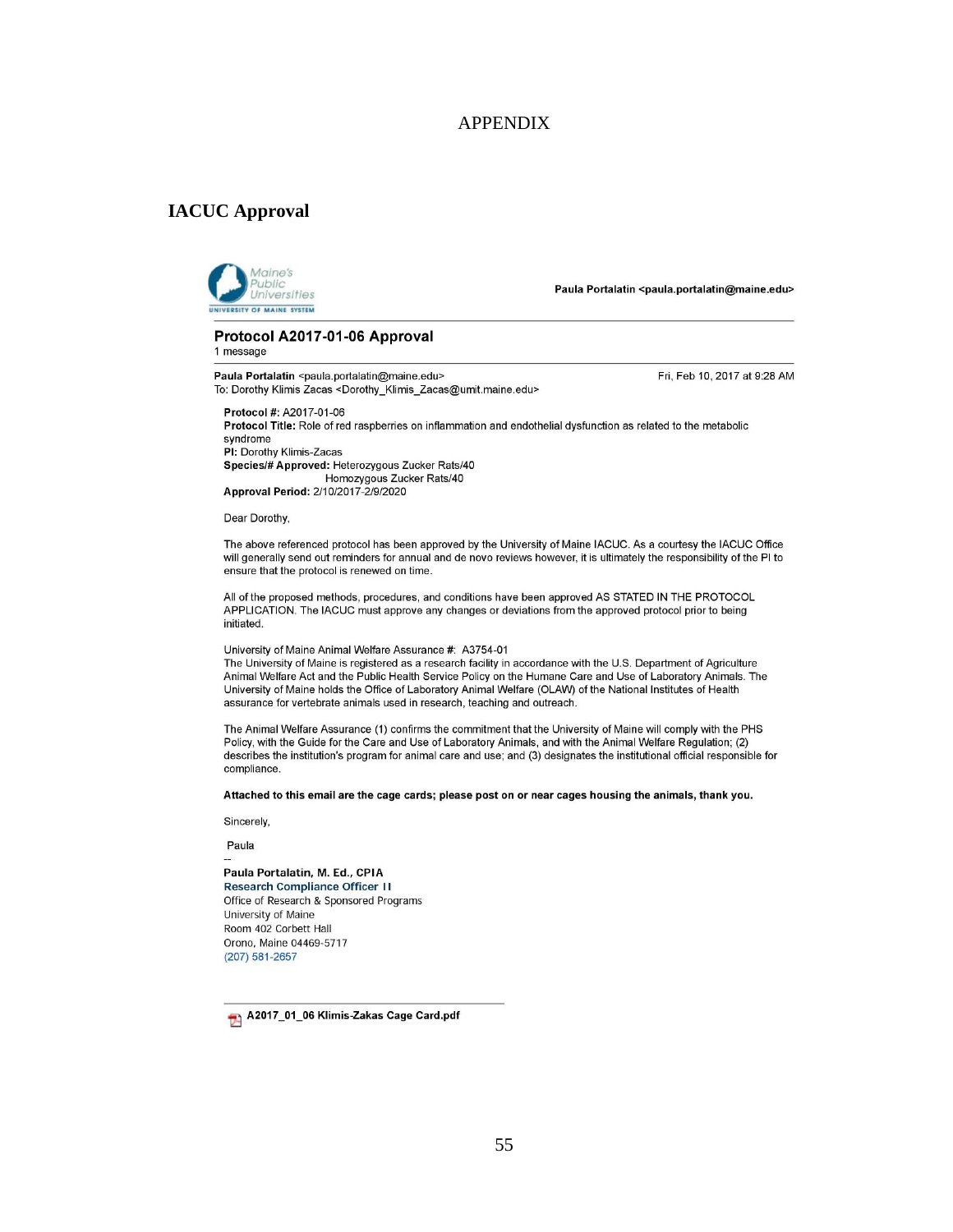## BIBLIOGRAPHY

- 1. Cornier M-A, Dabelea D, Hernandez TL, Lindstrom RC, Steig AJ, Stob NR, Van Pelt RE, Wang H, Eckel RH. 2008. The metabolic syndrome. Endocr Rev 29:777– 822.
- 2. Vendrame S, Del Bo' C, Ciappellano S, Riso P, Klimis-Zacas D. 2016. Berry Fruit Consumption and Metabolic Syndrome. Antioxidants (Basel, Switzerland) 5.
- 3. Hess PL, Al-Khalidi HR, Friedman DJ, Mulder H, Kucharska-Newton A, Rosamond WR, Lopes RD, Gersh BJ, Mark DB, Curtis LH, Post WS, Prineas RJ, Sotoodehnia N, Al-Khatib SM. 2017. The Metabolic Syndrome and Risk of Sudden Cardiac Death: The Atherosclerosis Risk in Communities Study. J Am Heart Assoc 6.
- 4. Moore JX, Chaudhary N, Akinyemiju T. 2017. Metabolic Syndrome Prevalence by Race/Ethnicity and Sex in the United States, National Health and Nutrition Examination Survey, 1988–2012. Prev Chronic Dis 14:160287.
- 5. Lastra G, Manrique C. 2015. Perivascular adipose tissue, inflammation and insulin resistance: link to vascular dysfunction and cardiovascular disease. Horm Mol Biol Clin Investig 22:19–26.
- 6. Christopher G, Harris R, Spencer T, Mayfield Gibson S, Harris C, Director D, Lakey D, Martinez O, Remley K, Rich J, Co-Director M, Management H, Chair P, Sanchez E, Shah U, Ventimiglia V, Molly Warren A, Senior Health Policy Researcher S, Beck S, Rayburn J, Senior Government Relations Manager M, Auerbach President J, De Biasi A, Ketchen Lipson S, Professor A, Wolfe M, Policy Development Manager J, Dietz W, Kumanyika S, Krieger J, Solomon L, Stagg K. 2018. The State of Obesity 2018: Better Policies for a Healthier America.
- 7. Fernández-Alfonso MS, Gil-Ortega M, García-Prieto CF, Aranguez I, Ruiz-Gayo M, Somoza B. 2013. Mechanisms of perivascular adipose tissue dysfunction in obesity. Int J Endocrinol 2013:10–13.
- 8. Almabrouk TAM, White AD, Ugusman AB, Skiba DS, Katwan OJ, Alganga H, Guzik TJ, Touyz RM, Salt IP, Kennedy S. 2018. High Fat Diet Attenuates the Anticontractile Activity of Aortic PVAT via a Mechanism Involving AMPK and Reduced Adiponectin Secretion. Front Physiol 9:51.
- 9. Britton KA, Fox CS. 2011. Perivascular adipose tissue and vascular disease. Clin Lipidol 6:79–91.
- 10. Jordão J, Porto H, Lopes F, Batista A, Rocha M. 2017. Protective Effects of Ellagic Acid on Cardiovascular Injuries Caused by Hypertension in Rats. Planta Med 83:830–836.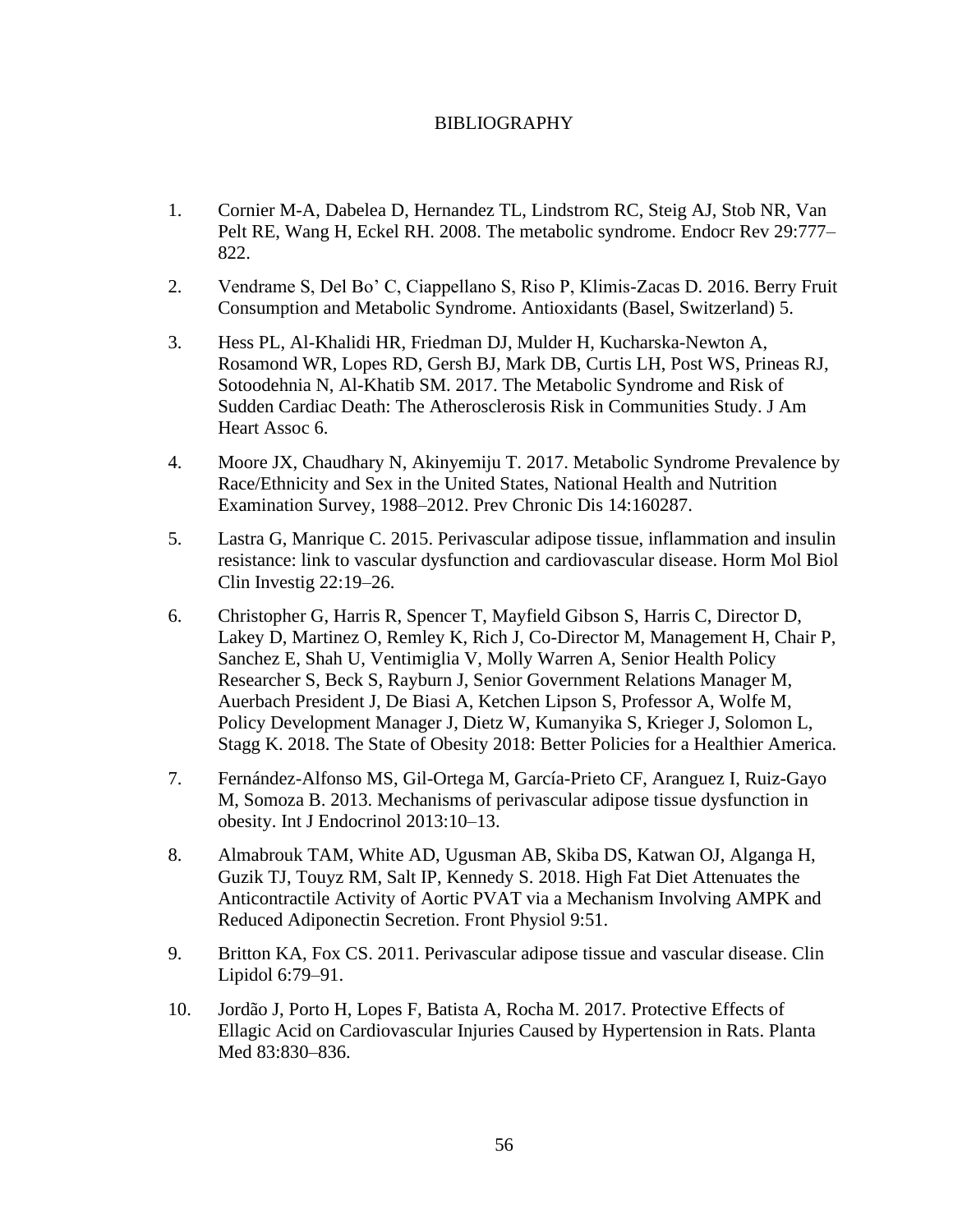- 11. Vendrame S, Tsakiroglou P, Kristo AS, Schuschke DA, Klimis-Zacas D. 2016. Wild blueberry consumption attenuates local inflammation in the perivascular adipose tissue of obese Zucker rats. Appl Physiol Nutr Metab 41:1045–1051.
- 12. Vendrame S, Daugherty A, Kristo AS, Klimis-Zacas D. 2014. Wild blueberry (Vaccinium angustifolium)-enriched diet improves dyslipidaemia and modulates the expression of genes related to lipid metabolism in obese Zucker rats. Br J Nutr 111:194–200.
- 13. Vendrame S, Daugherty A, Kristo AS, Riso P, Klimis-Zacas D. 2013. Wild blueberry (Vaccinium angustifolium) consumption improves inflammatory status in the obese Zucker rat model of the metabolic syndrome. J Nutr Biochem 24:1508–1512.
- 14. Vendrame S, Kristo AS, Schuschke DA, Klimis-Zacas D. 2014. Wild blueberry consumption affects aortic vascular function in the obese Zucker rat. Appl Physiol Nutr Metab 39:255–261.
- 15. Expert Panel on Detection, Evaluation, and Treatment of High Blood Cholesterol in Adults E and T of HBC in A. 2001. Executive Summary of the Third Report of the National Cholesterol Education Program (NCEP) Expert Panel on Detection, Evaluation, and Treatment of High Blood Cholesterol in Adults (Adult Treatment Panel III). JAMA J Am Med Assoc 285:2486–2497.
- 16. Papanastasiou E. 2013. The prevalence and mechanisms of metabolic syndrome in schizophrenia: a review. Ther Adv Psychopharmacol 3:33–51.
- 17. Borena W, Strohmaier S, Lukanova A, Bjørge T, Lindkvist B, Hallmans G, Edlinger M, Stocks T, Nagel G, Manjer J, Engeland A, Selmer R, Häggström C, Tretli S, Concin H, Jonsson H, Stattin P, Ulmer H. 2012. Metabolic risk factors and primary liver cancer in a prospective study of 578,700 adults. Int J Cancer 131:193–200.
- 18. Lindkvist B, Johansen D, Stocks T, Concin H, Bjørge T, Almquist M, Häggström C, Engeland A, Hallmans G, Nagel G, Jonsson H, Selmer R, Ulmer H, Tretli S, Stattin P, Manjer J. 2014. Metabolic risk factors for esophageal squamous cell carcinoma and adenocarcinoma: a prospective study of 580 000 subjects within the Me-Can project. BMC Cancer 14:103.
- 19. Papanastasiou E. 2013. The prevalence and mechanisms of metabolic syndrome in schizophrenia: a review. Ther Adv Psychopharmacol 3:33–51.
- 20. Mayo Clinic. 2019. Metabolic Syndrome Diagnosis and Treatment.
- 21. Orchard TJ, Temprosa M, Goldberg R, Haffner S, Ratner R, Marcovina S, Fowler S, Diabetes Prevention Program Research Group DPPR. 2005. The effect of metformin and intensive lifestyle intervention on the metabolic syndrome: the Diabetes Prevention Program randomized trial. Ann Intern Med 142:611–9.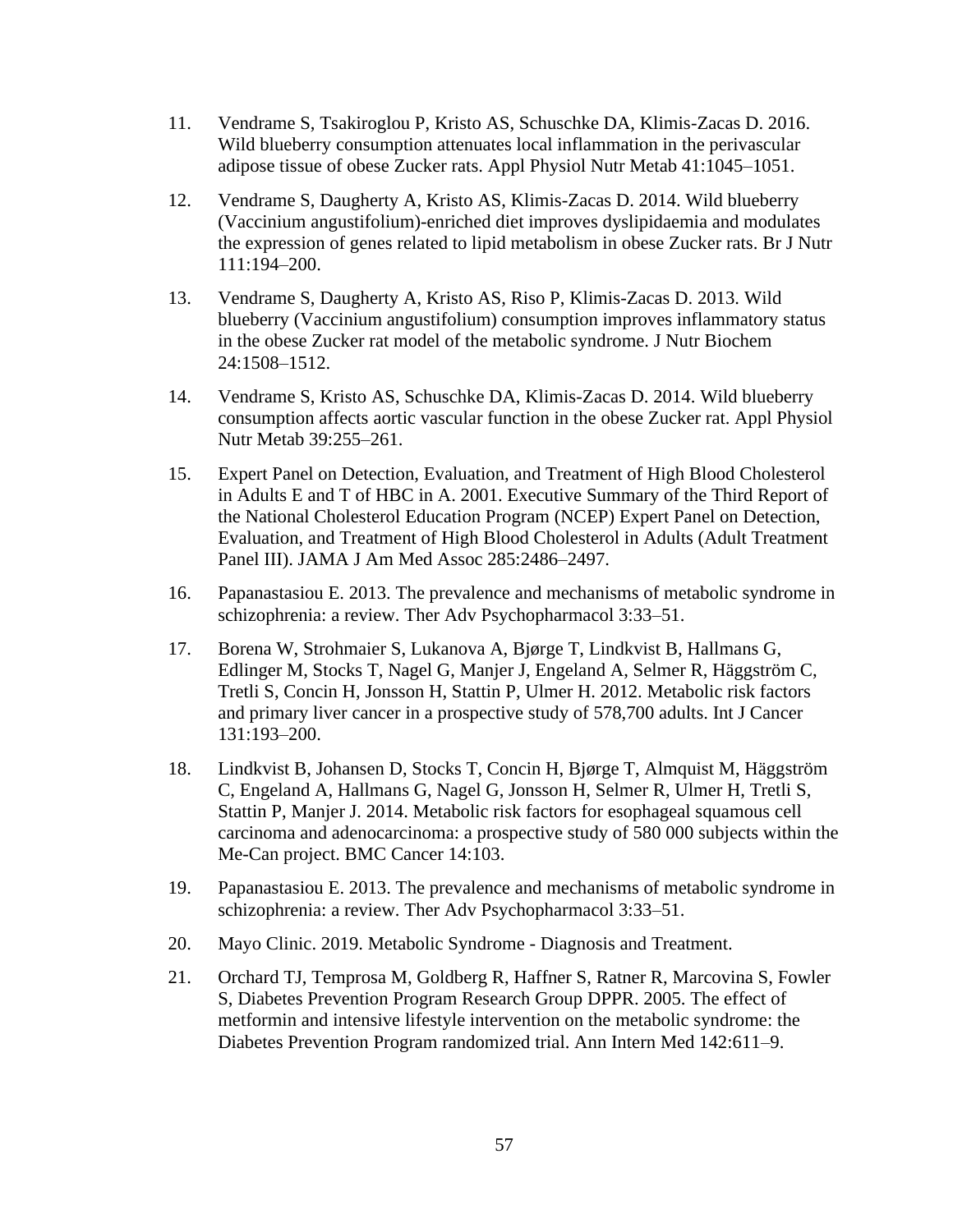- 22. de la Iglesia R, Loria-Kohen V, Zulet MA, Martinez JA, Reglero G, de Molina AR. 2016. Dietary strategies implicated in the prevention and treatment of metabolic syndrome. Int J Mol Sci 17:1877.
- 23. Clausen BE, Laman JD. Inn ammation Methods and Protocols Methods in Molecular Biology 1559.
- 24. Monteiro R, Azevedo I. 2010. Chronic inflammation in obesity and the metabolic syndrome. Mediators Inflamm 2010.
- 25. Bai Y, Sun Q. 2015. Macrophage recruitment in obese adipose tissue. Obes Rev 16:127–36.
- 26. Deng T, Lyon CJ, Bergin S, Caligiuri MA, Hsueh WA. 2016. Obesity, Inflammation, and Cancer. Annu Rev Pathol Mech Dis 11:421–449.
- 27. José Ignacio Saldana. 2019. Macrophages. Br Soc Immunol.
- 28. Oishi Y, Manabe I. 2018. Macrophages in inflammation, repair and regeneration. Int Immunol 30:511–528.
- 29. Surmi BK, Hasty AH. 2008. Macrophage infiltration into adipose tissue: initiation, propagation and remodeling. Future Lipidol 3:545–556.
- 30. Lumeng CN, Bodzin JL, Saltiel AR. 2007. Obesity induces a phenotypic switch in adipose tissue macrophage polarization. J Clin Invest 117:175–84.
- 31. Zeyda M, Farmer D, Todoric J, Aszmann O, Speiser M, Györi G, Zlabinger GJ, Stulnig TM. 2007. Human adipose tissue macrophages are of an anti-inflammatory phenotype but capable of excessive pro-inflammatory mediator production. Int J Obes 31:1420–1428.
- 32. Choe SS, Huh JY, Hwang IJ, Kim JI, Kim JB. 2016. Adipose Tissue Remodeling: Its Role in Energy Metabolism and Metabolic Disorders. Front Endocrinol (Lausanne) 7:30.
- 33. Aleixandre de Artiñano A, Miguel Castro M, Castro MM. 2009. Experimental rat models to study the metabolic syndrome. Br J Nutr 102:1246.
- 34. Oana F, Takeda H, Hayakawa K, Matsuzawa A, Akahane S, Isaji M, Akahane M. 2005. Physiological difference between obese (fa/fa) Zucker rats and lean Zucker rats concerning adiponectin. Metabolism 54:995–1001.
- 35. Shimomura T, Nakano T, Goto K, Wakabayashi I. 2018. COX-2 Expression in the Aorta of Obese Zucker Rats. J Metab Syndr 07:1–4.
- 36. Buckley JL, Rasmussen EB. 2012. Obese and lean Zucker rats demonstrate differential sensitivity to rates of food reinforcement in a choice procedure. Physiol Behav 108:19–27.
- 37. Fantuzzi G. 2014. Health versus disease as the catalyst for biomedical research: the science of adipokines as a case in point. Front Endocrinol (Lausanne) 5:136.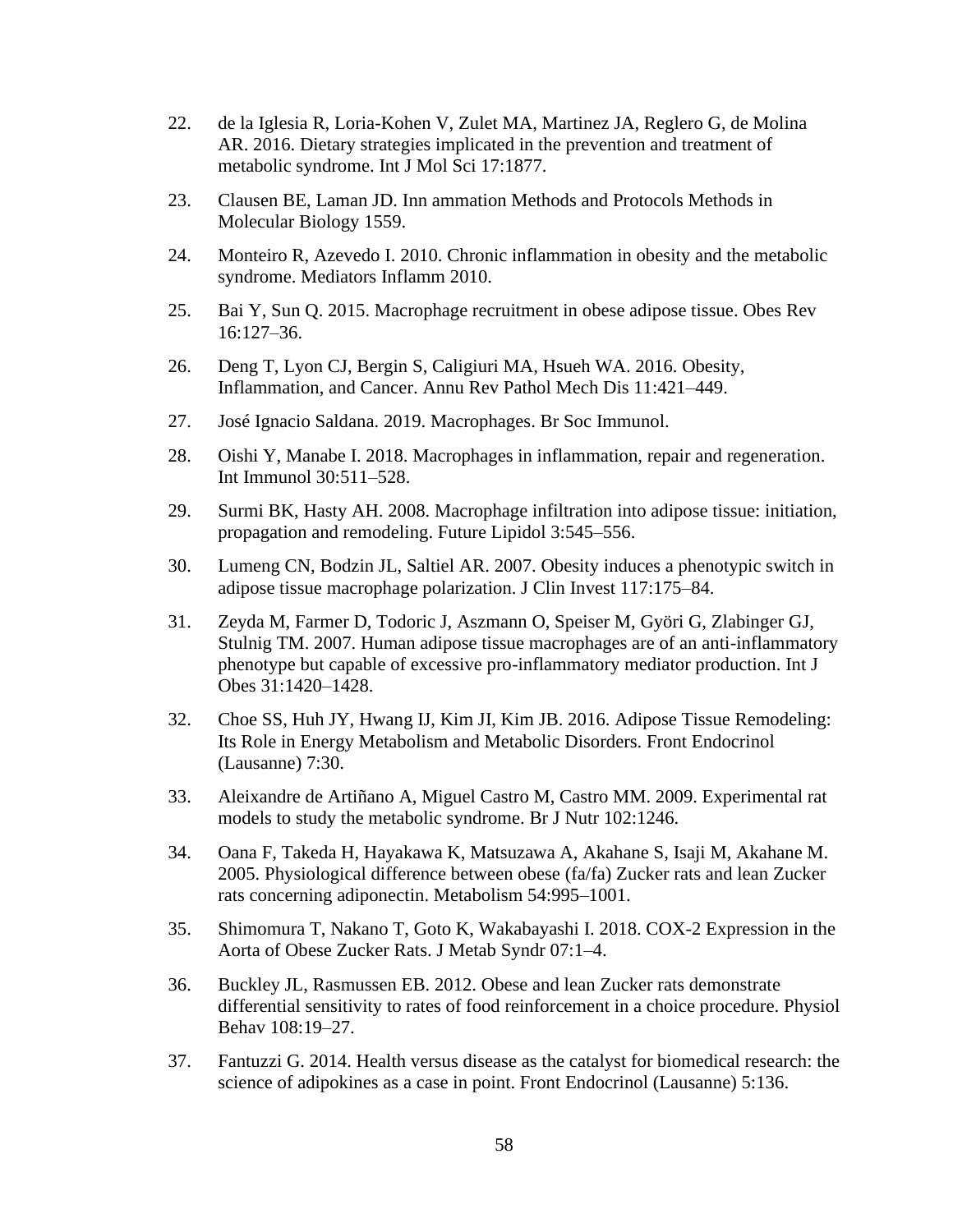- 38. Ouwens DM, Sell H, Greulich S, Eckel J. 2010. The role of epicardial and perivascular adipose tissue in the pathophysiology of cardiovascular disease. J Cell Mol Med 14:2223–2234.
- 39. Qi X-Y, Qu S-L, Xiong W-H, Rom O, Chang L, Jiang Z-S. 2018. Perivascular adipose tissue (PVAT) in atherosclerosis: a double-edged sword. Cardiovasc Diabetol 17:134.
- 40. Sena CM, Pereira A, Fernandes R, Letra L, Seiça RM. 2017. Adiponectin improves endothelial function in mesenteric arteries of rats fed a high-fat diet: role of perivascular adipose tissue. Br J Pharmacol 174:3514–3526.
- 41. Horimatsu T, Kim HW, Weintraub NL. 2017. The Role of Perivascular Adipose Tissue in Non-atherosclerotic Vascular Disease. Front Physiol 8:969.
- 42. Matsuda M, Shimomura I, Sata M, Arita Y, Nishida M, Maeda N, Kumada M, Okamoto Y, Nagaretani H, Nishizawa H, Kishida K, Komuro R, Ouchi N, Kihara S, Nagai R, Funahashi T, Matsuzawa Y. 2002. Role of adiponectin in preventing vascular stenosis. The missing link of adipo-vascular axis. J Biol Chem 277:37487–91.
- 43. Merriam-Webster Medical Dictionary. Neointima Medical Definition.
- 44. Ohashi K, Parker JL, Ouchi N, Higuchi A, Vita JA, Gokce N, Amstrup Pedersen A, Kalthoff C, Tullin S, Sams A, Summer R, Walsh K. 2009. Adiponectin Promotes Macrophage Polarization toward an Anti-inflammatory Phenotype.
- 45. Sweiss N, Sharma K. 2014. Adiponectin effects on the kidney. Best Pract Res Clin Endocrinol Metab 28:71–9.
- 46. Dadson K, Liu Y, Sweeney G. 2011. Adiponectin action: a combination of endocrine and autocrine/paracrine effects. Front Endocrinol (Lausanne) 2:62.
- 47. Cybularz M, Langbein H, Zatschler B, Brunssen C, Deussen A, Matschke K, Morawietz H. 2017. Endothelial function and gene expression in perivascular adipose tissue from internal mammary arteries of obese patients with coronary artery disease. Atheroscler Suppl 30:149–158.
- 48. Couper KN, Blount DG, Riley EM. 2008. Infection IL-10: The Master Regulator of Immunity to. J Immunol Ref 180:5771–5777.
- 49. Esposito K, Pontillo A, Giugliano F, Giugliano G, Marfella R, Nicoletti G, Giugliano D. 2003. Association of Low Interleukin-10 Levels with the Metabolic Syndrome in Obese Women. J Clin Endocrinol Metab 88:1055–1058.
- 50. Charles BA, Doumatey A, Huang H, Zhou J, Chen G, Shriner D, Adeyemo A, Rotimi CN. 2011. The roles of IL-6, IL-10, and IL-1RA in obesity and insulin resistance in African-Americans. J Clin Endocrinol Metab 96:E2018-22.
- 51. Liu Y, Xu D, Yin C, Wang S, Wang M, Xiao Y. 2018. IL-10/STAT3 is reduced in childhood obesity with hypertriglyceridemia and is related to triglyceride level in diet-induced obese rats. BMC Endocr Disord 18:39.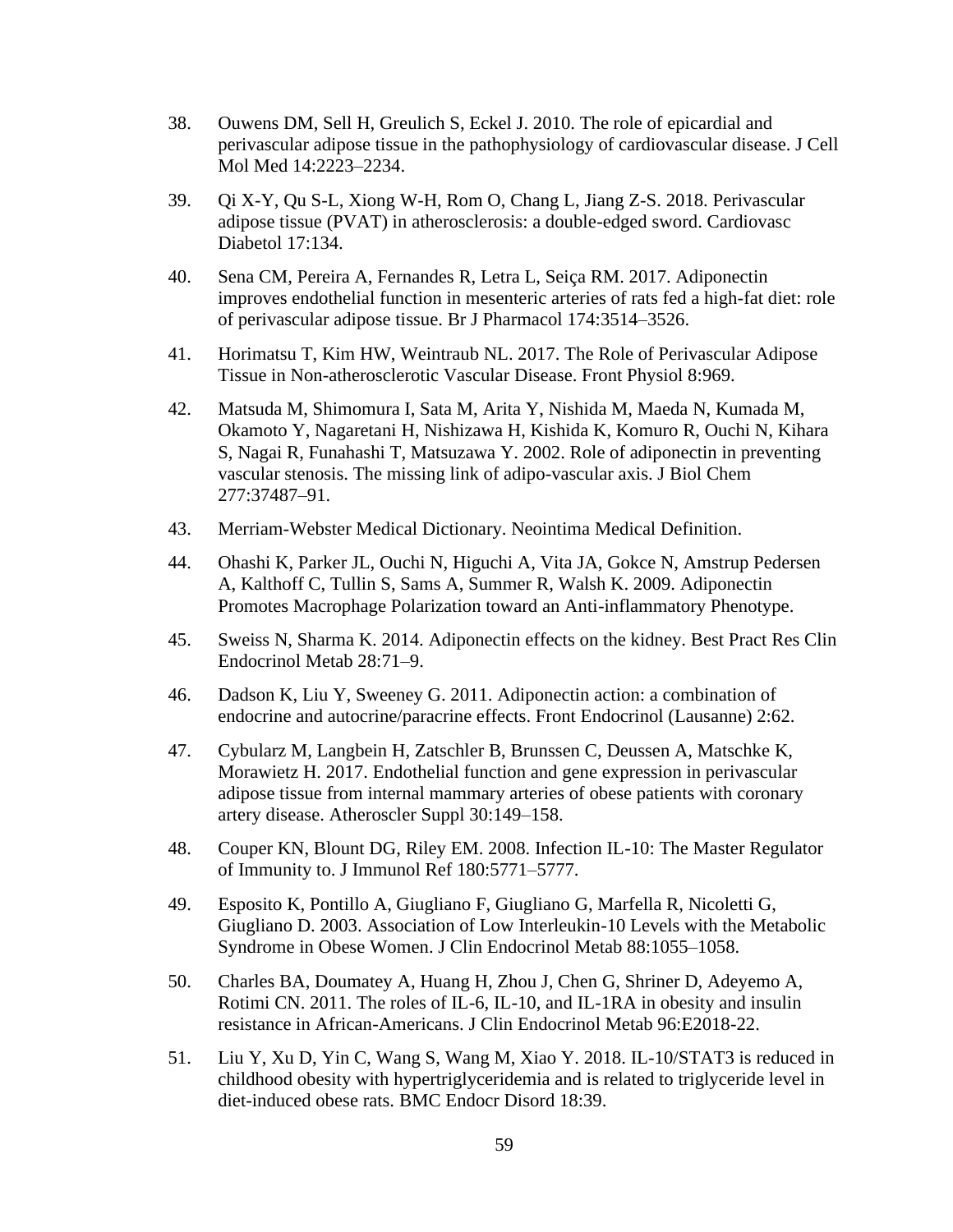- 52. Wunderlich CM, Hövelmeyer N, Wunderlich FT. 2013. Mechanisms of chronic JAK-STAT3-SOCS3 signaling in obesity. JAK-STAT 2:e23878.
- 53. Rajbhandari P. 2018. Interleukin-10 Signaling in Adipose Tissue Thermogenesis and Energy expenditure. NIH Grant To Me.
- 54. Ren K, Torres R. 2009. Role of interleukin-1beta during pain and inflammation. Brain Res Rev 60:57–64.
- 55. Kang M-J, Jo S-G, Kim D-J, Park J-H. NLRP3 inflammasome mediates interleukin-1b production in immune cells in response to Acinetobacter baumannii and contributes to pulmonary inflammation in mice.
- 56. Bing C. 2015. Is interleukin-1β a culprit in macrophage-adipocyte crosstalk in obesity? Adipocyte 4:149–52.
- 57. Tack CJ, Stienstra R, Joosten LAB, Netea MG. 2012. Inflammation links excess fat to insulin resistance: the role of the interleukin-1 family. Immunol Rev 249:239–252.
- 58. Owyang AM, Maedler K, Gross L, Yin J, Esposito L, Shu L, Jadhav J, Domsgen E, Bergemann J, Lee S, Kantak S. 2010. XOMA 052, an Anti-IL-1β Monoclonal Antibody, Improves Glucose Control and β-Cell Function in the Diet-Induced Obesity Mouse Model. Endocrinology 151:2515–2527.
- 59. McGillicuddy FC, Harford KA, Reynolds CM, Oliver E, Claessens M, Mills KHG, Roche HM. 2011. Lack of Interleukin-1 Receptor I (IL-1RI) Protects Mice From High-Fat Diet-Induced Adipose Tissue Inflammation Coincident With Improved Glucose Homeostasis. Diabetes 60:1688–1698.
- 60. Nov O, Shapiro H, Ovadia H, Tarnovscki T, Dvir I, Shemesh E, Kovsan J, Shelef I, Carmi Y, Voronov E, Apte RN, Lewis E, Haim Y, Konrad D, Bashan N, Rudich A. 2013. Interleukin-1b Regulates Fat-Liver Crosstalk in Obesity by Auto-Paracrine Modulation of Adipose Tissue Inflammation and Expandability.
- 61. Shaul ME, Bennett G, Strissel KJ, Greenberg AS, Obin MS. 2010. Dynamic, M2 like remodeling phenotypes of CD11c+ adipose tissue macrophages during highfat diet--induced obesity in mice. Diabetes 59:1171–81.
- 62. Lagathu C, Yvan-Charvet L, Bastard J-P, Maachi M, Quignard-Boulangé A, Capeau J, Caron M. 2006. Long-term treatment with interleukin-1β induces insulin resistance in murine and human adipocytes. Diabetologia 49:2162–2173.
- 63. Matsuki T, Horai R, Sudo K, Iwakura Y. 2003. IL-1 Plays an Important Role in Lipid Metabolism by Regulating Insulin Levels under Physiological Conditions. J Exp Med 198:877.
- 64. Jager J, Grémeaux T, Cormont M, Le Marchand-Brustel Y, Tanti J-F. 2007. Interleukin-1beta-induced insulin resistance in adipocytes through down-regulation of insulin receptor substrate-1 expression. Endocrinology 148:241–51.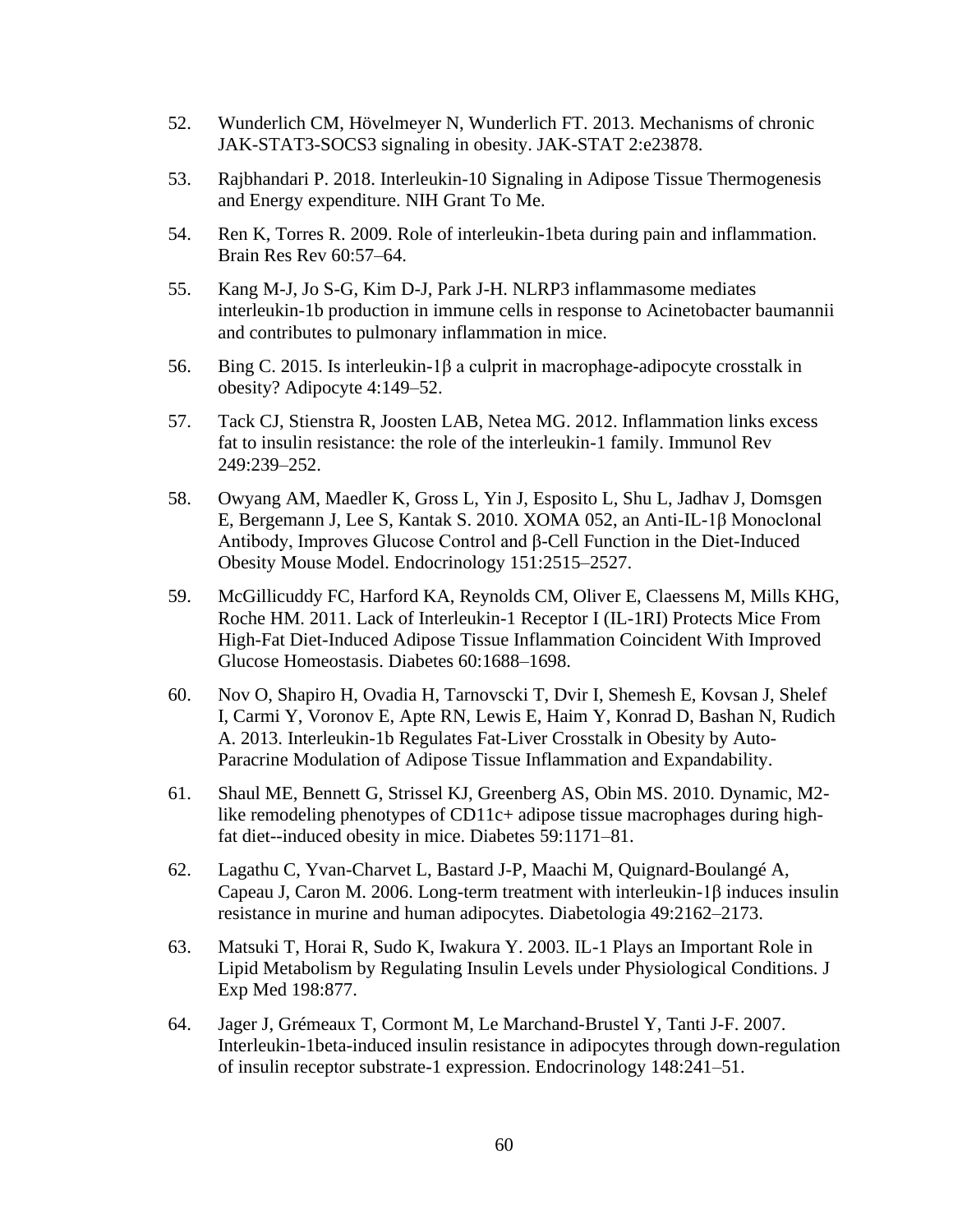- 65. R&D Systems. Biotechne. 2019. The Caspase-1 Inflammasome & amp; its Role in Autoinflammatory Diseases: R& D Systems.
- 66. Franchi L, Muñoz-Planillo R, Núñez G. 2012. Sensing and reacting to microbes through the inflammasomes. Nat Immunol 13:325–32.
- 67. Guo H, Callaway JB, Ting JP-Y. 2015. Inflammasomes: mechanism of action, role in disease, and therapeutics. Nat Med 21:677–87.
- 68. Lu D, Wang W, Xia L, Xia P, Yan Y. 2017. Gene expression profiling reveals heterogeneity of perivascular adipose tissues surrounding coronary and internal thoracic arteries. Acta Biochim Biophys Sin (Shanghai) 49:1075–1082.
- 69. Rossi C, Santini E, Chiarugi M, Salvati A, Comassi M, Vitolo E, Madec S, Solini A. 2014. The complex P2X  $_7$  receptor/inflammasome in perivascular fat tissue of heavy smokers. Eur J Clin Invest 44:295–302.
- 70. Stokes A, Preston SH. 2015. Smoking and reverse causation create an obesity paradox in cardiovascular disease. Obesity 23:2485–2490.
- 71. Sindhu S, Thomas R, Shihab P, Sriraman D, Behbehani K, Ahmad R, Stover CM. 2015. Obesity Is a Positive Modulator of IL-6R and IL-6 Expression in the Subcutaneous Adipose Tissue: Significance for Metabolic Inflammation.
- 72. Eder K, Baffy N, Falus A, Fulop AK. 2009. The major inflammatory mediator interleukin-6 and obesity. Inflamm Res 58:727–736.
- 73. Trujillo ME, Sullivan S, Harten I, Schneider SH, Greenberg AS, Fried SK. 2004. Interleukin-6 Regulates Human Adipose Tissue Lipid Metabolism and Leptin Production *in Vitro*. J Clin Endocrinol Metab 89:5577–5582.
- 74. Pomeroy C, Eckert E, Hu S, Eiken B, Mentink M, Crosby RD, Chao CC. 1994. Role of Interleukin-6 and Transforming Growth Factor-J3 in Anorexia Nervosa.
- 75. Wan Z, Perry CGR, Macdonald T, Chan CB, Holloway GP, Wright DC. IL-6 Is Not Necessary for the Regulation of Adipose Tissue Mitochondrial Content.
- 76. Du B, Ouyang A, Eng JS, Fleenor BS. 2015. Aortic perivascular adipose-derived interleukin-6 contributes to arterial stiffness in low-density lipoprotein receptor deficient mice. Am J Physiol Circ Physiol 308:H1382–H1390.
- 77. Henrichot E, Juge-Aubry CE, Pernin AA, Pache J-C, Velebit V, Dayer J-M, Meda P, Chizzolini C, Meier CA. 2005. Production of Chemokines by Perivascular Adipose Tissue A Role in the Pathogenesis of Atherosclerosis? Arter Thromb Vasc Biol 25:2594–2599.
- 78. Tomasz Guzik CJ, Nosalski R, Guzik TJ. 2017. Themed Section: Molecular Mechanisms Regulating Perivascular Adipose Tissue-Potential Pharmacological Targets? Perivascular adipose tissue inflammation in vascular disease.
- 79. Deshmane SL, Kremlev S, Amini S, Sawaya BE. Review Monocyte Chemoattractant Protein-1 (MCP-1): An Overview.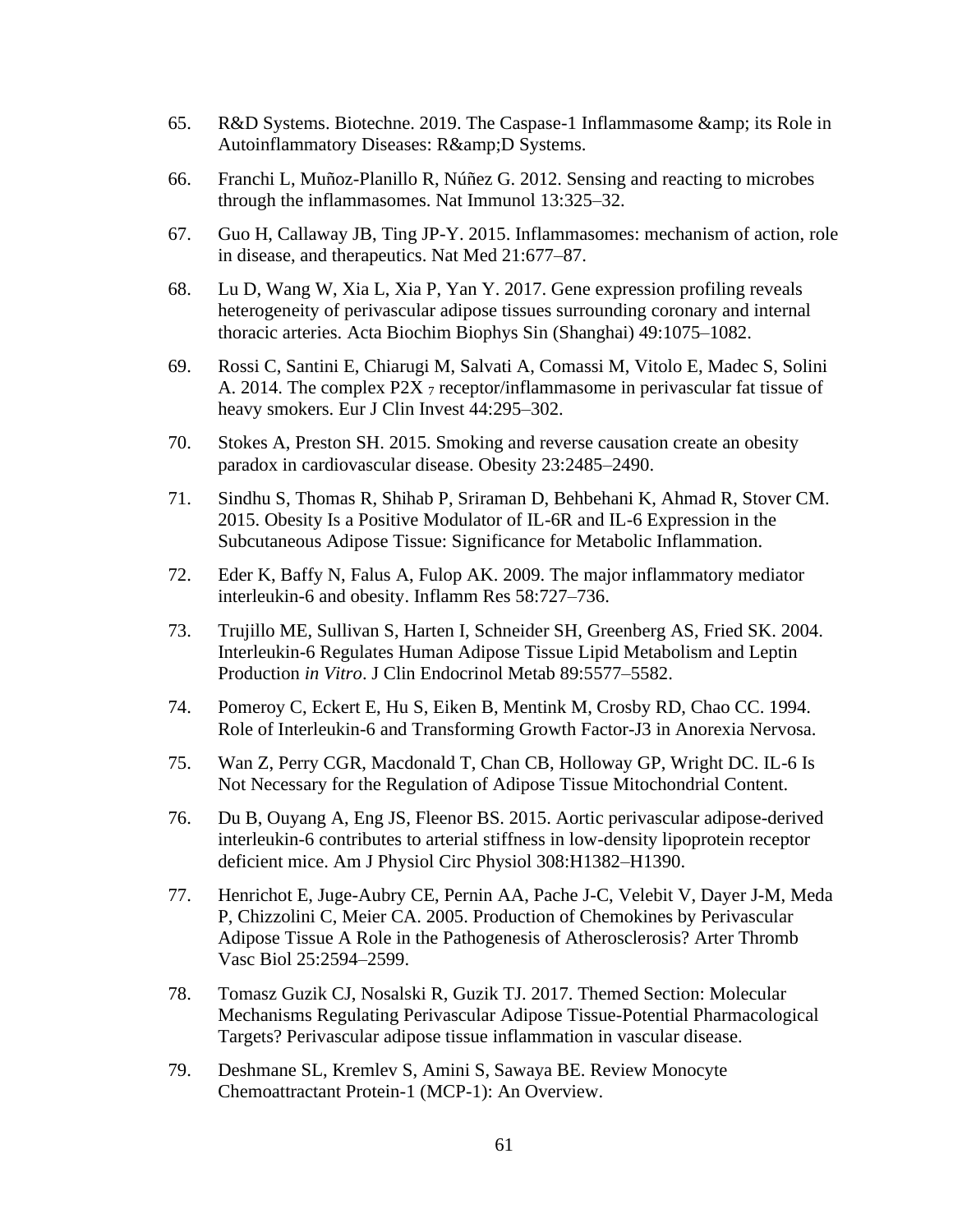- 80. P.C., Mendes JG, Stinghen A, Riella MC, Pecoits-Filho R. 1988. Metabolic Syndrome Is Associated with Increased Plasma Levels of Monocyte Chemoattractant Protein in Dialysis PatientsInternational Society for Peritoneal Dialysis. [Pergamon Press].
- 81. Panee J. 2012. Monocyte Chemoattractant Protein 1 (MCP-1) in obesity and diabetes. Cytokine 60:1–12.
- 82. Huber J, Kiefer FW, Zeyda M, Ludvik B, Silberhumer GR, Prager G, Zlabinger GJ, Stulnig TM. 2008. CC Chemokine and CC Chemokine Receptor Profiles in Visceral and Subcutaneous Adipose Tissue Are Altered in Human Obesity. J Clin Endocrinol Metab 93:3215–3221.
- 83. Catalán V, Gómez-Ambrosi J, Ramirez B, Rotellar F, Pastor C, Silva C, Rodríguez A, Gil MJ, Cienfuegos JA, Frühbeck G. 2007. Proinflammatory cytokines in obesity: impact of type 2 diabetes mellitus and gastric bypass. Obes Surg 17:1464– 74.
- 84. Cox CL, Stanhope KL, Schwarz JM, Graham JL, Hatcher B, Griffen SC, Bremer AA, Berglund L, McGahan JP, Keim NL, Havel PJ. 2011. Circulating concentrations of monocyte chemoattractant protein-1, plasminogen activator inhibitor-1, and soluble leukocyte adhesion molecule-1 in overweight/obese men and women consuming fructose- or glucose-sweetened beverages for 10 weeks. J Clin Endocrinol Metab 96:E2034-8.
- 85. Weisberg SP, Hunter D, Huber R, Lemieux J, Slaymaker S, Vaddi K, Charo I, Leibel RL, Ferrante AW. 2006. CCR2 modulates inflammatory and metabolic effects of high-fat feeding. J Clin Invest 116.
- 86. Blanco-Colio LM, Martín-Ventura JL, de Teresa E, Farsang C, Gaw A, Gensini G, Leiter LA, Langer A, Martineau P, Egido J, ACTFAST investigators. 2007. Elevated ICAM-1 and MCP-1 plasma levels in subjects at high cardiovascular risk are diminished by atorvastatin treatment. Atorvastatin on Inflammatory Markers study: A substudy of Achieve Cholesterol Targets Fast with Atorvastatin Stratified Titration. Am Heart J 153:881–888.
- 87. Cancello R, Henegar C, Viguerie N, Taleb S, Poitou C, Rouault C, Coupaye M, Pelloux V, Hugol D, Bouillot J-L, Bouloumié A, Barbatelli G, Cinti S, Svensson P-A, Barsh GS, Zucker J-D, Basdevant A, Langin D, Clément K. 2005. Reduction of Macrophage Infiltration and Chemoattractant Gene Expression Changes in White Adipose Tissue of Morbidly Obese Subjects After Surgery-Induced Weight Loss. Diabetes 54:2277–2286.
- 88. Trøseid M. 2004. Exercise reduces plasma levels of the chemokines MCP-1 and IL-8 in subjects with the metabolic syndrome. Eur Heart J 25:349–355.
- 89. Sonoki K, Iwase M, Iino K, Ichikawa K, Yoshinari M, Ohdo S, Higuchi S, Iida M. 2003. Dilazep and fenofibric acid inhibit MCP-1 mRNA expression in glycoxidized LDL-stimulated human endothelial cells. Eur J Pharmacol 475:139– 147.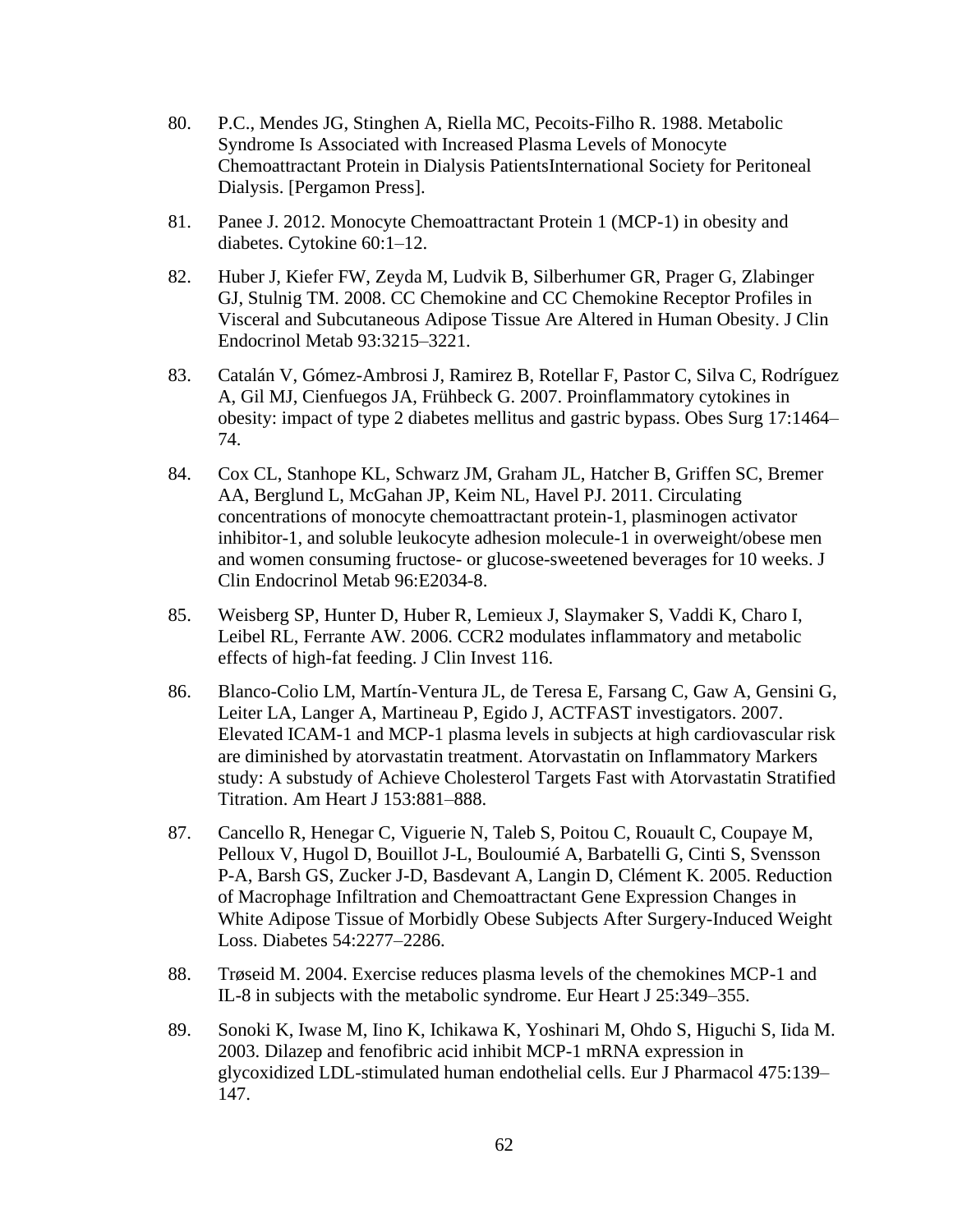- 90. Chacón MR, Ceperuelo-Mallafré V, Maymó-Masip E, Mateo-Sanz JM, Arola L, Guitiérrez C, Fernandez-Real JM, Ardèvol A, Simón I, Vendrell J. 2009. Grapeseed procyanidins modulate inflammation on human differentiated adipocytes in vitro. Cytokine 47:137–142.
- 91. Manka D, Chatterjee TK, Stoll LL, Basford JE, Konaniah ES, Srinivasan R, Bogdanov VY, Tang Y, Blomkalns AL, Hui DY, Weintraub NL. 2014. Transplanted perivascular adipose tissue accelerates injury-induced neointimal hyperplasia: role of monocyte chemoattractant protein-1. Arterioscler Thromb Vasc Biol 34:1723–30.
- 92. Nosalski R, Guzik TJ. 2017. Perivascular adipose tissue inflammation in vascular disease. Br J Pharmacol 174:3496–3513.
- 93. Takaoka M, Suzuki H, Shioda S, Sekikawa K, Saito Y, Nagai R, Sata M. 2010. Endovascular Injury Induces Rapid Phenotypic Changes in Perivascular Adipose Tissue. Arterioscler Thromb Vasc Biol 30:1576–1582.
- 94. Tornatore L, Thotakura AK, Bennett J, Moretti M, Franzoso G. 2012. The nuclear factor kappa B signaling pathway: integrating metabolism with inflammation. Trends Cell Biol 22:557–566.
- 95. Yu Y, Wan Y, Huang C. 2009. The biological functions of NF-kappaB1 (p50) and its potential as an anti-cancer target. Curr Cancer Drug Targets 9:566–71.
- 96. Huxford T, Ghosh G. 2009. A structural guide to proteins of the NF-kappaB signaling module. Cold Spring Harb Perspect Biol 1:a000075.
- 97. Karin M, Delhase M. 2000. The IκB kinase (IKK) and NF-κB: key elements of proinflammatory signalling. Semin Immunol 12:85–98.
- 98. Oakley F, Mann J, Nailard S, Smart DE, Mungalsingh N, Constandinou C, Ali S, Wilson SJ, Millward-Sadler H, Iredale JP, Mann DA. 2005. Nuclear factorkappaB1 (p50) limits the inflammatory and fibrogenic responses to chronic injury. Am J Pathol 166:695–708.
- 99. Timper K, Brüning JC. 2017. Hypothalamic circuits regulating appetite and energy homeostasis: pathways to obesity. Dis Model Mech 10:679–689.
- 100. Zhang X, Zhang G, Zhang H, Karin M, Bai H, Cai D. Hypothalamic IKKb/NF-kB and ER Stress Link Overnutrition to Energy Imbalance and Obesity.
- 101. Ozcan L, Ergin AS, Lu A, Chung J, Sarkar S, Nie D, Myers MG, Ozcan U. Endoplasmic Reticulum Stress Plays a Central Role in Development of Leptin Resistance. Cell Metab 9:35–51.
- 102. Mauro C, Leow SC, Anso E, Rocha S, Thotakura AK, Tornatore L, Moretti M, De Smaele E, Beg AA, Tergaonkar V, Chandel NS, Franzoso G. 2012. NF-κB controls energy homeostasis and metabolic adaptation by upregulating mitochondrial respiration Europe PMC Funders Group. Nat Cell Biol 13:1272– 1279.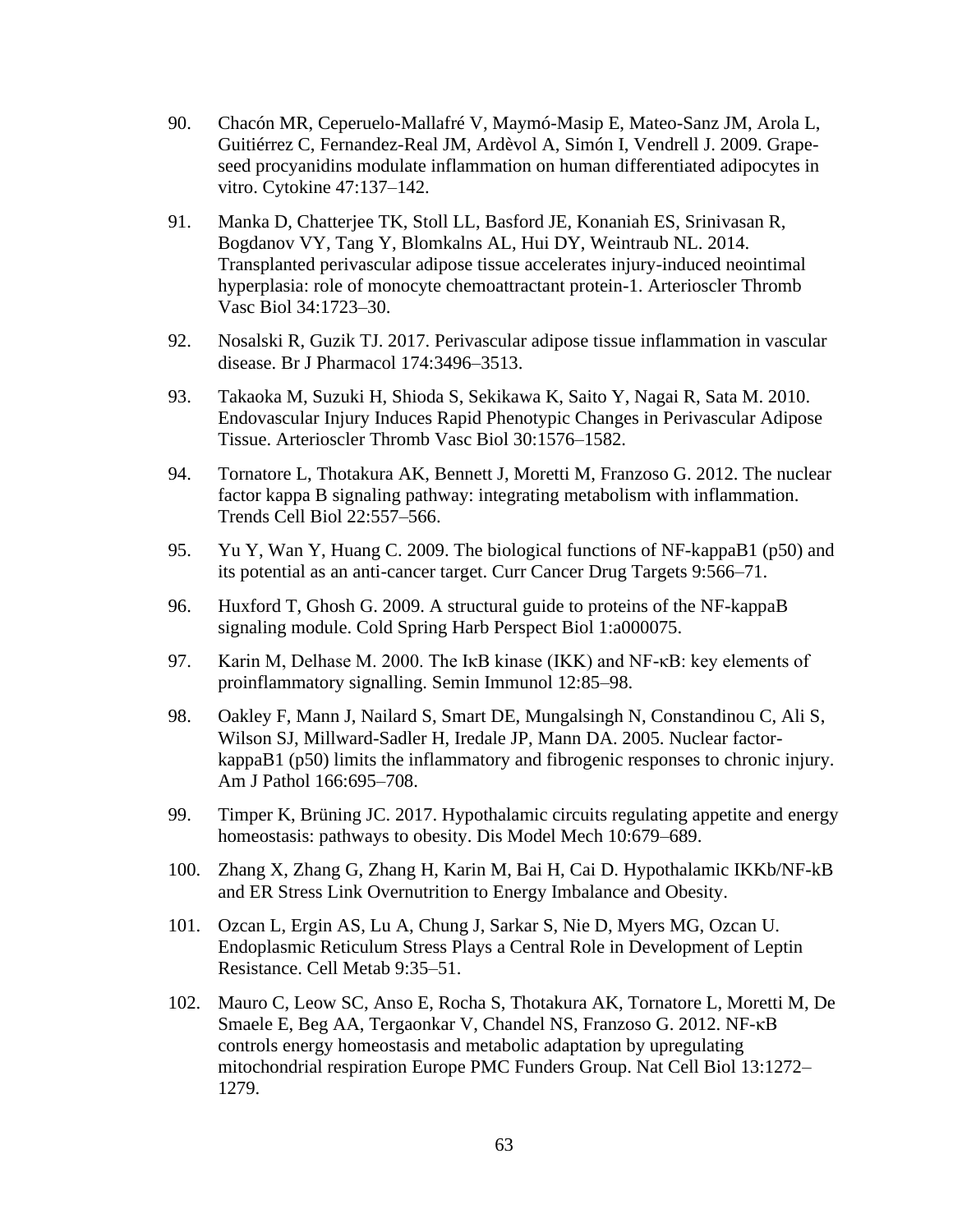- 103. Fujita T, Nolan GP, Ghosh S, Baltimore D. 1992. Independent modes of transcriptional activation by the p50 and p65 subunits of NF-KB.
- 104. Minegishi Y, Haramizu S, Misawa K, Shimotoyodome A, Hase T, Murase T. 2015. Deletion of nuclear factor-κB p50 upregulates fatty acid utilization and contributes to an anti-obesity and high-endurance phenotype in mice. Am J Physiol Metab 309:E523–E533.
- 105. Tang T, Zhang J, Yin J, Staszkiewicz J, Gawronska-Kozak B, Jung DY, Ko HJ, Ong H, Kim JK, Mynatt R, Martin RJ, Keenan M, Gao Z, Ye J. 2010. Uncoupling of Inflammation and Insulin Resistance by NF-κB in Transgenic Mice through Elevated Energy Expenditure. J Biol Chem 285:4637–4644.
- 106. Parameswaran N, Patial S. 2010. Tumor necrosis factor-α signaling in macrophages. Crit Rev Eukaryot Gene Expr 20:87–103.
- 107. Spriggs DR, Deutsch S, Kufe DW. 1992. Genomic structure, induction, and production of TNF-alpha. Immunol Ser 56:3–34.
- 108. Tzanavari T, Giannogonas P, Karalis KP. 2010. TNF-alpha and Obesity, p. 145– 156. *In* TNF Pathophysiology. KARGER, Basel.
- 109. Shi C, Zhu L, Chen X, Gu N, Chen L, Zhu L, Yang L, Pang L, Guo X, Ji C, Zhang C. 2014. IL-6 and TNF-α Induced Obesity-Related Inflammatory Response Through Transcriptional Regulation of miR-146b. J Interf Cytokine Res 34:342– 348.
- 110. Kirchgessner TG, Teoman Uysal K, Wiesbrock SM, Marino MW, Hotamisligil GS. 1997. TNF-and Leptin Production Tumor Necrosis Factor-Contributes to Obesity-related Hyperleptinemia by Regulating Leptin Release from AdipocytesJ. Clin. Invest.
- 111. Peirce V, Carobbio S, Vidal-Puig A. 2014. The different shades of fat. Nature 510:76–83.
- 112. The Hutchinson Unabridged Encyclopedia. Adipose Tissue.
- 113. Lee M-J, Wu Y, Fried SK. 2013. Adipose tissue heterogeneity: implication of depot differences in adipose tissue for obesity complications. Mol Aspects Med 34:1–11.
- 114. Saely CH, Geiger K, Drexel H. 2010. Brown versus White Adipose Tissue: A Mini-Review. Gerontology.
- 115. Sanchez-Delgado G, Martinez-Tellez B, Olza J, Aguilera CM, Gil Á, Ruiz JR. 2015. Role of Exercise in the Activation of Brown Adipose Tissue. Ann Nutr Metab 67:21–32.
- 116. Villacorta L, Chang L. 2015. The role of perivascular adipose tissue in vasoconstriction, arterial stiffness, and aneurysm. Horm Mol Biol Clin Investig 21:137–47.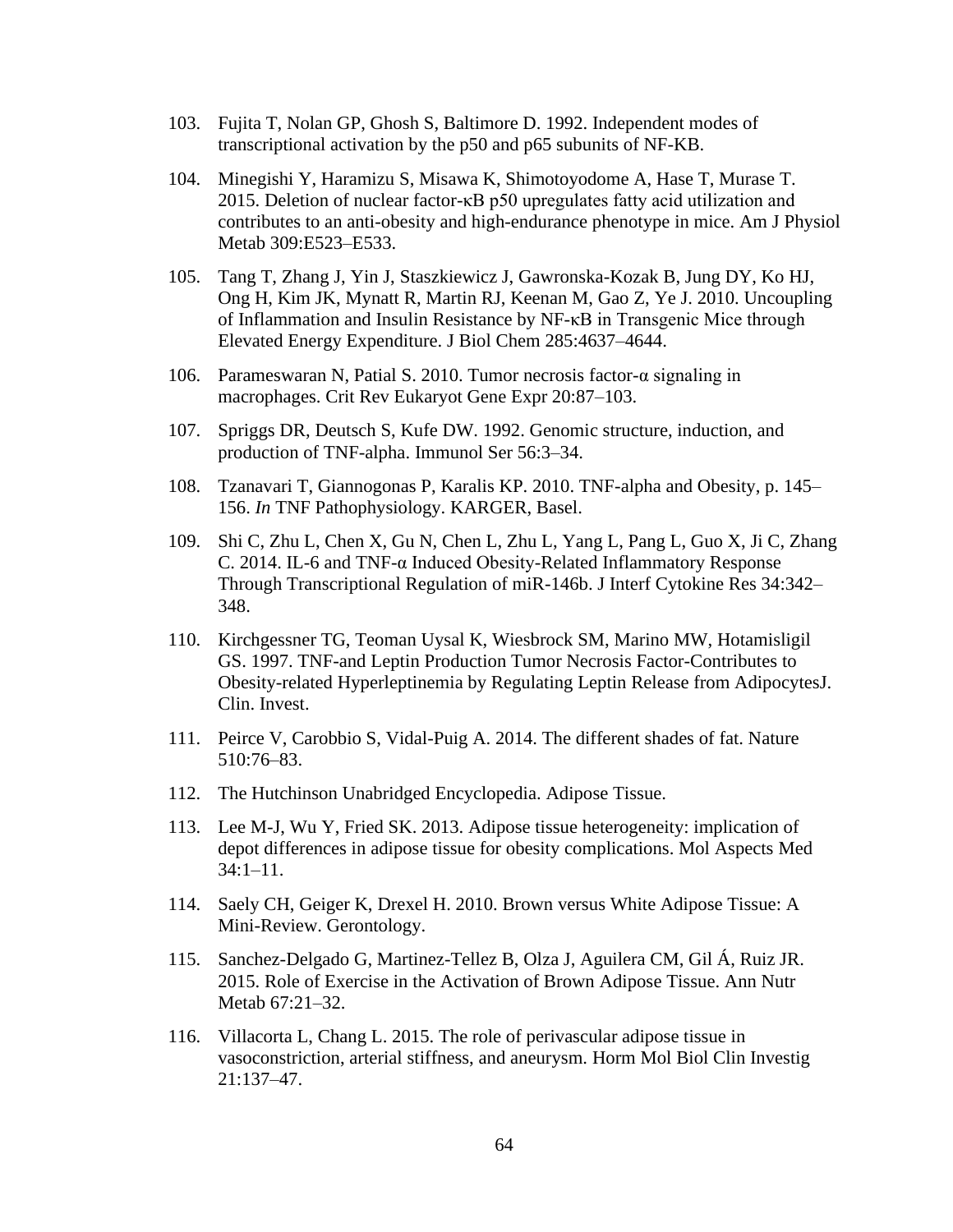- 117. Garg A. 2000. Gender Differences in the Prevalence of Metabolic Complications in Familial Partial Lipodystrophy (Dunnigan Variety)<sup>1</sup>. J Clin Endocrinol Metab 85:1776–1782.
- 118. Lee P, Swarbrick MM, Ho KKY. 2013. Brown Adipose Tissue in Adult Humans: A Metabolic Renaissance. Endocr Rev 34:413–438.
- 119. Brown NK, Zhou Z, Zhang J, Zeng R, Wu J, Eitzman DT, Chen YE, Chang L. 2014. Perivascular Adipose Tissue in Vascular Function and Disease. Arterioscler Thromb Vasc Biol 34:1621–1630.
- 120. Saxton SN, Withers SB, Heagerty AM. Emerging Roles of Sympathetic Nerves and Inflammation in Perivascular Adipose Tissue.
- 121. Krauss S, Zhang C-Y, Lowell BB. 2005. The mitochondrial uncoupling-protein homologues. Nat Rev Mol Cell Biol 6:248–261.
- 122. Wudan Yan. 2013. Thermogenin. Work Hypothesis.
- 123. Nedergaard J, Cannon B. 2014. The Browning of White Adipose Tissue: Some Burning Issues. Cell Metab 20:396–407.
- 124. Szasz T, Bomfim GF, Webb RC. 2013. The influence of perivascular adipose tissue on vascular homeostasis. Vasc Health Risk Manag 9:105–16.
- 125. Hildebrand S, Stümer J, Pfeifer A, Gollasch M, Fleenor BS, Thakali K, Pfeifer A, Hildebrand S, Stümer J. 2018. PVAT and Its Relation to Brown, Beige, and White Adipose Tissue in Development and Function. Front Physiol 9:70.
- 126. da Costa RM, Fais RS, Dechandt CRP, Louzada-Junior P, Alberici LC, Lobato NS, Tostes RC. 2017. Increased mitochondrial ROS generation mediates the loss of the anti-contractile effects of perivascular adipose tissue in high-fat diet obese mice. Br J Pharmacol 174:3527–3541.
- 127. Auguet M, Delaflotte S, Braquet P. 1989. Increased influence of endothelium in obese Zucker rat aorta. J Pharm Pharmacol 41:861–4.
- 128. Subramanian R, MacLeod KM. 2003. Age-dependent changes in blood pressure and arterial reactivity in obese Zucker rats. Eur J Pharmacol 477:143–52.
- 129. Oltman CL, Richou LL, Davidson EP, Coppey LJ, Lund DD, Yorek MA. 2006. Progression of coronary and mesenteric vascular dysfunction in Zucker obese and Zucker diabetic fatty rats. Am J Physiol Circ Physiol 291:H1780–H1787.
- 130. Bussey CE, Withers SB, Aldous RG, Edwards G, Heagerty AM. 2016. Obesity-Related Perivascular Adipose Tissue Damage Is Reversed by Sustained Weight Loss in the Rat. Arterioscler Thromb Vasc Biol 36:1377–1385.
- 131. Fitzgibbons TP, Kogan S, Aouadi M, Hendricks GM, Straubhaar J, Czech MP. 2011. Similarity of mouse perivascular and brown adipose tissues and their resistance to diet-induced inflammation. Am J Physiol Heart Circ Physiol 301:H1425-37.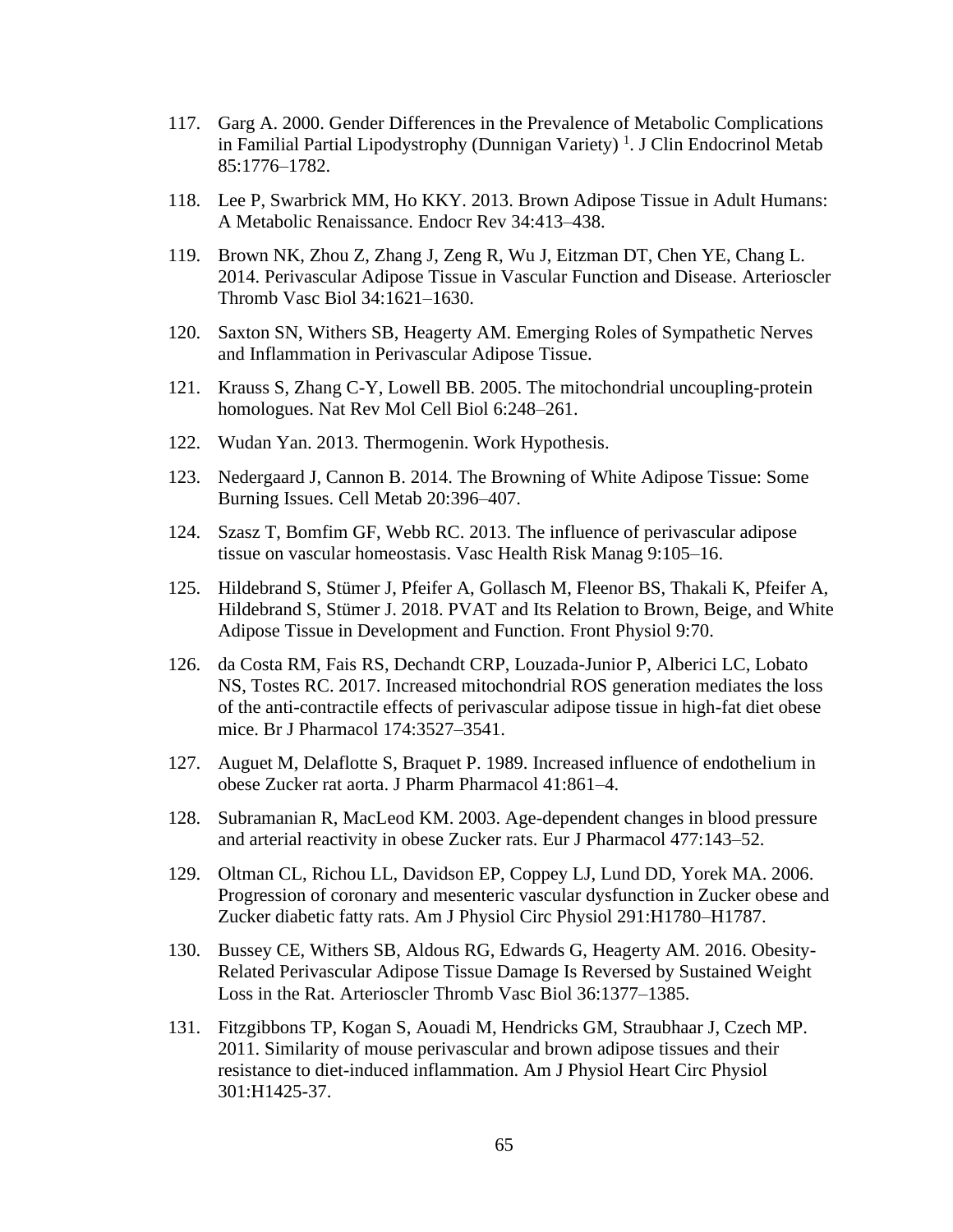- 132. Chatterjee TK, Stoll LL, Denning GM, Harrelson A, Blomkalns AL, Idelman G, Rothenberg FG, Neltner B, Romig-Martin SA, Dickson EW, Rudich S, Weintraub NL. 2009. Proinflammatory Phenotype of Perivascular Adipocytes. Circ Res 104:541–549.
- 133. Renold AE. 1965. Handbook of Physiology Section 5: Adipose Tissue.
- 134. Britton KA, Pedley A, Massaro JM, Corsini EM, Murabito JM, Hoffmann U, Fox CS. 2012. Prevalence, distribution, and risk factor correlates of high thoracic periaortic fat in the Framingham Heart Study. J Am Heart Assoc 1:e004200.
- 135. Libby P, Ridker PM, Maseri A. 2002. Inflammation and atherosclerosis. Circulation 105:1135–43.
- 136. Moreno PR, Purushothaman KR, Fuster V, O'Connor WN. 2002. Intimomedial interface damage and adventitial inflammation is increased beneath disrupted atherosclerosis in the aorta: implications for plaque vulnerability. Circulation 105:2504–11.
- 137. Maiellaro K, Taylor W. 2007. The role of the adventitia in vascular inflammation. Cardiovasc Res 75:640–648.
- 138. Chaldakov GN, Tonchev AB, Stankulov IS, Ghenev PI, Fiore M, Aloe L, Ranĉiĉ G, Panayotov P, Kostov DD. 2007. Periadventitial adipose tissue (tunica adiposa): enemy or friend around? Arch Pathol Lab Med 131:1766; author reply 1766-7.
- 139. Kassim A, Poette J, Paterson A, Zait D, Mccallum S, Woodhead M, Smith K, Hackett C, Graham J. 2009. Environmental and seasonal influences on red raspberry anthocyanin antioxidant contents and identification of quantitative traits loci (QTL). Mol Nutr Food Res 53:0–000.
- 140. Burton-Freeman BM, Sandhu AK, Edirisinghe I. 2016. Red Raspberries and Their Bioactive Polyphenols: Cardiometabolic and Neuronal Health Links. Adv Nutr 7:44–65.
- 141. Carvalho E, Franceschi P, Feller A, Palmieri L, Wehrens R, Martens S. 2013. A targeted metabolomics approach to understand differences in flavonoid biosynthesis in red and yellow raspberries. Plant Physiol Biochem 72:79–86.
- 142. Jennings DL. 1980. ANTHOCYANIN VARIATION IN THE GENUS RUBUS. New Phytol 84:505–513.
- 143. Khoo HE, Azlan A, Tang ST, Lim SM. 2017. Anthocyanidins and anthocyanins: colored pigments as food, pharmaceutical ingredients, and the potential health benefits. Food Nutr Res 61:1361779.
- 144. Wu X, Beecher GR, Holden JM, Haytowitz DB, Gebhardt SE, Prior RL. 2006. Concentrations of Anthocyanins in Common Foods in the United States and Estimation of Normal Consumption.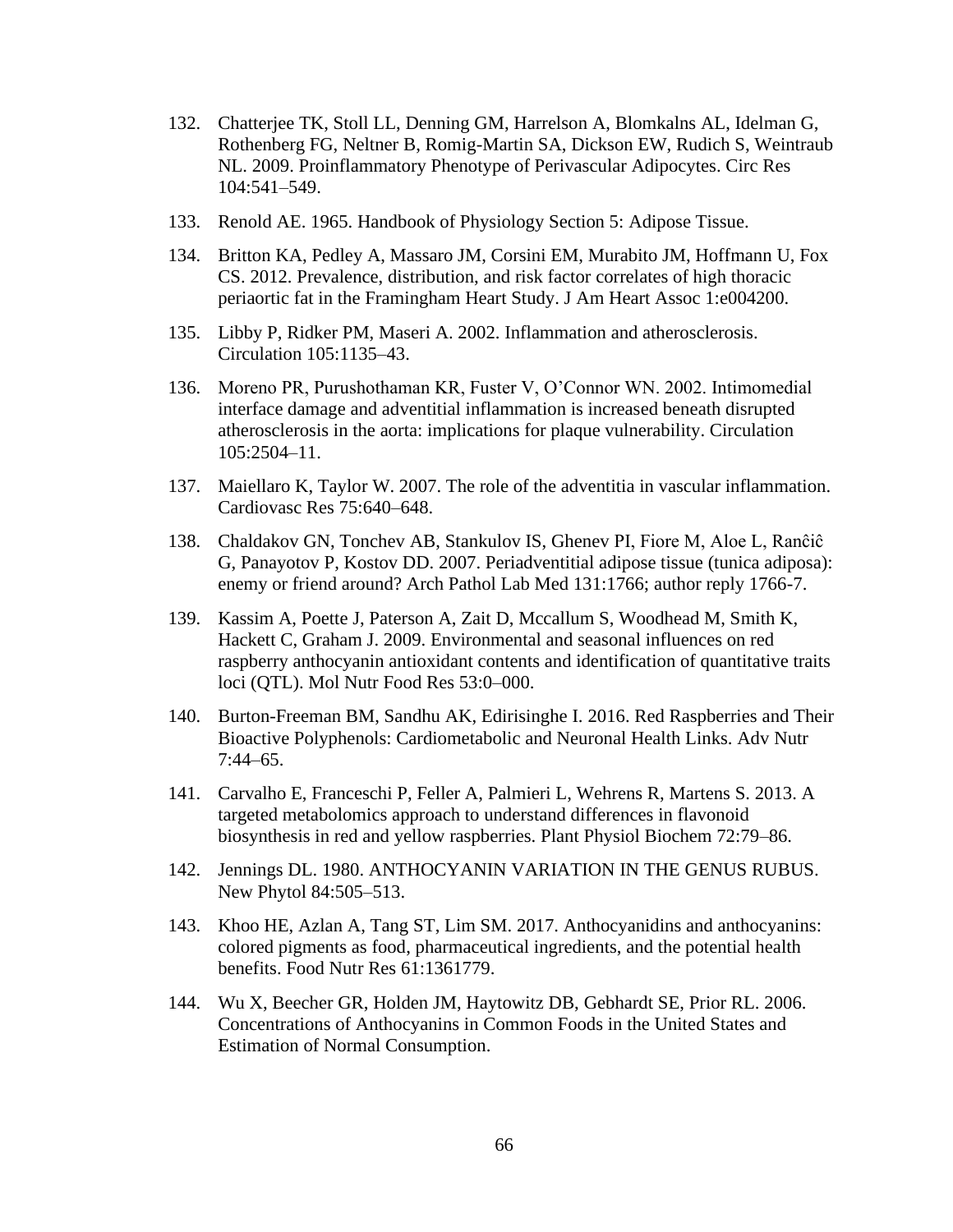- 145. Klewicka E, Sójka M, Klewicki R, Kołodziejczyk K, Lipińska L, Nowak A. 2016. Ellagitannins from Raspberry (Rubus idaeus L.) Fruit as Natural Inhibitors of Geotrichum candidum. Molecules 21.
- 146. Larrosa M, García-Conesa MT, Espín JC, Tomás-Barberán FA. 2010. Ellagitannins, ellagic acid and vascular health. Mol Aspects Med 31:513–539.
- 147. WBANA. Blueberry Nutrition.
- 148. Driscoll's. Raspberry Nutrition Facts.
- 149. Reeves PG. 1997. Components of the AIN-93 Diets as Improvements in the AIN-76A Diet. J Nutr 127:838S-841S.
- 150. Reagan-Shaw S, Nihal M, Ahmad N. 2008. Dose translation from animal to human studies revisited. FASEB J 22:659–661.
- 151. Livak KJ, Schmittgen TD. 2001. Analysis of Relative Gene Expression Data Using Real-Time Quantitative PCR and the 2−ΔΔCT Method. Methods 25:402–408.
- 152. Baker RG, Hayden MS, Ghosh S. 2011. NF-kB, Inflammation, and Metabolic Disease. Cell Metab 13:11–22.
- 153. Skrovankova S, Sumczynski D, Mlcek J, Jurikova T, Sochor J. 2015. Bioactive Compounds and Antioxidant Activity in Different Types of Berries. Int J Mol Sci 16:24673–706.
- 154. Prior RL, Cao G. 2000. Antioxidant Phytochemicals in Fruits and Vegetables: Diet and Health ImplicationsHORTSCIENCE.
- 155. Kalt W, Forney CF, Antonio Martin A, Prior RL. 1999. Antioxidant Capacity, Vitamin C, Phenolics, and Anthocyanins after Fresh Storage of Small Fruits.
- 156. Mullen W. 2003. Analysis of ellagitannins and conjugates of ellagic acid and quercetin in raspberry fruits by LC–MSn. Phytochemistry 64:617–624.
- 157. Williamson G, Plumb GW, Uda Y, Price KR, Rhodes MJ. 1996. Dietary quercetin glycosides: antioxidant activity and induction of the anticarcinogenic phase II marker enzyme quinone reductase in Hepalclc7 cells. Carcinogenesis 17:2385–7.
- 158. Stefano Vendrame. 2014. Effects of Dietary Wild Blueberry on Inflamation, Lipid Metabolism and Endothelial Function in a Model of Metabolic Syndrome: A Nutrigenomics Approach. Univ Maine Dr Thesis.
- 159. Häkkinen SH, Sirpa O. Kärenlampi, I. Marina Heinonen, Hannu M. Mykkänen A, A. Riitta Törrönen. 1999. Content of the Flavonols Quercetin, Myricetin, and Kaempferol in 25 Edible Berries.
- 160. Makanjuola SA, Enujiugha VN, Omoba OS, Sanni DM. 2015. Combination of Antioxidants from Different Sources Could Offer Synergistic Benefits: A Case Study of Tea and Ginger Blend. Nat Prod Commun 10:1829–32.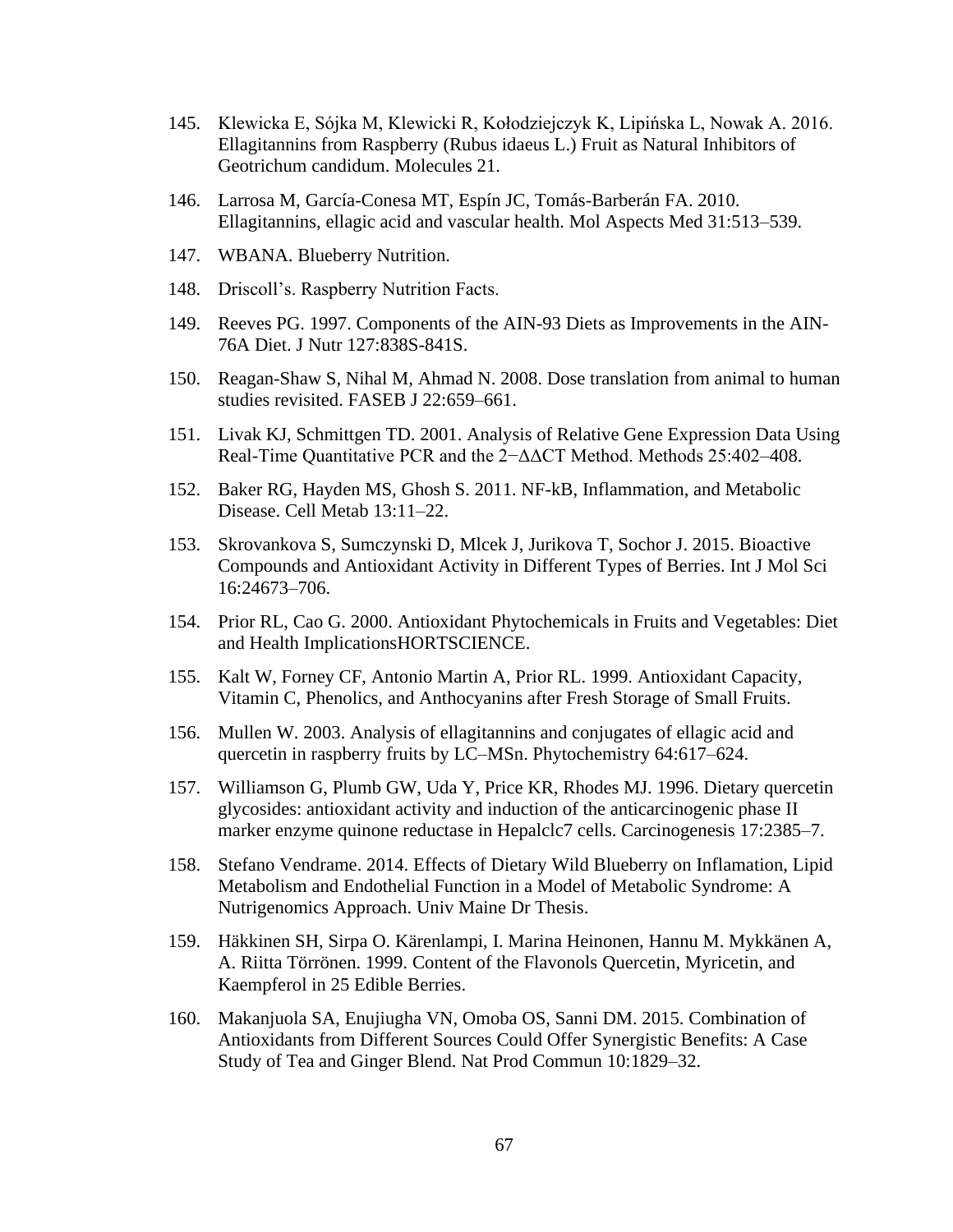- 161. Shankar K, Kumar D, Gupta S, Varshney S, Rajan S, Srivastava A, Gupta A, Prakash Gupta A, Lal Vishwakarma A, Gayen JR, Gaikwad AN. 2019. Author's Accepted Manuscript Role of brown adipose tissue in modulating adipose tissue inflammation and insulin resistance in high-fat diet fed mice. Eur J Pharmacol.
- 162. Morris A. 2017. Obesity: New insights into BAT activity. Nat Rev Endocrinol 13:563–563.
- 163. Liu T, Zhang L, Joo D, Sun S-C. 2017. NF-κB signaling in inflammation. Signal Transduct Target Ther 2:17023.
- 164. Bio-Rad. 2019. Transcription NF-kB signaling pathway Pathway Map PrimePCR | Life Science | Bio-Rad.
- 165. Qiagen. 2019. NFkB Signaling Pathway. RT2 Profiler PCR Arrays.